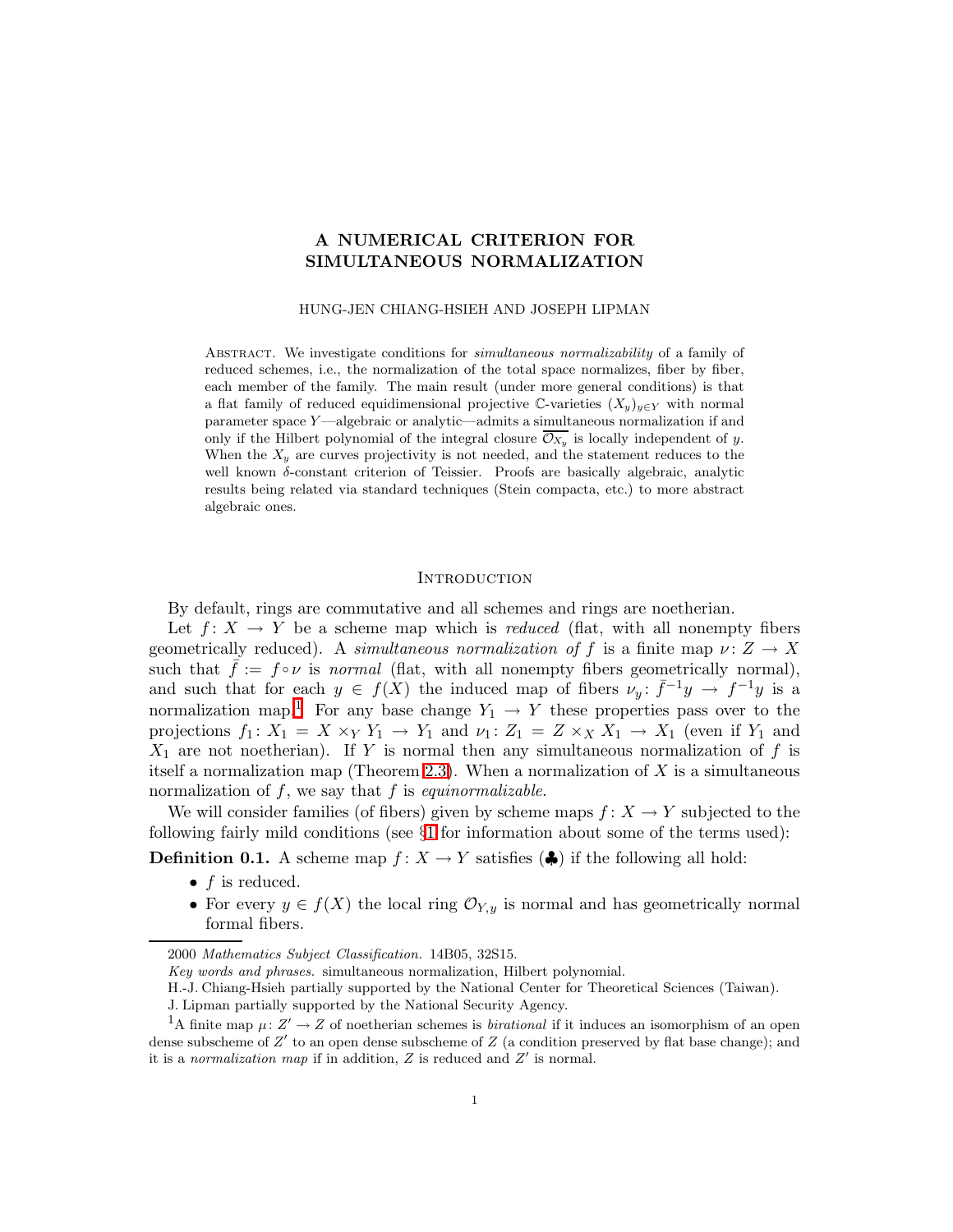• X is a formally equidimensional (= locally quasi-unmixed) Nagata scheme. In other words (see [1.6.1\)](#page-5-0), X is a universally catenary Nagata scheme,<sup>[2](#page-1-0)</sup> and for every closed point  $x \in X$  the local ring  $\mathcal{O}_{X,x}$  is equidimensional.

Under ( $\clubsuit$ ) the flatness condition on  $\bar{f}$  in the definition of simultaneous normalization is superfluous: a normalization  $\nu: \overline{X} \to X$  is a simultaneous normalization if and only if for each  $y \in f(X)$ ,  $\bar{f}^{-1}y$  is geometrically normal (Corollary [2.3.1\)](#page-11-1).

This paper is concerned mainly with numerical conditions on the fibers of a map f satisfying  $(\clubsuit)$  that characterize equinormalizability.

The culminating results, Theorem [4.2](#page-19-0) and its analytic avatar Theorem [5.8,](#page-31-0) state roughly that when  $f: X \to Y$  (satisfying  $(\clubsuit)$ ) is projective the sought-after condition is that the Hilbert polynomial  $\mathcal{H}_y(\mathcal{O}_{X_y})$  of the normalization of the structure sheaf on the fiber  $X_y$   $(y \in Y)$  is locally independent of y. Since flatness implies that  $\mathcal{H}_y(\mathcal{O}_{X_y})$  is locally independent of y, one can replace  $\mathcal{H}_y(\mathcal{O}_{X_y})$  here by  $\mathcal{H}_y(\mathcal{O}_{X_y}/\mathcal{O}_{X_y})$ .

When the fibers of f are one-dimensional, the polynomial  $\mathcal{H}_{y}(\mathcal{O}_{X_{y}}/\mathcal{O}_{X_{y}})$  is a constant, namely, with  $\kappa(y)$  the residue field of  $\mathcal{O}_{Y,y}$ , it is the sum

$$
\sum_{x \in X_y} \delta_y(\mathcal{O}_{X_y,x}) \! := \sum_{x \in X_y} \dim_{\kappa(y)}(\overline{\mathcal{O}_{X_y,x}}/\mathcal{O}_{X_y,x}).
$$

In this case, the projectivity assumption on  $f$  is not needed, and the result reduces to the  $\delta$ -constant criterion of of Teissier and Raynaud [\[T2,](#page-34-0) p. 7[3](#page-1-1), Théorème 1].<sup>3</sup> That result has largely inspired the present paper; and though there are gaps in our understanding of the details of the argument presented in loc. cit., nevertheless in broad outline our proof runs along similar lines.

In summary, after recalling some Commutative Algebra in §1, we do the basics for equinormalization in §2, give in §3 some numerical criteria which, together with a supplementary condition (automatically satisfied when the parameter space  $Y$  is onedimensional), characterize equinormalizability, then in §4 use Quot schemes to eliminate the supplementary condition, thereby obtaining, algebraically, the main results. In §5 these results are used to prove the corresponding ones for complex spaces.

Actually, the projective case and the one-dimensional case are treated separately. It would be better were we able to prove a theorem for projective maps of formal schemes (resp. formal complex spaces), which would yield the results for maps  $f: X \to Y$  of schemes (resp. complex spaces) after completion along the closed subspace  $N \subset X$  consisting of points which are not normal on their fibers. (Cf. [2.3.2.](#page-11-2)) Then the assumption on f could have been weakened to projectivity of the restriction of f to  $N$ , a condition

<span id="page-1-0"></span><sup>&</sup>lt;sup>2</sup>That is, for every affine open subscheme Spec  $A \subset X$ , A is a universally catenary Nagata ring; or equivalently, X is covered by affine schemes  $\text{Spec } A_i$  with each  $A_i$  a universally catenary Nagata ring, see [1.4.3](#page-4-0) and [1.5.2](#page-4-1) below. The reader who so prefers may simply assume—with minor loss in generality that  $f: X \to Y$  is a reduced map of excellent schemes, with X equidimensional and Y normal (cf. [5.1\)](#page-23-0).

<span id="page-1-1"></span> $3$ That criterion is due to Teissier when Y is the spectrum of a discrete valuation ring—or, in the analytic case, an open disc in  $\mathbb C$  (cf. [3.3.1](#page-14-0) below). On hearing this, Raynaud quickly generalized it to the case of arbitrary normal Y . (Some insight into the background of Raynaud's argument might be gleaned from the introduction to [\[GrS\]](#page-33-0).) Teissier's result is generalized to deformations of possibly nonreduced curves in [\[BG,](#page-33-1) Korollar 3.2.1].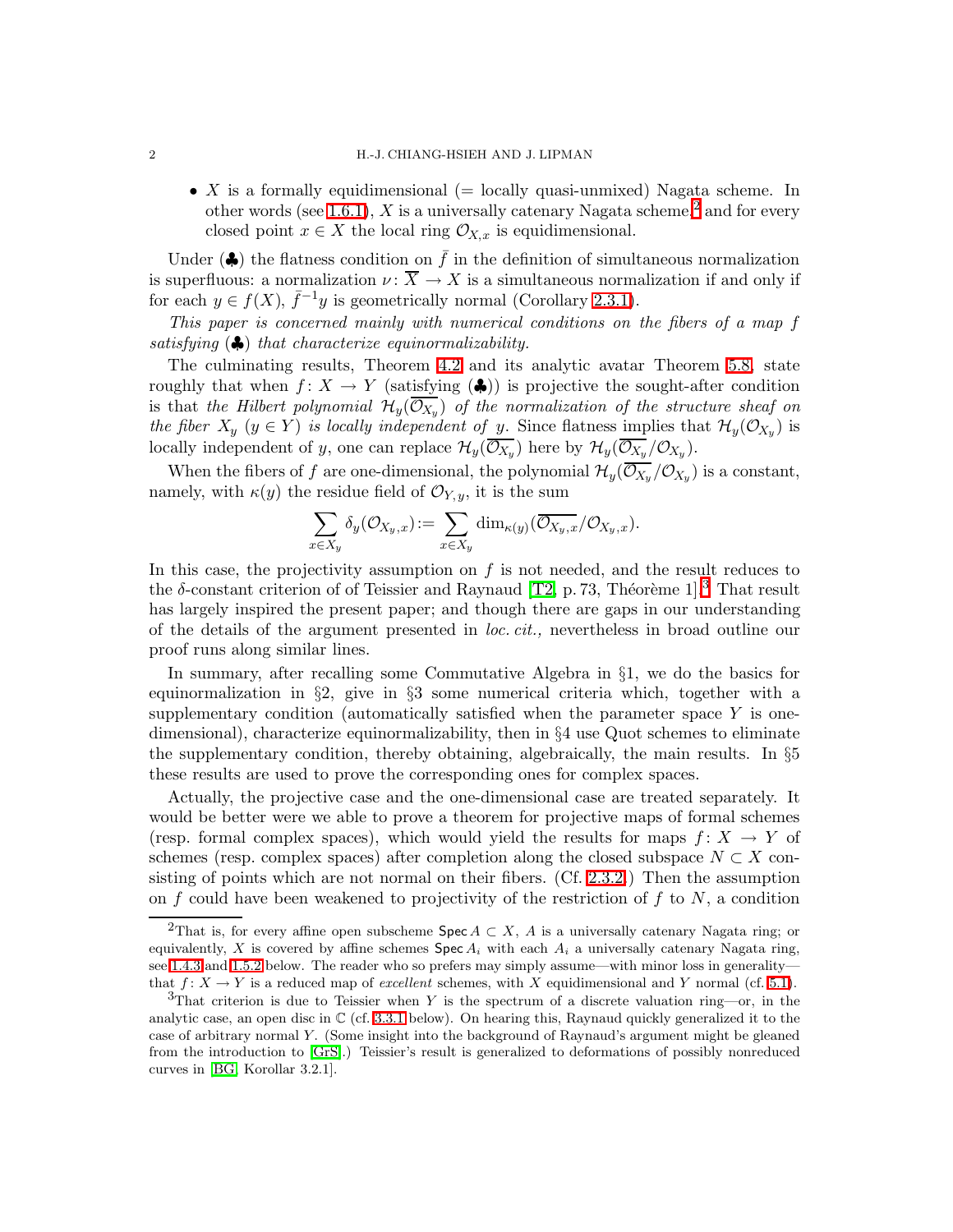satisfied both when f itself is projective and when the fibers of f are reduced curves  $(indeed—locally—when dim N = 0).$ 

A second unresolved issue raised by the main results is why the global object  $\mathcal{H}_v$ should be involved in the characterization of what is really a *local* phenomenon. To wit: it follows from [1.3.1,](#page-4-2) [1.5.2,](#page-4-1) [1.4.1,](#page-4-3) [1.6.1](#page-5-0) and [1.1.1](#page-3-1) that if  $(\clubsuit)$  holds for f then for all  $x \in X$ , ( $\clubsuit$ ) holds for the map  $f_x : \text{Spec } \mathcal{O}_{X,x} \to \text{Spec } \mathcal{O}_{Y,f(x)}$  induced by f; and by a straightforward globalization of [1.4.3](#page-4-0) the converse holds iff every integral scheme finite over X has a nonempty open normal subscheme; also, with  $\nu_X \colon \overline{X} \to X$  a normalization,  $f \circ \nu_X$  is normal iff with  $f_x$  as above and  $\nu_{X,x}$  the normalization of Spec  $\mathcal{O}_{X,x}$ ,  $f_x \circ \nu_{X,x}$  is normal for all  $x \in X$ . In fact, the existence of a simultaneous normalization depends, ordinarily, only on the completions of the local rings involved, see [2.3.2.](#page-11-2)

The question is, are there local invariants, somehow related to  $\mathcal{H}_v$ , that characterize equinormalizability at a point?

(For one-dimensional fibers, the  $\delta$ -invariant provides an affirmative answer.)

\* \* \* \* \*

Placing our results in a broader context we ask, what sort of information about "singularity type" does normalization convey? In slightly less vague terms, we'd like to know more about the relation of equinormalization to various versions of equisingularity. Even for curves equinormalization is weaker, an example being the equinormalizable but not equisingular—family  $y^2 = tx^2 + x^3$  parametrized by  $t \in \mathbb{C}$ . (Here  $\delta_t \equiv 1$ .)

The question is, which equisingularity conditions imply equinormalizability?

For example, suppose  $f: X \to Y$  is a map of Q-schemes that satisfies ( $\clubsuit$ ) and admits a weak simultaneous resolution, that is, there exists a proper birational map  $\pi \colon X \to X$ such that  $f\pi$  is smooth and and for each  $y\in f(X)$  the induced map of fibers  $\pi_y\colon\tilde X_y\to X_y$ is birational. As indicated above, the question of equinormalizability is local, so let us assume, for simplicity, that  $X$  and  $Y$  are affine. We have the Stein factorization through the normalization  $\tilde{X} \to \overline{X} = \text{Spec } H^0(\tilde{X}, \mathcal{O}_{\tilde{X}}) \xrightarrow{\nu} X$ . That  $\nu$  be a simultaneous normalization of f means, by [2.3.1](#page-11-1) below, that "Stein factorization commutes with passage to the fibers," i.e., that with  $\kappa(y)$  the residue field of  $\mathcal{O}_{Y,y}$ ,

$$
\mathrm{H}^{0}(\tilde{X}, \mathcal{O}_{\tilde{X}}) \otimes_{R} \kappa(y) \cong \mathrm{H}^{0}(\tilde{X}_{y}, \mathcal{O}_{\tilde{X}_{y}}) \quad (y \in Y).
$$

For this to hold it suffices that  $H^q(\tilde{X}, \mathcal{O}_{\tilde{X}})$  be R-flat for all  $q \geq 0$ . For, these  $H^q$  can be calculated by the R-flat Čech complex  $C^{\bullet}$  associated to a finite affine covering of  $\tilde{X}$ ; and for any R-module M and  $p > 0$ , flatness of H<sup>q</sup> gives  $\text{Tor}_p(\text{H}^q(C^{\bullet}), M) = 0$ , so that the wellknown spectral sequences [\[EGIII,](#page-33-2) (6.3.2)] yield the second of the natural isomorphisms

$$
\mathrm{H}^q(\tilde{X}, \mathcal{O}_{\tilde{X}}) \otimes_R M \cong \mathrm{H}^q(C^{\bullet}) \otimes_R M \cong \mathrm{H}^q(C^{\bullet} \otimes_R M) \qquad (q \ge 0)
$$

(where the last term  $\cong H^0(\tilde{X}_y, \mathcal{O}_{\tilde{X}_y})$  when  $q = 0$  and  $M = \kappa(y)$ ).

This suggests that in considering the existence of a simultaneous resolution  $\pi \colon \tilde{X} \to X$ as a condition of equisingularity of the family  $f: X \to Y$  one may wish to impose the additional condition that all the higher direct images  $R^q\pi_*\mathcal{O}_{\tilde{X}}$  are Y-flat.

In this connection Jonathan Wahl has shown us an example of a one-parameter family of integral two-dimensional quasihomogeneous singularities with an "equitopological"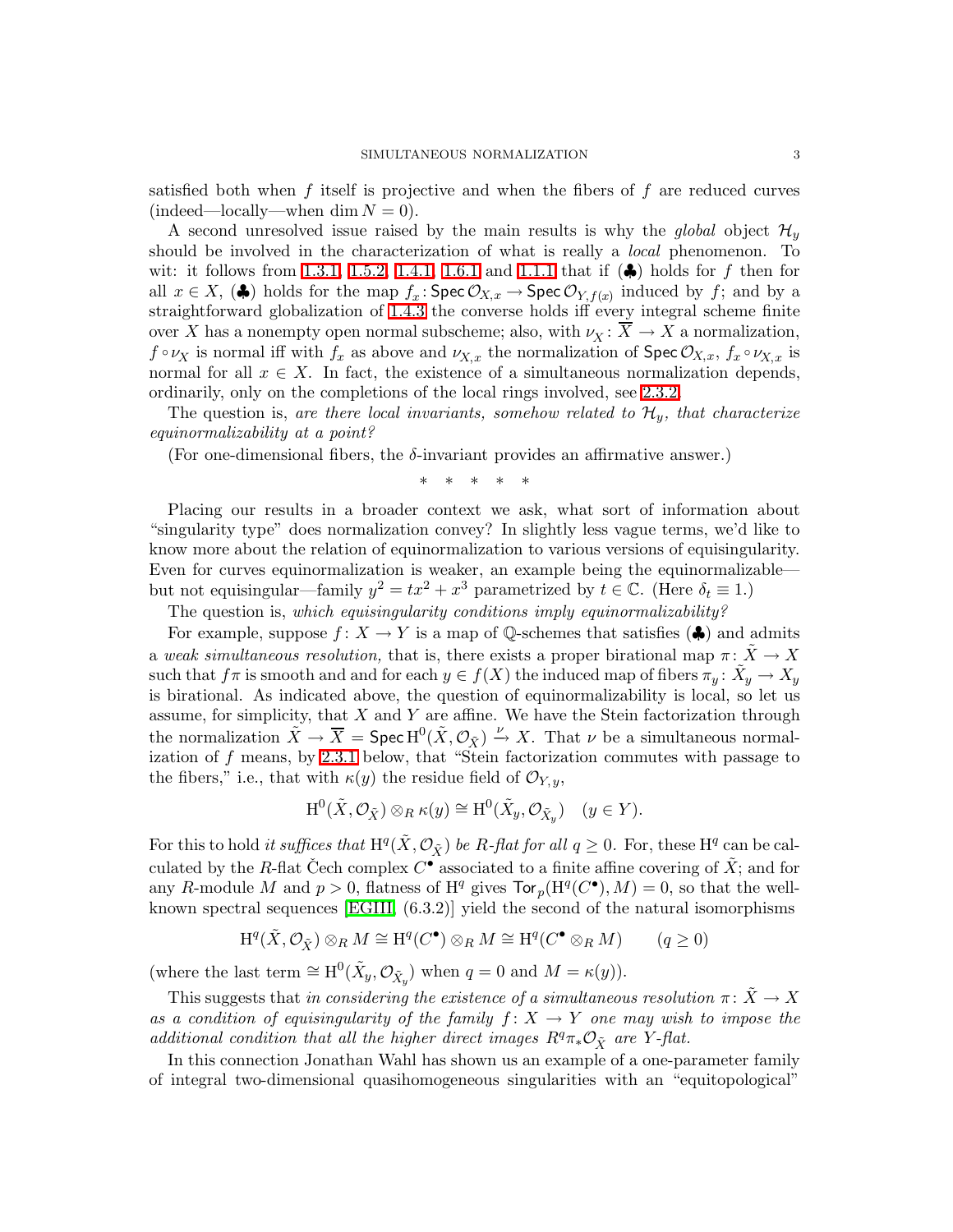simultaneous resolution but no simultaneous normalization. In fact the total space of this family is normal, but one of the members is not normal. Here  $R^1\pi_*\mathcal{O}_{\tilde{Y}}$  is not flat over the base. For more in this vein, see [\[Wa,](#page-34-1) p. 341, Thm. 4.6(i)].

Equinormalizability also holds for equisaturated families of singularities, in characteristic zero, see [\[Z2,](#page-34-2) pp. 1017–1018]. The arguments given there for hypersurfaces apply somewhat more generally. Consider a power-series ring  $P := \mathbb{C}[[x_1, \ldots, x_r, t_1, \ldots, t_s]]$ and a finite module-free P-algebra with  $A/(t_1,\ldots,t_s)A$  reduced. Let  $\overline{A}$  be the integral closure of A. Let  $\nu: \mathsf{Spec}\,\overline{A} \to \mathsf{Spec}\,A$  and  $f: \mathsf{Spec}\,A \to \mathsf{Spec}\,\mathbb{C}[[t_1,\ldots,t_s]]$  be the obvious maps. Suppose the discriminant of the P-algebra A (a principal P-ideal) is generated by a power series independent of the  $t_i$ . Then by a simple extension of [\[Z1,](#page-34-3) p. 527, Thm. 5] (see [\[Lp,](#page-33-3) p. 882, Cor. 1]), A is of the form  $A_0[[t_1,\ldots,t_s]]$ , so the closed fiber Spec  $A_0$  of  $f\nu$ is normal, and by [1.7.1,](#page-5-1) and [2.3.1](#page-11-1) below,  $\nu$  is a simultaneous normalization of f.

What about Whitney equisingularity and equinormalization? For families of plane curve singularities Whitney equisingularity is equivalent to equisaturation, so it does imply equinormalizability. For certain families of nonplanar curve singularities, the implication still holds [\[BGG,](#page-33-4) p. 27, Thm. III.8]. It would be nice if there were some relation in higher-dimensional situations; but at present we have no information to offer.

## 1. Preliminaries.

<span id="page-3-0"></span>In this section we go over briefly some subsequently-used notation, terminology, and basic (long-known) results from commutative algebra.

The total quotient ring of a commutative ring  $A$  will be denoted by  $K_A$ , and the integral closure of A in  $K_A$  by  $\overline{A}$ . For a prime ideal  $\mathfrak{p} \in \operatorname{Spec} A$ , the residue field of the local ring  $A_{\mathfrak{p}}$  (= field of fractions of  $A/\mathfrak{p}$ ) will be denoted by  $\kappa(\mathfrak{p})$ . A noetherian local ring A with maximal ideal  $\mathfrak m$  will be denoted by  $(A, \mathfrak m)$ . When we need to refer to the residue field  $k_A := \kappa(\mathfrak{m})$ , we may also write  $(A, \mathfrak{m}, k_A)$ .

<span id="page-3-3"></span>**Definition 1.1.** Let  $k$  be a field. A noetherian  $k$ -algebra  $A$  is geometrically reduced (resp. *geometrically normal*) if the ring  $A \otimes_k k'$  is reduced (resp. normal)<sup>[4](#page-3-2)</sup> for every field extension  $k' \supset k$ . (It suffices that this be so for every finite, purely inseparable  $k' \supset k$ , see [\[EGA,](#page-33-5)  $(6.7.7)$ ,  $(4.6.1)$ ,  $(6.14.1)$ ]. Thus if k is perfect or of characteristic 0, then  $[A \text{ reduced}] \Rightarrow [A \text{ geometrically reduced}]$ , and similarly for "normal.")

<span id="page-3-1"></span>**1.1.1.** These geometric properties are local: they hold for A if and only if they hold for  $A_{\mathfrak{p}}$  for all  $\mathfrak{p} \in \operatorname{Spec} A$ .

**Definition 1.2.** A ring homomorphism  $\psi: A \to B$  is reduced (resp. normal) if  $\psi$  is flat and for every  $\mathfrak{p} \in \operatorname{Spec} A$  such that  $\mathfrak{p}B \neq B$  the corresponding  $\kappa(\mathfrak{p})$ -algebra  $B \otimes_A \kappa(\mathfrak{p})$  is geometrically reduced (resp. geometrically normal).

**1.2.1.** These properties hold for  $\psi$  iff they hold for the induced maps  $\psi_{\mathfrak{P},\mathfrak{p}}\colon A_{\mathfrak{p}}\to B_{\mathfrak{P}}$ for all  $\mathfrak{P} \in \operatorname{Spec} B$  and  $\mathfrak{p} = \psi^{-1} \mathfrak{P}.$ 

**Definition 1.3.** A noetherian ring A satisfies  $f_{\text{red}}$  (resp.  $f_{\text{nor}}$ ) if for every maximal A-ideal m the canonical map  $A_{\mathfrak{m}} \to \widehat{A_{\mathfrak{m}}}$  from the local ring  $A_{\mathfrak{m}}$  to its completion is reduced (resp. normal). [Here "ff" is meant to suggest "formal fibers."]

<span id="page-3-2"></span><sup>&</sup>lt;sup>4</sup> "A is normal" means, by definition, that  $A_p$  is an integrally closed domain for all  $p \in \text{Spec } A$ .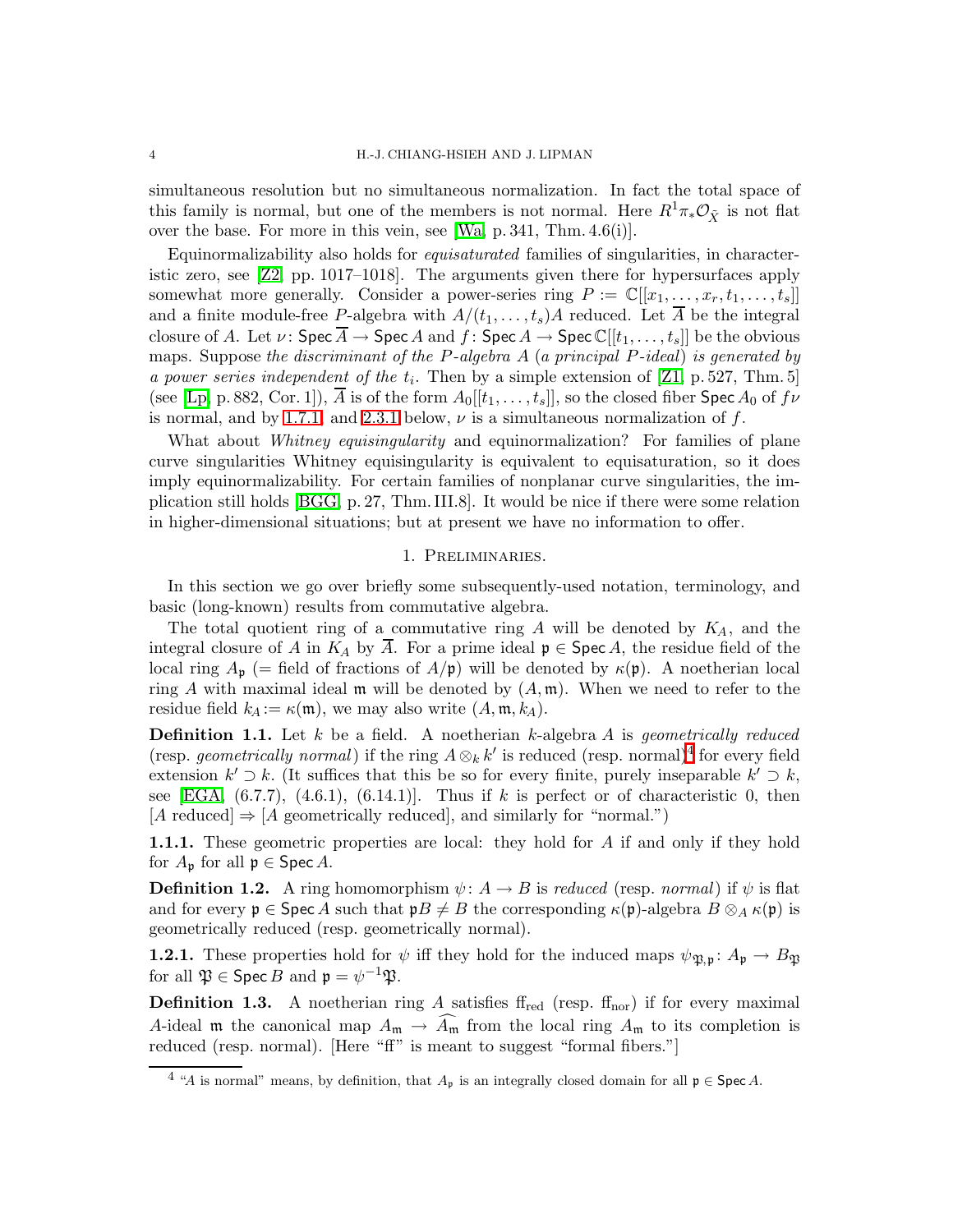<span id="page-4-2"></span>1.3.1. If A has either of these ff properties then so does any A-algebra essentially of finite type (i.e., any localization of a finitely-generated A-algebra), see [\[EGA,](#page-33-5) (7.4.5),  $(7.3.8), (7.3.13)].$ 

**Definition 1.4.** A *Nagata ring*<sup>[5](#page-4-4)</sup> is a noetherian ring A such that for every  $\mathfrak{p} \in \operatorname{Spec} A$ and every finite field extension  $L \supset \kappa(\mathfrak{p})$ , the integral closure of  $A/\mathfrak{p}$  in L is module-finite over  $A/\mathfrak{p}$ .

<span id="page-4-3"></span>**1.4.1.**If A is a Nagata ring, then so is any A-algebra essentially of finite type ( $[Ng,$ p. 131, (36.1) and p. 132, (36.5)].

<span id="page-4-6"></span>**1.4.2.** If A is a reduced Nagata ring, then  $\overline{A}$  is module-finite over A.

*Proof.* Being noetherian, A has only finitely many minimal prime ideals, say  $\mathfrak{p}_1, \mathfrak{p}_2, ..., \mathfrak{p}_t$ ; and being reduced, A is naturally identifiable with a subring of  $A' := \prod_{i=1}^t A/p_i$ . Then any regular element in A is outside  $\mathfrak{p}_i$  for all i and hence is A'-regular. Thus we may write  $A \subset K_A \subset K_{A'} = \prod_{i=1}^t \kappa(\mathfrak{p}_i)$ , and conclude that  $\overline{A} \subset \overline{A'} = \prod_{i=1}^t \overline{A/\mathfrak{p}_i}$ . (Actually,  $\overline{A} = \overline{A'}$ .) Since A is a Nagata ring therefore for each i,  $A/\mathfrak{p}_i$  is module-finite over  $A/\mathfrak{p}_i$ , hence over A, and consequently  $\overline{A} \subset \prod_{i=1}^t \overline{A/\mathfrak{p}_i}$  is module-finite over A.

<span id="page-4-0"></span>**1.4.3.** A is a Nagata ring iff A satisfies  $f_{\text{red}}$  and for every reduced finitely generated Aalgebra A′ the set of normal points is open and dense in Spec A′ , this last condition being implied by  $f_{\text{red}}$  when A is semi-local. (It suffices that for all module-finite A-algebras  $\psi: A \to A'$  with A' a domain whose fraction field is finite and purely inseparable over that of  $A/\text{Ker}(\psi)$ , Spec A' has a nonempty normal open subscheme, see [\[EGA,](#page-33-5) (6.13.2),  $(7.6.4)$ , and  $(7.7.2)$ .

**Definition 1.5.** A noetherian ring A is *catenary* if for any two prime A-ideals  $\mathfrak{p} \supset \mathfrak{q}$  it holds that any two saturated chains of prime ideals between **p** and **q** have the same length ( $[Ma2, p. 31]$  $[Ma2, p. 31]$ ). A is universally catenary if every finite-type A-algebra B is catenary.

**1.5.1.** Let  $B \supseteq A$  be noetherian integral domains with B a finite-type A-algebra. We say "the dimension formula holds between A and B" if for all  $\mathfrak{P} \in \operatorname{Spec} B$  and  $\mathfrak{p} = \mathfrak{P} \cap A$ ,

$$
\dim B_{\mathfrak{P}} + \operatorname{tr.deg}_{\kappa(\mathfrak{p})}\kappa(\mathfrak{P}) = \dim A_{\mathfrak{p}} + \operatorname{tr.deg}_{K_A}K_B.
$$

A noetherian ring A is universally catenary iff the dimension formula holds between  $A/\mathfrak{p}$ and B for every  $\mathfrak{p} \in \operatorname{Spec} A$  and every integral domain  $B \supset A/\mathfrak{p}$  of finite type over  $A/\mathfrak{p}$ , see [\[Ma2,](#page-33-6) p. 119, Theorem 15.6]. (It suffices that this be so for every *minimal*  $q \in \text{Spec } A$ , see [\[R1,](#page-34-5) p. 511, (2.8) and p. 513, Prop. 2.13].)

<span id="page-4-1"></span>**1.5.2.** If the noetherian ring A is universally catenary then so is any A-algebra essentially of finite type. Conversely, if  $A_m$  is universally catenary for every maximal A-ideal  $m$  then A is universally catenary. (See [\[EGA,](#page-33-5) Remarque (5.6.3)].)

<span id="page-4-5"></span>**Definition 1.6.** A noetherian ring A is equidimensional if  $dim(A/\mathfrak{p}) = dim(A) < \infty$  for all minimal prime A-ideals  $\mathfrak{p}$ ; and *biequidimensional* if any maximal chain of (distinct) prime ideals in A has length dim  $A < \infty$ . A is *formally equidimensional* (or "locally quasi-unmixed") if the p-adic completion of  $A_p$  is equidimensional for every  $p \in \text{Spec } A$ . (It suffices that this be so for every maximal  $p \in \text{Spec } A$ , see [\[Ma2,](#page-33-6) p. 251, Thm. 31.6]).

<span id="page-4-4"></span><sup>&</sup>lt;sup>5</sup>Also known as *pseudo-geometric ring* or *universally Japanese ring*.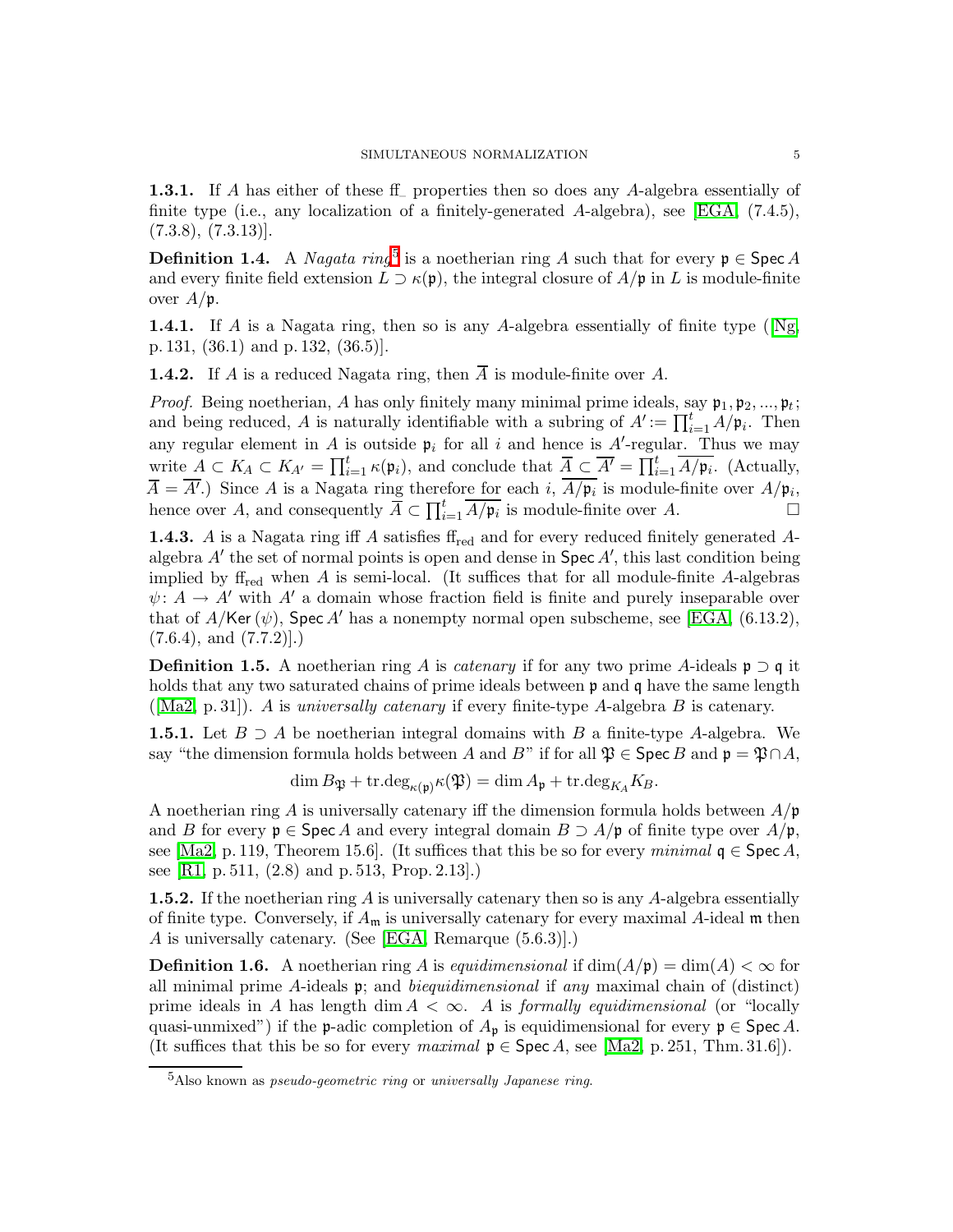<span id="page-5-0"></span>**1.6.1.** A noetherian ring A is formally equidimensional if and only if A is universally catenary and  $A_m$  is equidimensional for each maximal ideal  $m$ . (This is the equivalence of  $(1)$  and  $(2)$  in [\[R2,](#page-34-6) p. 104, Corollary 2.7].) So if A is formally equidimensional then for every  $\mathfrak{p} \in \text{Spec } A$  the local ring  $A_{\mathfrak{p}}$ , being formally equidimensional, is equidimensional. It also follows that if A has only one minimal prime ideal, or if A is biequidimensional, then  $A$  is formally equidimensional if and only if  $A$  is universally catenary.

<span id="page-5-2"></span>**1.6.2.** If A is reduced and equidimensional, and B is a noetherian A-algebra integral over A and torsion-free as an A-module, then B is equidimensional. Indeed, torsionfreeness implies that the inverse image  $p$  in A of a minimal prime B-ideal P is a minimal prime A-ideal, and  $B/P$  is integral over  $A/p$ , so dim  $B/P = \dim A/p = \dim A$ .

<span id="page-5-6"></span>**1.6.3.** Suppose A reduced. If A is formally equidimensional (resp. biequidimensional and formally equidimensional), then so is any module-finite torsion-free  $A$ -algebra  $B$ . Indeed, B is universally catenary by [1.5.2,](#page-4-1) so it suffices, because of [1.6.1,](#page-5-0) to show that  $B_{\mathfrak{P}}$  is equidimensional (resp. equidimensional of dimension dim A) for any maximal B-ideal  $\mathfrak{P}$ . Let p be the inverse image of  $\mathfrak P$  in A, a maximal A-ideal, and let  $P \subset \mathfrak P$  and  $p \subset \mathfrak p$  be minimal primes as in [1.6.2.](#page-5-2) Since  $A$  is universally catenary, the dimension formula holds between  $A/p$  and its finite extension ring  $B/P$ , so that

 $\dim B_{\mathfrak{P}}/PB_{\mathfrak{P}} = \dim(B/P)_{\mathfrak{P}} + \text{tr.deg}_{\kappa(\mathfrak{p})}\kappa(\mathfrak{P}) = \dim(A/p)_{\mathfrak{p}} + \text{tr.deg}_{\kappa(p)}\kappa(P) = \dim A_{\mathfrak{p}},$ 

whence the conclusion.

**1.7.** The following results (see [\[Ni,](#page-34-7) p. 157,  $(2.4)$ ]), deducing properties of general fibers of certain flat maps from those of closed fibers, will be very useful.

<span id="page-5-1"></span>**Theorem 1.7.1.** (Nishimura, André) If  $\phi$ :  $(R, \mathfrak{m}, k_R) \rightarrow (A, \mathfrak{M}, k_A)$  is a local homomorphism such that

(i) R satisfies  $f_{\text{red}}$  (resp.  $f_{\text{nor}}$ ),

(ii) the  $k_R$ -algebra  $A/\mathfrak{m}A$  is geometrically reduced (resp. geometrically normal), and (iii)  $\phi$  is flat,

then the map  $\phi$  is reduced (resp. normal).

#### 2. Equinormalization.

The main results of this section, Theorem [2.3](#page-11-0) and its corollaries, characterize equinormalizability of a map  $f: X \to Y$  satisfying  $(\clubsuit)$  (see Introduction) in terms of a normalization of X, and show that equinormalizability is a strictly local property.

2.1. We begin with a few facts relating condition (♦) and base change. Terminology remains as above. A generic point of irreducible component of a scheme  $W$  is simply called a generic point of W.

<span id="page-5-5"></span>**Proposition 2.1.1.** Let  $f: X \to Y$  satisfy  $(\clubsuit)$ . Let  $\mu: Z \to X$  be a finite bira-tional map<sup>[6](#page-5-3)</sup> with Z reduced. Let  $Y_1$  be a reduced, essentially-finite-type Y-scheme,<sup>[7](#page-5-4)</sup> and for any Y-scheme W set  $W_1 := W \times_Y Y_1$ . Then:

<span id="page-5-3"></span><sup>6</sup>See Introduction. Birationality also means  $\mu$  induces a bijection from generic points  $\zeta$  of Z to generic points of X such that for each  $\zeta$ ,  $\mathcal{O}_{X,\mu(\zeta)} \to \mathcal{O}_{Z,\zeta}$  is an isomorphism [\[EGI,](#page-33-7) p. 312, (6.6.4)(ii)].

<span id="page-5-4"></span><sup>&</sup>lt;sup>7</sup>In other words, Y has a covering by affine open subsets **Spec**  $A_i$  whose inverse image in  $Y_1$  is covered by affine open subsets  $Spec A'_{ij}$  with each  $A'_{ij}$  a localization of a finitely-generated  $A_i$ -algebra.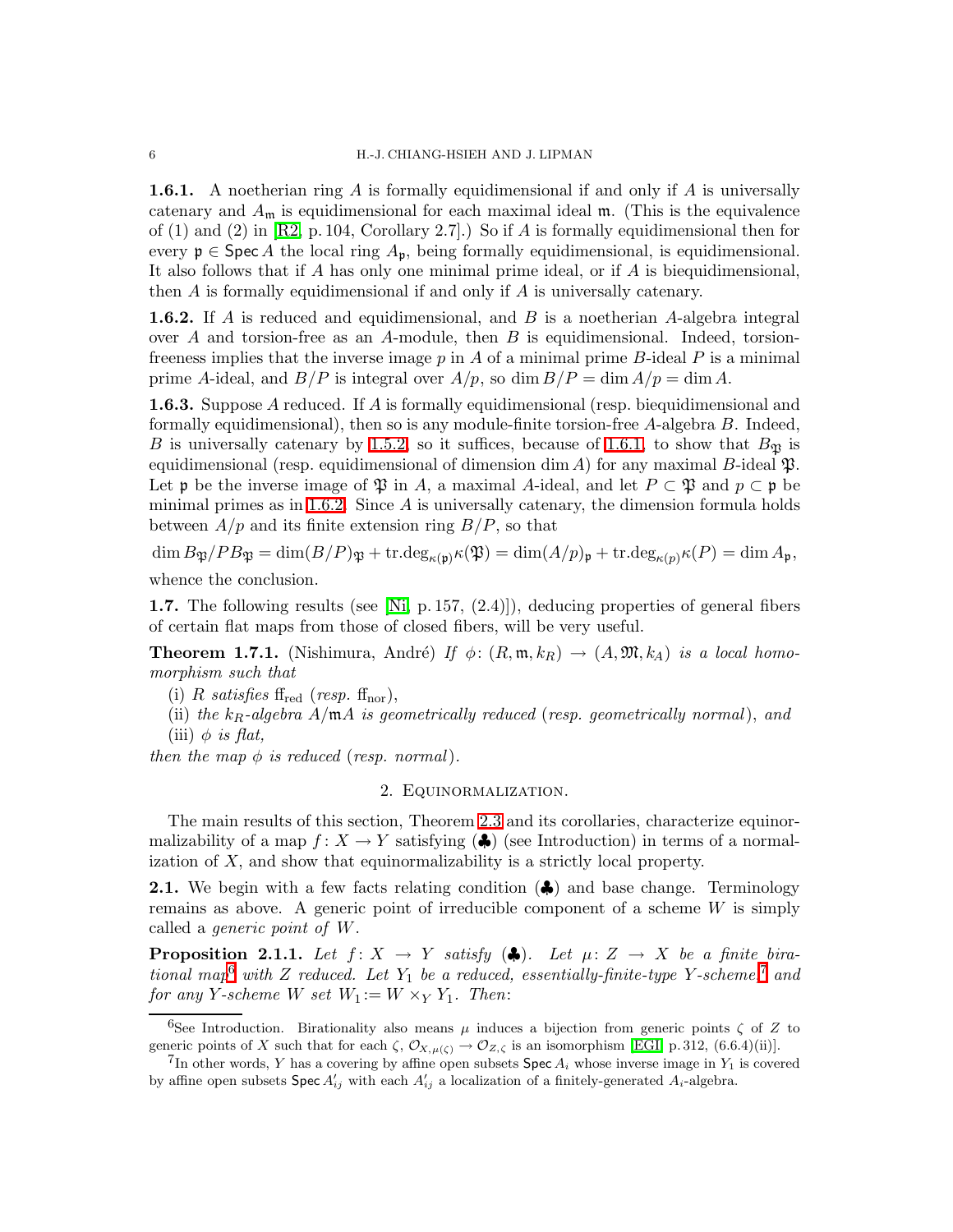(i)  $X_1$  is a reduced universally catenary Nagata scheme, for which any normalization  $map \nu_1$  factors uniquely as

$$
\overline{X_1} \xrightarrow{\alpha_{Z,Y_1}} Z_1 \xrightarrow{\mu_1:=\mu\times 1} X_1.
$$

(ii) The inverse image of the nonnormal locus of  $X$  is a nowhere dense closed subset of  $X_1$ .

(iii) If  $Y_1$  is normal then the projection  $f_1: X_1 \to Y_1$  satisfies  $(\clubsuit)$ .

(iv) For all  $x \in X$  and  $y := f(x)$ , if  $\hat{f}_x : \text{Spec } \widehat{O_{X,x}} \to \text{Spec } \widehat{O_{Y,y}}$  is the map induced by f (where  $\hat{ }$  denotes completion) then  $\hat{f}_x$  satisfies ( $\clubsuit$ ). More generally, let  $\phi: R \to A$ be a ring homomorphism such that the corresponding scheme map f:  $\text{Spec } A \to \text{Spec } R$ satisfies ( $\clubsuit$ ). Let I be an R-ideal such that  $R/IR$  is a finite-dimensional Nagata ring, and let  $J \supset I$ A be an A-ideal. Let  $\hat{R}$  (resp.  $\hat{A}$ ) be the I-adic completion of R (resp. Jadic completion of A). Then the map  $\hat{f}$ : Spec  $\hat{A} \rightarrow$  Spec  $\hat{R}$  induced by f satisfies ( $\clubsuit$ ). *Proof.* That  $X_1$  is reduced is given by [\[Ma2,](#page-33-6) p. 184, Cor. (ii)] or by [\[EGA,](#page-33-5) (6.15.10)];<sup>[8](#page-6-0)</sup>

that  $X_1$  is universally catenary, by [1.5.2;](#page-4-1) and that  $X_1$  is a Nagata scheme, by [1.4.1.](#page-4-3)

In particular, X is a reduced Nagata scheme, so its nonnormal locus is closed [\(1.4.3\)](#page-4-0). Hence, to prove (ii) we need only show that if  $x \in X$  is the image of a generic point  $x_1$ of  $X_1$  then X is normal at x.

If  $y := f(x)$ , then the genericity of  $x_1$  in  $X_1$ —hence in its fiber over  $Y_1$ —implies that x is a generic point of the fiber  $f^{-1}y$ . Since  $f^{-1}y$  is geometrically reduced, one sees that the closed fiber of the flat map  $f_x$ : Spec  $\mathcal{O}_{X,x} \to \text{Spec } \mathcal{O}_{Y,y}$  induced by f (namely, Spec of the residue field  $\kappa(x)$  is geometrically normal. So by [1.7.1](#page-5-1) the map  $f_x$  is normal; and by [\[Ma2,](#page-33-6) p. 184, Cor. (ii)]  $\mathcal{O}_{X,x}$  is normal, proving (ii).

For the rest of (i), let  $V_1$  = Spec  $A \subset X_1$  be an affine open subscheme. A is a reduced noetherian ring, and  $\nu_1^{-1}V_1 = \text{Spec } \overline{A}$ . Since  $\mu_1$  is finite,  $\mu_1^{-1}V_1 = \text{Spec } B$ with  $B$  a module-finite A-algebra. Again, the normal points of  $X$  form an open dense subscheme U; and  $\mu$  induces an isomorphism from  $\mu^{-1}U$  to U, hence from  $\mu_1^{-1}U_1$  to U<sub>1</sub>. Furthermore, as we have just seen,  $U_1$  contains every generic point of  $X_1$ . Thus  $\mu_1$  is an isomorphism over a neighborhood of any generic point of  $X_1$ , so for every minimal prime A-ideal **p** there is a unique minimal prime B-ideal  $\mathfrak{P}$  with inverse image  $\mathfrak{p} \subset A$ , and a natural isomorphism  $A_{\mathfrak{p}} \cong B_{\mathfrak{P}}$ . In particular, the natural map  $A \to B$  is injective. Since A is reduced we have  $K_A = \prod_{\mathfrak{p}} A_{\mathfrak{p}} \cong \prod_{\mathfrak{P}} B_{\mathfrak{P}}$ . Let  $B \xrightarrow{\alpha} K_A$  be the natural map, so that  $A \subset \alpha(B) \subset K_A$ . Since B is finite over A, therefore  $\alpha(B) \subset \overline{A}$ , so we have a factorization of the normalization map  $A \hookrightarrow \overline{A}$ .

This factorization is unique. Indeed, since  $A_{\mathfrak{p}} \to B \otimes_A A_{\mathfrak{p}}$  is an isomorphism for each minimal prime A-ideal  $\mathfrak p$  therefore the annihilator of the A-module  $B/A$  is contained in no such p, and so it contains a regular element  $h \in A$  such that  $h\alpha(B) \subset A$ ; and if  $A \to B \xrightarrow{\dot{\alpha'}} \overline{A}$  is another factorization of  $A \hookrightarrow \overline{A}$ , and  $b \in B$ , then with this h we have

$$
h\alpha(b) = \alpha(hb) = \alpha'(hb) = h\alpha'(b)
$$

whence, h being a unit in  $K_A$ ,  $\alpha(b) = \alpha'(b)$ .

<span id="page-6-0"></span><sup>&</sup>lt;sup>8</sup>Replace the map f (resp. q) in loc. cit. by our  $Y_1 \to Y$  (resp. our  $f: X \to Y$ ); and note that in the first paragraph of the proof there, g need only be *reduced*.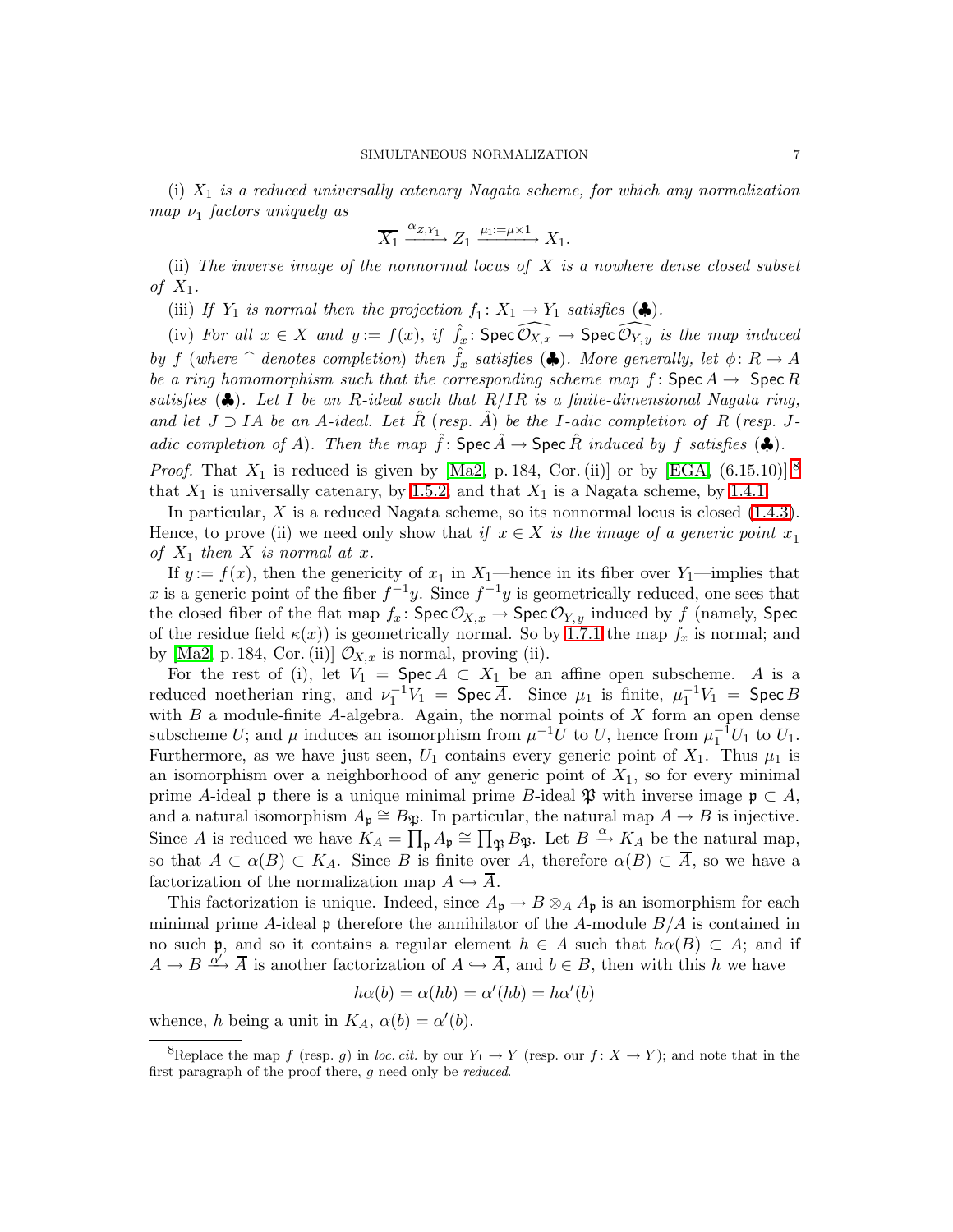Finally, a simple pasting argument gives the existence and uniqueness of the asserted global factorization of  $\nu_1$ .

(iii) From [1.3.1](#page-4-2) it follows that all the local rings of points on  $Y_1$  satisfy  $ff_{\text{nor}}$ . It is clear that  $f_1$  is flat and has geometrically reduced fibers (any such fiber being obtained from a fiber of f by base change to a finitely-generated field extension). As in (i),  $X_1$  is a universally catenary Nagata scheme. For the equidimensionality condition (local on  $X_1$ ), we may assume that  $Y = \text{Spec } R$  with R a normal domain, and that  $Y_1 = \text{Spec } R_1$ where  $R_1$  is a homomorphic image of a localization at a prime ideal of a polynomial ring  $R[T_1, T_2, \ldots, T_n]$ . As [\[Ma2,](#page-33-6) p. 250, 31.5] takes care of the "homomorphic image" part, we reduce inductively to the case where  $Y_1 = \text{Spec } R_1$  with  $R_1$  the localization at a prime ideal of the one-variable polynomial ring  $R[T]$ .

So, in view of [1.6.1,](#page-5-0) we need only show that if  $A$  is a noetherian ring all of whose localizations are equidimensional then so is  $B := A[T]$ —in other words, if  $\mathfrak P$  is a prime B-ideal then  $B_{\mathfrak{P}}$  is equidimensional. We can replace A by its localization at  $\mathfrak{p}:=\mathfrak{P}\cap A$ , so we may assume that A is local, with maximal ideal **p**. Then  $B/pB = (A/p)[T]$ , and so either (a):  $\mathfrak{P} = \mathfrak{p}B$  or (b): dim  $B_{\mathfrak{P}}/\mathfrak{p}B_{\mathfrak{P}} = 1$ .

Let  $\mathfrak{Q} \subset \mathfrak{P}$  be a minimal prime A[T]-ideal, necessarily equal to  $\mathfrak{q}A[T]$  with  $\mathfrak{q} := \mathfrak{Q} \cap A$ a minimal prime A-ideal. Then by [\[Ma2,](#page-33-6) p. 116, 15.1],  $\dim B_{\mathfrak{B}}/\mathfrak{Q} = \dim A/\mathfrak{q}$  in case (a), and dim  $B_{\mathfrak{P}}/\mathfrak{Q} = \dim A/\mathfrak{q} + 1$  in case (b). In either case,  $B_{\mathfrak{P}}$  is equidimensional.

(iv) Any maximal  $\hat{A}$ -ideal is of the form  $m\hat{A}$  for some maximal  $A$ -ideal m, and the  $\hat{\mathfrak{m}}$ -adic completion of  $\hat{A}$  is the  $\mathfrak{m}$ -adic completion of A, so is equidimensional. Thus  $\hat{A}$  is formally equidimensional (see [1.6\)](#page-4-5), hence universally catenary (see [1.6.1\)](#page-5-0). Moreover, by [\[Mr,](#page-34-8) p. 107, 2.3],  $A$  is a Nagata ring.

By [\[EGA,](#page-33-5) (7.4.6)] the fibers of the canonical map  $\operatorname{Spec} R \to \operatorname{Spec} R$  are geometrically normal, whence by [\[Ma2,](#page-33-6) p. 184, Cor. (ii)],  $\hat{R}$  is normal. If  $\mathfrak{q} \in \mathsf{Spec}\,\hat{R}$  is the  $\hat{f}$ -image of  $\mathfrak{p} \in \text{Spec } \hat{A}$  $\mathfrak{p} \in \text{Spec } \hat{A}$  $\mathfrak{p} \in \text{Spec } \hat{A}$  then  $\hat{A}_{\mathfrak{p}}$  is a faithfully flat  $\hat{R}_{\mathfrak{q}}$ -algebra ([\[Bo,](#page-33-8) p. 103]), whence the polynomial ring  $\hat{A}_{\mathfrak{p}}[T]$  is a faithfully flat  $\hat{R}_{\mathfrak{q}}[T]$ -algebra. As in the proof of (iii), since  $\hat{A}$  is formally equidimensional,  $\hat{A}_{\mathfrak{p}}[T]$  is locally equidimensional and universally catenary (see [1.6.1\)](#page-5-0). By [\[Ma2,](#page-33-6) p. 252, 31.7] and [Ma2, p. 250, 31.5], it follows that  $\hat{R}_{\mathfrak{q}}$  is universally catenary. Since  $R/I\hat{R} \cong R/I\hat{R}$  is finite dimensional and  $\hat{R}$  is a catenary normal ring all of whose maximal ideals contain  $I\hat{R}$ , therefore  $\hat{R}$  is finite dimensional; and moreover the formal fibers of the Nagata ring  $R/IR$  (i.e., of  $R/IR$ ) are geometrically normal. Now [\[BR,](#page-33-9) Satz 2 gives that the formal fibers of  $\hat{R}$  are geometrically normal.

It remains to show that  $\hat{f}$  is reduced. By [\[Bo,](#page-33-8) p. 103],  $\hat{A}$  is a flat  $\hat{R}$ -algebra. Whether every fiber  $\hat{f}^{-1}\mathfrak{q}$  ( $\mathfrak{q} \in \text{Spec } \hat{R}$ ) is geometrically reduced is a local question (see [1.1.1\)](#page-3-1), so we need only show for each  $\mathfrak{p}$  as above that  $\hat{A}_{\mathfrak{p}}/\mathfrak{q}\hat{A}_{\mathfrak{p}}$  is geometrically reduced. There is a maximal  $\hat{A}$ -ideal p' containing p, whose  $\hat{f}$ -image is a prime  $\hat{R}$ -ideal  $g' \supset I\hat{R}$ ; and it will suffice then to show that all the fibers of the map  $\mathsf{Spec}\,\hat{A}_{\mathfrak{p}'} \to \mathsf{Spec}\,\hat{R}_{\mathfrak{q}'}$  induced by  $\hat{f}$ are geometrically reduced. In view of [1.7.1,](#page-5-1) it will even suffice to show that  $\hat{f}^{-1}\{\mathfrak{q}'\}$  is geometrically reduced.

For this, let  $\mathfrak{q}''$  be the inverse image in R of  $\mathfrak{q}'$ . Since  $\hat{R}/I\hat{R} \cong R/IR$  and  $\mathfrak{q}' \supset I\hat{R}$ therefore  $\mathfrak{q}'=\mathfrak{q}''\hat{R}+I\hat{R};$  and as  $I\hat{R}$  is the Jacobson radical of  $\hat{R},$  this means that  $\mathfrak{q}'=\mathfrak{q}''\hat{R},$ whence  $\hat{A}/\mathfrak{q}'\hat{A}$  is the *J*-adic completion of  $A/\mathfrak{q}''A$ .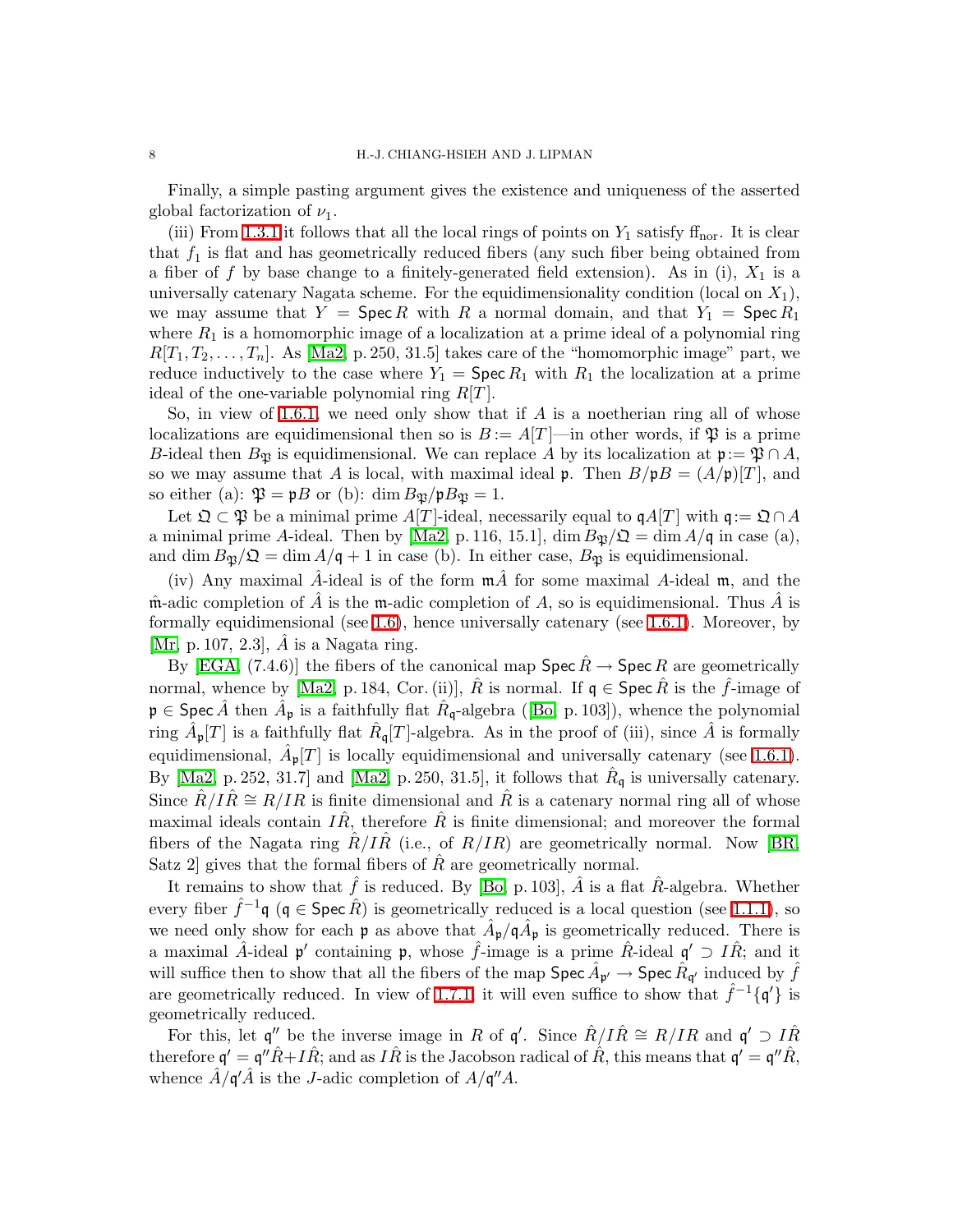By (i),  $A/\mathfrak{q}''A$  is a reduced Nagata ring, so  $A/\mathfrak{q}''A$  satisfies f<sub>red</sub> (see [1.4.3\)](#page-4-0). Consequently, the fibers of the natural map  $Spec(\hat{A}/\mathfrak{q}'\hat{A}) \to Spec(A/\mathfrak{q}''A)$  are geometrically reduced [\[EGA,](#page-33-5) (7.4.6)], whence  $\hat{A}/\mathfrak{q}'\hat{A}$  is reduced [\[Ma2,](#page-33-6) p. 184, Cor. (ii)]. Thus  $\hat{f}^{-1}\{\mathfrak{q}'\}$  the Spec of a localization of  $\hat{A}/\mathfrak{q}'\hat{A}$ —is indeed reduced.

Similar considerations apply if  $\hat{A}/q'\hat{A}$  and  $A/q''A$  are replaced by their respective tensor products with a finite integral  $\hat{R}/\mathfrak{q}' (\cong R/\mathfrak{q}'')$ -algebra whose fraction field is purely inseparable over that of  $R/\mathfrak{q}''$ . It follows that  $\hat{f}^{-1}\{\mathfrak{q}'\}$  is *geometrically* reduced, as desired.  $\Box$ 

<span id="page-8-1"></span>**2.2.** Here are some conditions under which the map  $\alpha := \alpha_{Z,Y_1}$  in [2.1.1](#page-5-5) is *schematically dominant*,i.e., the associated map  $\mathcal{O}_{Z_1} \to \alpha_* \mathcal{O}_{\overline{X_1}}$  is injective ([\[EGI,](#page-33-7) p. 284 (5.4.2)]). This condition is easily seen to be equivalent to " $Z_1$  reduced and  $\mu_1$  birational."

For any  $y \in Y$  and any scheme map  $g: W \to Y$ ,  $\kappa(y)$  denotes the residue field of the local ring  $\mathcal{O}_{Y,y}$  and  $W_y$  denotes the fiber  $g^{-1}y := W \times_Y \mathsf{Spec} \kappa(y)$ . Recall that an associated point of a scheme W is one in whose local ring every nonunit is a zerodivisor.

<span id="page-8-0"></span>**Proposition 2.2.1.** With notation and assumptions as in [2.1.1,](#page-5-5) the following conditions are equivalent.

- (i) For all  $Y_1$ ,  $Z_1$  is reduced and  $\mu_1$  is birational.
- (ii) For all  $y \in Y$ ,  $\mu \times 1$  maps any associated point of  $Z_y$  to a generic point of  $X_y$ .
- (ii)' Condition (ii) holds for all  $y = f(x)$  with x a closed point of X.

(iii) For all  $z \in Z$ , with  $x := \mu(z)$  and  $y := f(x)$  the local ring  $\mathcal{O}_{Z_v,z}$  is reduced and equidimensional of dimension dim  $\mathcal{O}_{X_y,x}$ .

- (iii)' For all  $y = f(x)$  with x closed in X, every associated point of  $Z_y$  is generic.
- (iv) The map  $f\mu: Z \to Y$  satisfies  $(\clubsuit)$ .
- (iv)' The map  $f\mu: Z \to Y$  is reduced.

When these conditions hold, the cokernel of the natural map  $\mathcal{O}_X \to \mu_* \mathcal{O}_Z$  is Y-flat.

*Proof.* It is clear that (i) for  $Y_1 = \text{Spec } \kappa(y)$  implies (ii), and trivial that (ii)  $\Rightarrow$  (ii)',  $(iii) \Rightarrow (iii)'$  and  $(iv) \Rightarrow (iv)' \Rightarrow (iii)'$ . To establish all the equivalences it suffices then to show that (ii)  $\Rightarrow$  (iii), (iii)'  $\Rightarrow$  (ii)', (ii)'  $\Rightarrow$  (i), and (ii)'  $\Rightarrow$  (iv). Along the way, in Lemma [2.2.3,](#page-9-0) we will show that the last assertion in the Proposition follows from (ii)'.

(ii)  $\Rightarrow$  (iii). Let  $R:=\mathcal{O}_{Y,y}$ , with maximal ideal m, and let  $A:=\mathcal{O}_{X,x}$ . Since  $\mu$  is finite and birational, and Z is reduced, therefore  $Z\times_X$  Spec  $A =$  Spec B where  $A \subset B \subset \overline{A}$ . Set  $A_1 := A/\mathfrak{m}A$ ,  $B_1 := B/\mathfrak{m}B$ . By  $(\clubsuit)$ ,  $A_1$  is reduced, i.e.,  $\mathfrak{m}A$  is an intersection of prime ideals. Since B is a finite extension of A, it follows that  $mA = mB \cap A$ , i.e., the natural map  $A_1 \rightarrow B_1$  is injective, making  $B_1$  a finite  $A_1$ -module. Hence dim  $B_1 = \dim A_1$ .

If (ii) holds then  $B_1$  is a torsion-free  $A_1$ -module, because any regular element  $h \in A_1$ lies in no minimal prime of  $A_1$ , hence in no associated prime of (0) in  $B_1$ , so that h is  $B_1$ -regular. That  $B_1$  is reduced follows easily from the existence, given by Lemma [2.2.2](#page-9-1) below, of an A<sub>1</sub>-regular—hence B<sub>1</sub>-regular—element  $h \in A$  such that  $hB \subset A$  (whence  $h_{B_1} \subset A_1$ ). By ( $\clubsuit$ ) and [1.6.1,](#page-5-0) A is universally catenary, equidimensional, and flat over R; so by  $[Ma2, p. 250, 31.5], A_1$  is equidimensional, and it is also universally catenary (since A is), hence biequidimensional. Then [1.6.3](#page-5-6) shows that  $B_1$  is biequidimensional, and since  $\dim B_1 = \dim A_1$ , (iii) follows.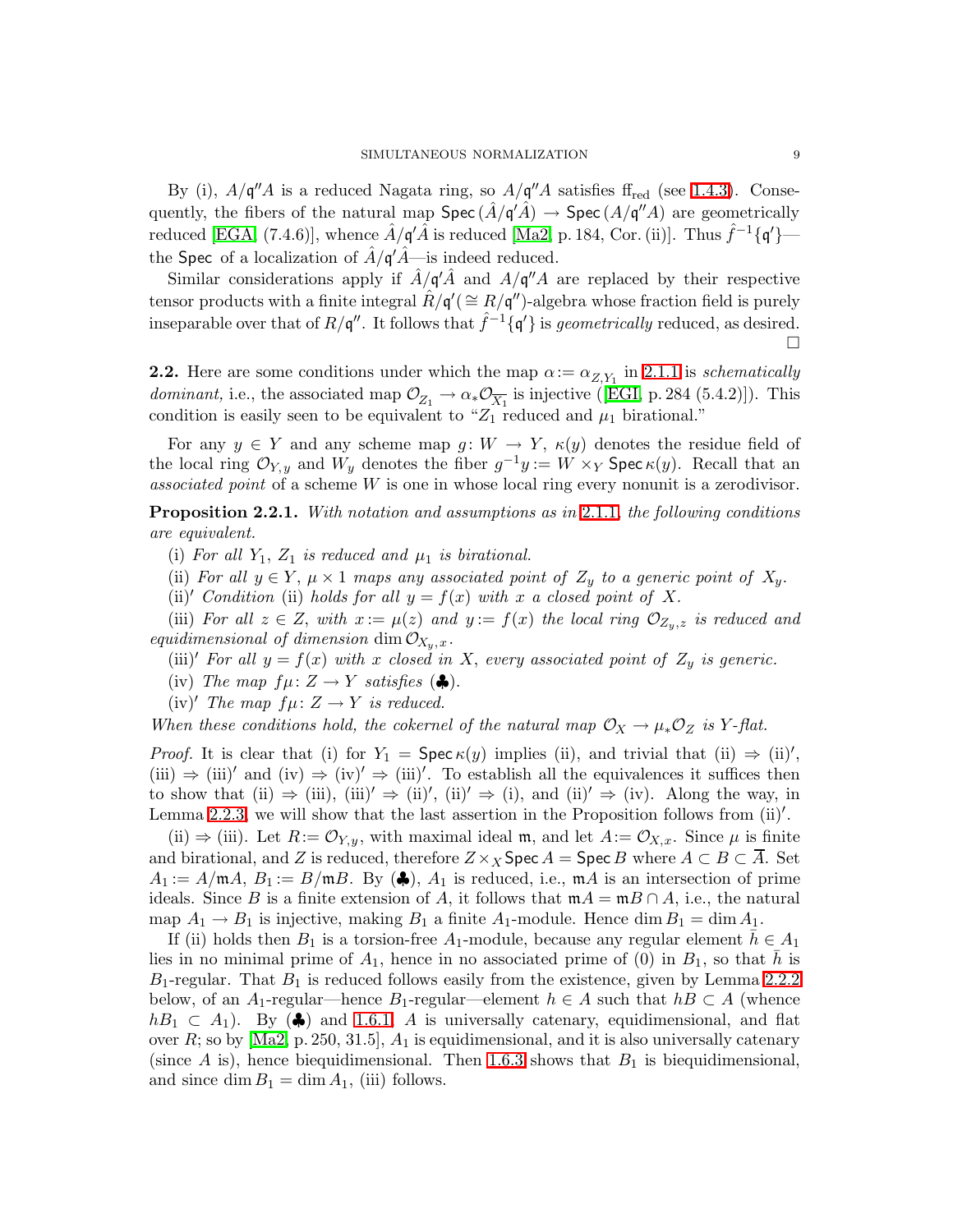[Conversely, assuming (iii) we have in the above situation that  $B_1$  is reduced and equidimensional, and if  $\mathfrak{P}$  is a minimal prime of  $B_1$  and  $\mathfrak{p}:=\mathfrak{P}\cap A_1$  then, since  $B_1$  is an integral extension of  $A_1$  and  $B_1/\mathfrak{P}$  is an integral extension of  $A_1/\mathfrak{p}$ ,

$$
\dim B_1 = \dim B_1/\mathfrak{P} = \dim A_1/\mathfrak{p} \le \dim A_1 = \dim B_1,
$$

<span id="page-9-1"></span>whence  $\mathfrak p$  is a minimal prime of  $A_1$ ; and (ii) follows.]

**Lemma 2.2.2.** Under the preceding circumstances, there exists  $h \in A$  such that: (a)  $0:_{A} h = 0$ . (b)  $mA :_A h = mA$ . (c)  $h\overline{A} \subset A$ .

(d)  $h\overline{A_1} \subset A_1$ .

*Proof.* Let  $\mathfrak{C} = A :_A \overline{A}$  be the conductor of A, let  $\mathfrak{C}_1$  be the conductor of  $A_1$ , and with  $\pi: A \to A_1$  the natural map let  $\mathfrak{C}' := \pi^{-1} \mathfrak{C}_1$ . Since both A and  $A_1$  are reduced (see [2.1.1\(](#page-5-5)i)), it suffices that there exist  $h \in \mathfrak{C} \cap \mathfrak{C}'$  such that h belongs to no minimal prime divisor  $\mathfrak P$  of (0) or of mA, or equivalently, that  $\mathfrak C \cap \mathfrak C'$  is not contained in any such  $\mathfrak{P}$ , i.e., neither  $\mathfrak{C}$  nor  $\mathfrak{C}'$  is contained in any such  $\mathfrak{P}$ .

If  $\mathfrak P$  is a minimal prime divisor of (0) then the field  $A_{\mathfrak P}$  is normal; and if  $\mathfrak P$  is a minimal prime divisor of  $mA$  then  $A_{\mathfrak{B}}$  is normal, by [2.1.1\(](#page-5-5)ii) for  $Y_1 = \text{Spec}(R/\mathfrak{m})$ . In either case, since  $\overline{A}$  is module-finite over the Nagata ring A (see [1.4.2\)](#page-4-6) therefore  $\mathfrak{C}_{\mathfrak{B}}$  is the conductor of  $A_{\mathfrak{B}}$ , so  $\mathfrak{C} \not\subset \mathfrak{P}$ .

As  $\overline{A_1}$  is module-finite over the reduced Nagata ring  $A_1$ ,  $\mathfrak{C}'$  cannot be contained in any minimal prime divisor of  $mA$ . Finally, if  $\mathfrak P$  is a minimal prime divisor of (0) then  $\mathfrak{C}' \not\subset \mathfrak{P}$  because the natural map  $\phi \colon R \to A$  is flat, so  $\phi^{-1} \mathfrak{P} = (0)$  and

$$
\mathfrak{C}' \subset \mathfrak{P} \implies \mathfrak{m}A \subset \mathfrak{P} \implies \mathfrak{m} = \phi^{-1}(\mathfrak{m}A) \subset \phi^{-1}\mathfrak{P} = (0) \implies A_1 = A \implies \mathfrak{C}' = \mathfrak{C} \not\subset \mathfrak{P}.
$$

(iii)'  $\Rightarrow$  (ii)'. It suffices to show that if z is a generic point of  $Z_y$  then  $x' := \mu(z)$  is a generic point of  $X_y$ . Let  $(R, \mathfrak{m}) := \mathcal{O}_{Y,y}$ , with maximal ideal  $\mathfrak{m}, A' := \mathcal{O}_{X,x'}$ ,  $B' := \mathcal{O}_{Z,z}$ . It follows from [1.6.3](#page-5-6) that  $\dim B' = \dim A'$ . Then [\[Ma2,](#page-33-6) p. 116, 15.1] gives

 $0 = \dim(B'/mB') \ge \dim B' - \dim R = \dim A' - \dim R = \dim(A'/mA'),$ 

which shows that  $x'$  is indeed a generic point of  $X_y$ .

For the remaining implications we will need:

<span id="page-9-0"></span>**Lemma 2.2.3.** If [2.2.1\(](#page-8-0)ii)′ holds then  $f\mu$  is flat and the cokernel of  $\mathcal{O}_X \to \mu_* \mathcal{O}_Z$  is Y-flat.

*Proof.* Let  $x \in X$ ,  $y := f(x)$ , and let  $R \to A \subset B$  be as above. It suffices to show that both B and  $B/A$  are R-flat. The point x specializes to a closed point of X, whose f-image is a specialization of y; and for proving flatness we can replace x and y by these specializations. Thus we may assume that x is a closed point, to which (ii)' applies.

Since X is reduced (by [2.1.1\(](#page-5-5)i)), therefore so is A. The assumed birationality of  $\mu$ makes the natural map  $A \to B$  injective, and with h as in Lemma [2.2.2,](#page-9-1)  $B \subset h^{-1}A \subset K_A$ .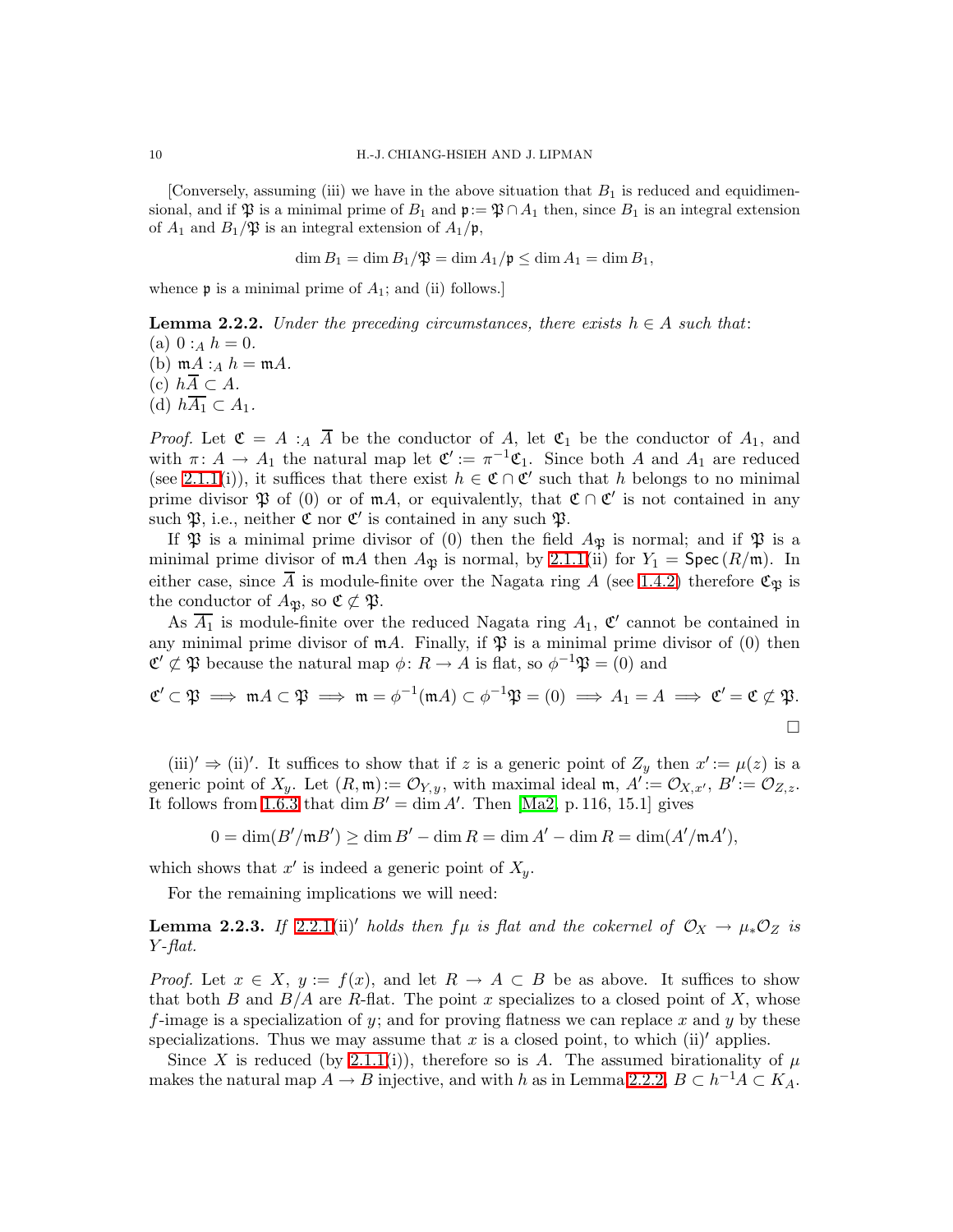It follows from (ii)' that h is  $B_1$ -regular; and since  $hB_1 \subset A_1$ , we deduce that the map  $\iota_1: B_1 \to h^{-1}A_1 \cong h^{-1}A \otimes_R k$ , derived from the inclusion  $\iota: B \hookrightarrow h^{-1}A$  by tensoring over R with  $k := R/\mathfrak{m}$ , is injective. Since  $h^{-1}A \cong A$  is R-flat, the natural exact sequence

$$
(2.2.2.1) \t 0 = \operatorname{Tor}_1^R(h^{-1}A, k) \to \operatorname{Tor}_1^R(h^{-1}A/B, k) \to B \otimes_R k \xrightarrow{\iota_1} h^{-1}A \otimes_R k
$$

gives  $\text{Tor}_1^R(h^{-1}A/B, k) = 0$ , i.e., the finite A-module  $h^{-1}A/B$  is R-flat (by the local cri-terion of flatness [\[Ma2,](#page-33-6) p. 174, 22.3,  $(3') \Rightarrow (1)$ ]); and consequently B is R-flat. Moreover, since (as above)  $A_1 \subset B_1$ , therefore the natural exact sequence

$$
0=\operatorname{Tor}_R^1(B,k)\to \operatorname{Tor}_R^1(B/A,k)\to A_1\to B_1
$$

gives  $\text{Tor}_R^1(B/A, k) = 0$ , so  $B/A$  is  $R$ -flat.

 $(iii)' \Rightarrow (i)$ . There is an easy reduction to the case where, with  $R \rightarrow A \rightarrow B$  as above,  $Y = \text{Spec } R$ ,  $X = \text{Spec } A$  and  $Z = \text{Spec } B$  (f and  $\mu$  being the obvious maps), and  $Y_1$  = Spec S with S a local R-algebra.

There exists an A-regular element h such that  $hB \subset A$  and  $h^{-1}A/B$  is R-flat. These assertions were deduced from  $(ii)'$  in the proof of [2.2.3,](#page-9-0) so we have them in the case where x is closed in  $X$ , a case to which, however, the general case reduces (as in the proof of [2.2.3\)](#page-9-0) by specialization.

Now from [2.1.1\(](#page-5-5)i) it follows that  $A \otimes_R S$  is reduced. Since, by [2.2.3,](#page-9-0)  $B/A$  is Rflat, therefore  $\text{Tor}_1^R(B/A, S) = 0$ , and so the natural map  $A \otimes_R S \to B \otimes_R S$  is injective. Moreover,  $A/hA \cong h^{-1}A/A$  is R-flat (take  $B = A$  above, i.e., use (ii)' for  $Z = X$ ), whence

$$
\text{Tor}_1^R(A/hA, S) = \text{Tor}_1^R(h^{-1}A/A, S) = 0,
$$

so that multiplication by  $h \otimes 1$  is an injective endomorphism of  $A \otimes_R S$  (resp.  $h^{-1}A \otimes_R S$ ). It follows that  $h^{-1}A \otimes_R S$  is isomorphic to an S-submodule of the quotient ring  $K_{A \otimes_R S}$ . But since  $h^{-1}A/B$  is R-flat, the natural map  $B \otimes_R S \to h^{-1}A \otimes_R S$  is injective, and so  $B \otimes_R S$  is isomorphic to a subring of  $K_{A \otimes_R S}$ . This gives (i).

(ii)'  $\Rightarrow$  (iv). By [2.2.3,](#page-9-0)  $f\mu$  is flat; and for any  $y \in Y$ , taking S in the preceding paragraph to be a finite purely inseparable extension of  $\kappa(y)$  we see that  $Z_y$  is geometrically reduced. So the map  $f\mu$  is reduced, and hence, by [1.6.3,](#page-5-6) satisfies ( $\clubsuit$ ).

Here is one situation where the conditions in [2.2.1](#page-8-0) are satisfied.

<span id="page-10-0"></span>**Proposition 2.2.4.** Suppose Y is a d-dimensional irreducible regular scheme and that  $f: X \to Y$  satisfies  $(\clubsuit)$ . If Z as in [2.1.1](#page-5-5) satisfies the Serre condition  $(S_{d+1})$ , (for example if  $Z$  is Cohen-Macaulay) then the conditions in [2.2.1](#page-8-0) hold. In particular, if  $d=1$  and Z is normal then those conditions hold.

*Proof.* We reduce as in the proof of [2.2.1](#page-8-0) to considering a regular local ring  $(R, \mathfrak{m})$  of dimension, say,  $n \leq d$ , a flat equidimensional local R-algebra A, and a finite torsion-free extension  $B \supset A$  satisfying  $(S_{n+1})$ . It is to be shown that any associated prime ideal  $\mathfrak{P}$ of  $mB$  intersects A in a minimal associated prime of  $mA$  (cf. [2.2.1\(](#page-8-0)ii)).

Set  $\mathfrak{p}:=\mathfrak{P}\cap A$ . Since B is integral over A and  $B/\mathfrak{P}$  is integral over  $A/\mathfrak{p}$ , and since A and  $B$  are biequidimensional (see [1.6.3\)](#page-5-6), it holds that

 $\dim B_{\mathfrak{B}} \leq \dim A_{\mathfrak{p}} = \dim A - \dim A/\mathfrak{p} = \dim B - \dim B/\mathfrak{P} = \dim B_{\mathfrak{B}},$ 

so that  $(*)$ : dim  $B_{\mathfrak{P}} = \dim A_{\mathfrak{p}}$ .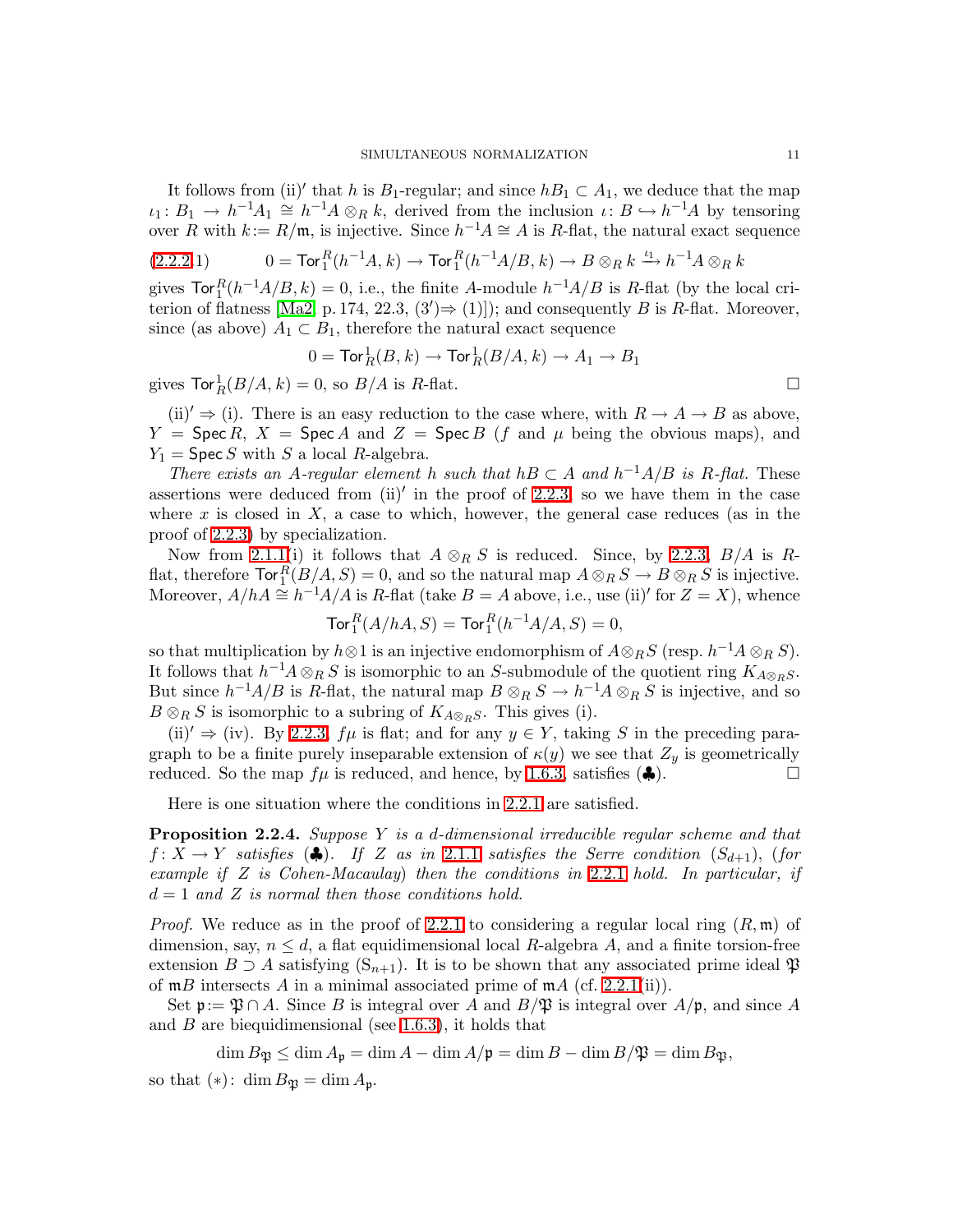Let  $(r_1, r_2, \ldots, r_n)$  generate m. Any prime A-ideal q has height at least that of its inverse image in R [\[Ma2,](#page-33-6) p. 68, 9.5]. Hence for  $m \leq n$ , if  $\mathfrak{q} \supset (r_1,\ldots,r_m)A$  then  $\dim A_{\mathfrak{q}} \geq m$ . Since B satisfies  $(S_{n+1})$ , it follows from (\*) and from [\[EGA,](#page-33-5) (5.7.5)], by induction on m, that the sequence  $(r_1,\ldots,r_m)$  is B-regular and every associated prime ideal  $\mathfrak Q$  of  $(r_1,\ldots,r_m)B$  has height m. Thus  $n=\dim B_{\mathfrak P}=\dim A_{\mathfrak p}$ , and the conclusion follows.  $\Box$ 

<span id="page-11-0"></span>**Theorem 2.3.** Let  $f: X \to Y$  be a reduced scheme map with Y normal, and  $\mu: Z \to X$ a finite map. If  $\mu$  is a simultaneous normalization of f then  $\mu$  is a normalization and the nonempty fibers of  $f\mu$  are geometrically normal. The converse holds whenever f satisfies  $(\clubsuit)$ .

*Proof.* Suppose  $\mu$  is a simultaneous normalization of f. The fiber  $Z_y$  is geometrically normal by definition. That  $X$  is reduced and  $Z$  is normal follow from [\[Ma2,](#page-33-6) p. 184, Cor. (ii)]; so to show that  $\mu$  is a normalization, we need only prove that  $\mu$  is birational, in other words that  $\mu$  induces a bijection from the set of generic points  $z \in Z$  to the set of generic points of X such that for each such  $z$ , the corresponding local homomorphism  $\mathcal{O}_{X,\mu(z)} \to \mathcal{O}_{Z,z}$  is an isomorphism. Flatness of f and of  $f\mu$  implies that every generic point of  $X$  and every generic point of  $Z$  maps to a generic point of  $Y$ . We may therefore localize at a generic point of Y, i.e., assume that Y is the spectrum of a field. Then by definition  $\mu$  is a normalization map, thus birational.

For the converse implication, with  $\alpha = \alpha_{Z,\kappa(y)} \colon X_y \to Z_y \; (y \in f(X))$  as in [2.1.1\(](#page-5-5)i), 2.2.1(iii)′ gives that  $f\mu$  satisfies ( $\clubsuit$ ), so is flat, and that the natural map  $\mathcal{O}_{Z_y} \to \alpha_* \mathcal{O}_{\overline{X_y}}$ is injective. Normality of  $Z_y$  implies then that this map is surjective too, whence  $\alpha$ , being finite, is an isomorphism. Thus the map  $Z_y \to X_y$  induced by  $\mu$  is a normalization (see [2.1.1\(](#page-5-5)i)).  $\square$ 

<span id="page-11-1"></span>Corollary 2.3.1. A map  $f: X \to Y$  satisfying  $(\clubsuit)$  is equinormalizable iff for one (hence any) normalization map  $\nu: \overline{X} \to X$  and all  $y \in f(X)$ ,  $\overline{X}_y$  is geometrically normal.

<span id="page-11-2"></span>Corollary 2.3.2. Let  $f: X \to Y$  satisfy ( $\clubsuit$ ). Assume that for all  $x \in X$  the local ring  $\mathcal{O}_{X,x}$  satisfies finor. Then f is equinormalizable iff for each  $x \in X$  the map  $f_x$ in  $2.1.1$ (iv) is equinormalizable.

*Proof.* Let k be a field, let  $(A, \mathfrak{m})$  be a reduced local k-algebra satisfying ff<sub>nor</sub>, and let  $\overline{A}$ be its integral closure. By [\[EGA,](#page-33-5) (7.6.1)],  $\overline{A}$  is a finite A-module, the completion  $\hat{A}$  is reduced, and  $\hat{A}$  is the m-adic completion of  $\overline{A}$ . Moreover, A is geometrically normal over k if and only if  $\hat{A}$  is. For if the local ring  $A' := A \otimes_k k'$  is normal for every finite purely inseparable field extension k' of k, then so is its completion  $\hat{A} \otimes_k k'$  (since A' satisfies  $f_{\text{nor, see 1.3.1}}$ ; and conversely, if  $\hat{A} \otimes_k k'$  is normal then so is  $A' = (\hat{A} \otimes_k k') \cap K_{A'}$ . Similar considerations hold if A is semilocal.

Now suppose that f is equinormalizable. Let  $C := \mathcal{O}_{X,x}$  and  $D := \overline{C}$ . As above, Spec  $\hat{D} \to \text{Spec } \hat{C}$  is a normalization map. With  $y := f(x)$  and m the maximal ideal of  $\mathcal{O}_{Y,y}$ , we have that  $\hat{D}/m\hat{D}$  is the completion of the semilocal ring  $D/mD$ ; and since, by assumption, the latter is geometrically normal, therefore so is the former. Thus by [2.3.1,](#page-11-1)  $\hat{f}_x$  is equinormalizable.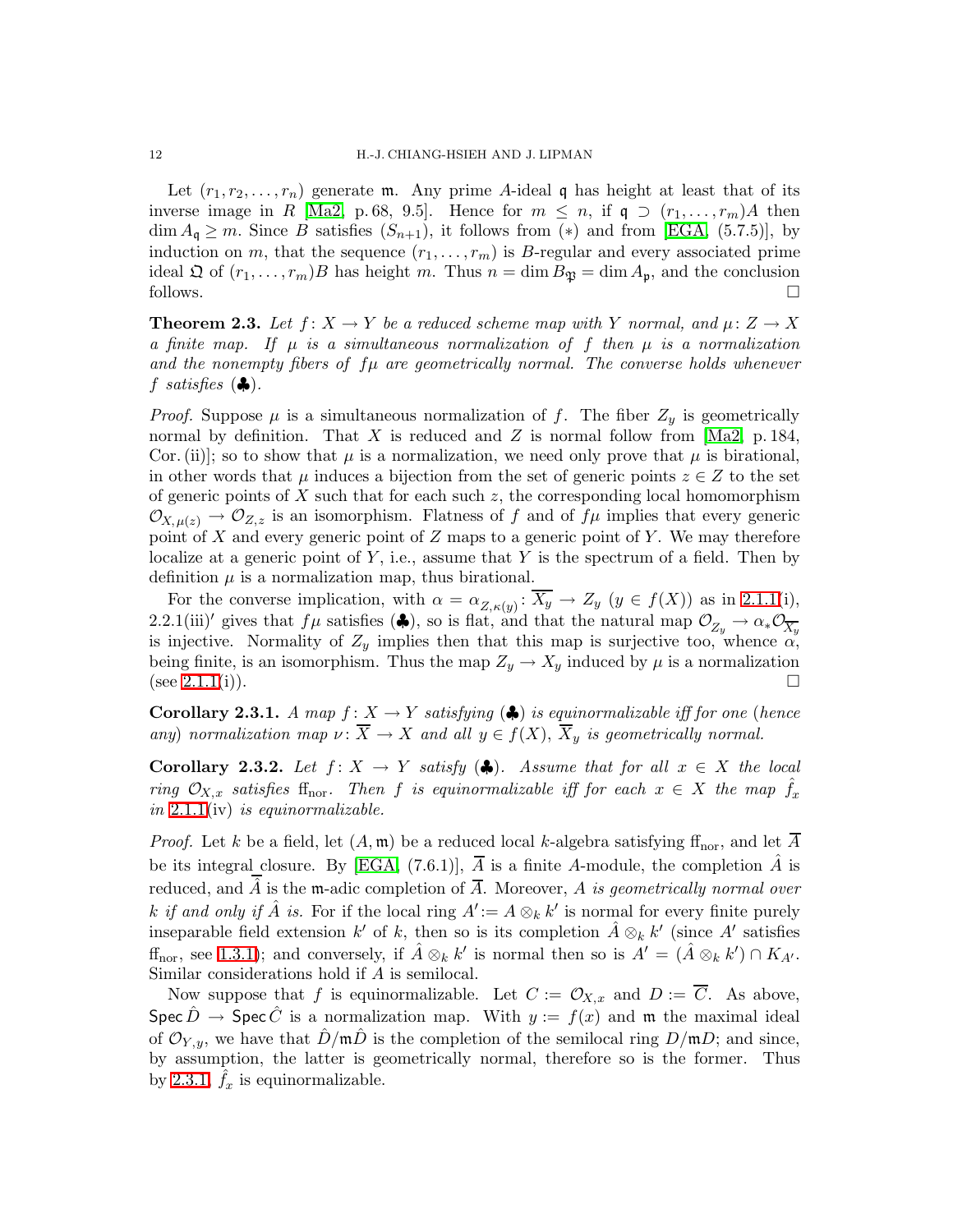Conversely, if  $\hat{f}_x$  is equinormalizable then  $\hat{D}/m\hat{D}$  is geometrically normal, whence so is  $D/\mathfrak{m}D$ . It follows therefore from [2.3.1](#page-11-1) that if f satisfies  $(\clubsuit)$  and  $\hat{f}_x$  is equinormalizable for every  $x \in X$  then f is equinormalizable.

#### 3. Partially numerical criteria for equinormalization.

Under suitable conditions, Proposition [3.3](#page-13-0) and Corollary [3.3.1](#page-14-0) give a criterion for equinormalizability of  $f: X \to Y$  in terms of constancy of a numerical invariant  $\delta$ associated to each fiber  $X_y := f^{-1}y$   $(y \in Y)$ , namely, with  $\kappa(y)$  the residue field of  $\mathcal{O}_{Y,y}$ ,  $f_y \colon X_y \to \textsf{Spec } \kappa(y)$  the obvious map, and  $\mathcal{O}_{X_y}$  the integral closure of  $\mathcal{O}_{X_y}$ ,

$$
\delta_y := \dim_{\kappa(y)} f_{y*}(\overline{\mathcal{O}_{X_y}}/\mathcal{O}_{X_y}).
$$

It is assumed here that  $X_y$  has isolated nonnormal points, with residue fields finite over  $\kappa(y)$ , so that this  $\delta$  is finite.

When f is a flat projective map, we can associate to each fiber  $X<sub>y</sub>$  the Hilbert polynomial of  $\mathcal{O}_{X_y}/\mathcal{O}_{X_y}$ ; and show under suitable conditions that equinormalizability is equivalent to the local constancy of this function of  $y$  (see Proposition [3.4,](#page-14-1) noting that the Hilbert polynomial of  $\mathcal{O}_{X_y}$  is locally independent of y).<sup>[9](#page-12-0)</sup>

It may be noted that when a fiber of a projective map has isolated nonnormal points, the above Hilbert polynomial is just the constant  $\delta$ .

These results will be improved in §[4—](#page-16-0)the above-mentioned "suitable conditions" will be weakened to where they refer solely to the fibers themselves.

**Definition 3.1.** Let k be a field and let  $g: X \to \mathsf{Spec} k$  be a scheme map with X a reduced Nagata scheme. Let  $\mathfrak{C} \subset \mathcal{O}_X$  be the conductor of the normalization  $\nu : \overline{X} \to X$ , (a finite map, see [1.4.2\)](#page-4-6), i.e., the annihilator of the  $\mathcal{O}_X$ -module  $\nu_*\mathcal{O}_{\overline{X}}/\mathcal{O}_X$ ; and assume that the closed subscheme  $X_{\mathfrak{C}} \subset X$  corresponding to the coherent  $\mathcal{O}_X$ -ideal  $\mathfrak{C}$  is finite over k. When these conditions hold we say " $\delta_k(X)$  is finite" and set

$$
\delta_k(X) := \dim_k g_*(\nu_* \mathcal{O}_{\overline{X}}/\mathcal{O}_X) = \sum_{x \in X} \dim_k(\overline{\mathcal{O}_{X,x}}/\mathcal{O}_{X,x}) < \infty.
$$

<span id="page-12-1"></span>If X is affine, say  $X = \operatorname{Spec} A$ , we write  $\delta_k(A)$  in place of  $\delta_k(X)$ .

**Definition 3.2.** A ring homomorphism  $\phi: R \to A$  satisfies  $(\spadesuit)$  if:

- (1)  $(R, \mathfrak{m}, k)$  is a normal local ring satisfying  $f_{\text{nor}}$  and such that the residue field k is either of characteristic 0 or of characteristic  $> 0$  and perfect.
- (2) A is a formally equidimensional Nagata ring.
- (3) The map  $\phi$  is flat,  $m\hat{A}$  is contained in every maximal A-ideal,  $A/m\hat{A}$  is reduced and  $\delta_k(A/\mathfrak{m} A)$  is finite.
- (4)  $\overline{A}/A$  is a finite R-module.

<span id="page-12-0"></span><sup>&</sup>lt;sup>9</sup>There should be something interesting to be said about this criterion being global on the fibers whereas equinormalizability is a *local* condition (see  $2.3.2$ )—but we don't know what that might be.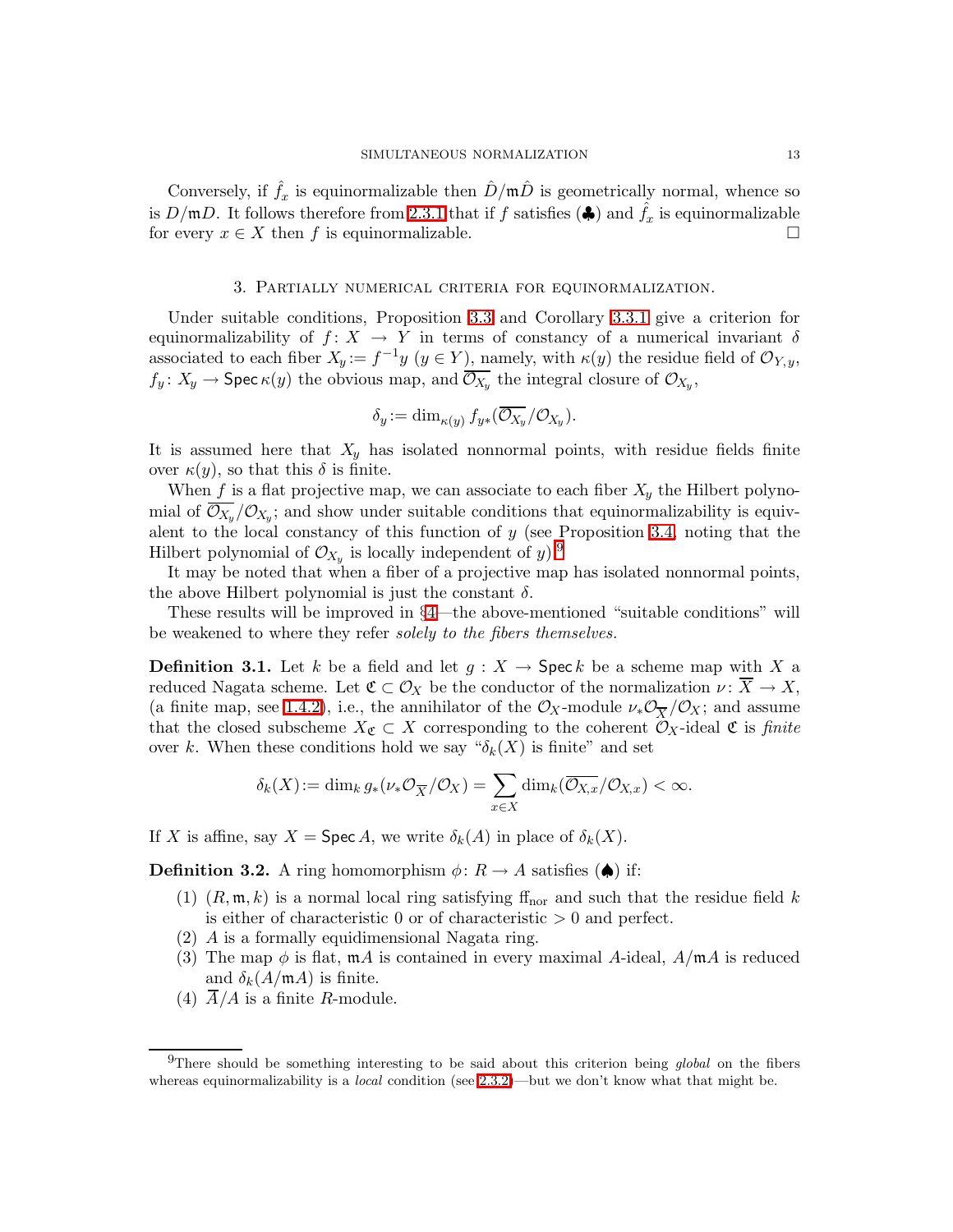<span id="page-13-2"></span>**Remarks 3.2.1.** (a) Suppose that R is a complete local ring, or that R is henselian and A is a localization of a finitely generated R-algebra, or that R and A are both analytic local rings, i.e., homomorphic images of convergent power series rings over a complete nondiscrete valued field. Then conditions  $(1)$ ,  $(2)$  and  $(3)$  in [3.2](#page-12-1) imply  $(4)$ .<sup>[10](#page-13-1)</sup>

*Proof.* If  $\mathfrak{P}$  is a prime A-ideal containing  $\mathfrak{m}A$  and such that  $A_{\mathfrak{P}}/\mathfrak{m}A_{\mathfrak{P}}$  is normal, hence geometrically normal over k (since k is perfect or of characteristic 0), then by [1.7.1](#page-5-1) the homomorphism  $R \to A_{\mathfrak{B}}$  is normal, so  $A_{\mathfrak{B}}$  is normal [\[Ma2,](#page-33-6) p. 184, Cor. (ii)].

Finiteness of  $\delta_k(A/\mathfrak{m}A)$  means that if  $\mathfrak{M}$  is a prime A-ideal containing  $\mathfrak{m}A$  such that  $A_{\mathfrak{M}}/\mathfrak{m}A_{\mathfrak{M}}$  is not normal, then  $\mathfrak{M}$  is a maximal ideal and  $[A/\mathfrak{M}:k]<\infty$ ; and moreover, there are only finitely many such M.

The ring A is reduced (see [2.1.1\(](#page-5-5)i)), so the integral closure  $\overline{A}$  is a finite A-module (see [1.4.2\)](#page-4-6). Let  $\mathfrak C$  be the A-conductor, i.e., the annihilator of the A-module  $\overline{A}/A$ . Then  $\mathfrak{C}_{\mathfrak{B}} = A_{\mathfrak{B}}$  for any  $\mathfrak{P}$  as above, whence, by the preceding paragraph,  $(A/\mathfrak{C}) \otimes_R k$  is a finite-dimensional k-vector space. Hence  $A/\mathfrak{C}$  is a finite R-module:

- if R is complete, by [\[Ma2,](#page-33-6) p. 58, 8.4], since  $mA$  is contained in the Jacobson radical of A, so  $A/\mathfrak{C}$  is m-adically separated;
- if  $R$  is henselian and  $A$  is a finitely generated  $R$ -algebra, by [\[EGA,](#page-33-5) 18.5.11 c')] (since  $A/\mathfrak{C}$  has only finitely many maximal ideals, all of which contract in R to m);
- if R and A are analytic local rings,  $[C, p. 18-01, Thm. 1].$

In any of these cases the finite  $A/\mathfrak{C}$ -module  $\overline{A}/A$  is also finite over R.

(b) If  $\phi: (R, \mathfrak{m}, k) \to A$  satisfies  $(\spadesuit)$  then  $\text{Spec } \phi: \text{Spec } A \to \text{Spec } R$  satisfies  $(\clubsuit)$ , and the m-adic completion  $\hat{\phi}$ :  $\hat{R} \to \hat{A}$  satisfies  $(\triangle)$ . If, in addition, A satisfies ff<sub>nor</sub> and  $A/\mathfrak{m}A$  has finite Krull dimension, then  $\hat{A}$  satisfies ff<sub>nor</sub>.

*Proof.* Since k is perfect or of characteristic 0, the k-algebra  $A/\mathfrak{m}A$  is geometrically reduced (see [1.1\)](#page-3-3). If M is any maximal A-ideal then the composition  $R \to A \to A_{\mathfrak{M}}$ is reduced (see [1.7.1\)](#page-5-1). It follows that  $\text{Spec } \phi$  is reduced (since being reduced is a local property, and every prime A-ideal is contained in some  $\mathfrak{M}$ ). It is now immediate that Spec  $\phi$  satisfies  $(\clubsuit)$ .

Since R is normal and satisfies  $f_{\text{nor}}$ , therefore  $\hat{R}$  is normal [\[Ma2,](#page-33-6) p. 184, Cor. (ii)], and of course  $\hat{R}$  satisfies ff<sub>nor</sub>. That  $\textsf{Spec}\,\hat{\phi}$  satisfies  $(\clubsuit)$  is given by [2.1.1\(](#page-5-5)iv) with  $I = \mathfrak{m}$  and  $J = \mathfrak{m}A$ . Since  $\hat{A}/\mathfrak{m}\hat{A} = A/\mathfrak{m}A$  and  $\hat{R}$  is complete, it follows from (a) that  $\hat{\phi}$  satisfies ( $\spadesuit$ ).

In particular,  $\hat{A}$  is universally catenary; and consequently, since  $m\hat{A}$  is contained in every maximal ideal of  $\hat{A}$  and  $\hat{A}/m\hat{A} = A/mA$  has finite Krull dimension, therefore  $\hat{A}$ has finite Krull dimension. Then Satz 2 of [\[BR\]](#page-33-9) shows that  $\hat{A}$  satisfies  $f_{\text{nor}}$ .

<span id="page-13-0"></span>**Proposition 3.3.** Let  $\phi: (R, \mathfrak{m}, k) \to A$  satisfy  $(\spadesuit)$ . Set  $K := K_R$ ,  $A_0 := A \otimes_R K$ ,  $A_1:=A/\mathfrak{m} A,\, B:=\overline{A},\, B_0:=B\otimes_R K,\, B_1:=B/\mathfrak{m} B. \ \textit{For $\mathfrak{p}\in$Spec\,} R \textit{ set } A_{\langle \mathfrak{p}\rangle}:=A\otimes_R \kappa(\mathfrak{p})$ and  $B_{\langle \mathfrak{p} \rangle} := B \otimes_R \kappa(\mathfrak{p})$ . Then:

<span id="page-13-1"></span> $10$ Complete local rings and analytic local rings are all universally catenary Nagata rings which satisfy ff<sub>nor</sub>—in fact they are *excellent* [\[EGA,](#page-33-5) 7.8.3, 5.6.4]. For various proofs see [\[EGA,](#page-33-5) Chap. 0,  $(22.3.2)$ ] plus [\[Ng,](#page-34-4) p. 193, (45.5)], [\[Ma1,](#page-33-11) p. 291, Remark], [\[BKKN,](#page-33-12) p. 96, Satz 3.3.3], [\[Ku,](#page-33-13) p. 1001, Thm. 2.5], or the last sentence in the introduction to [\[Ki\]](#page-33-14).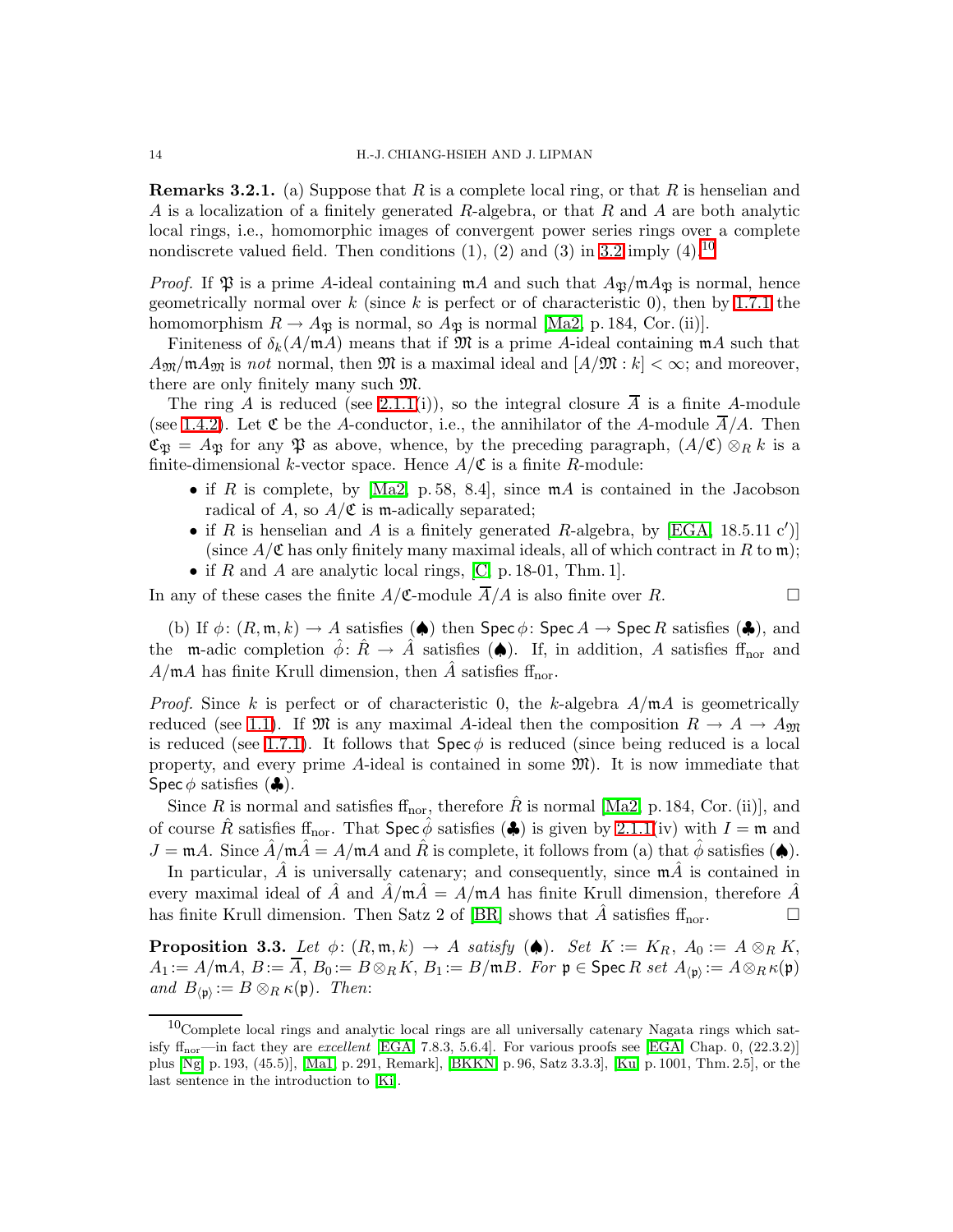(i) If  $f := \text{Spec } \phi$  is equinormalizable then  $\delta_{\kappa(\mathfrak{p})}(A_{\langle \mathfrak{p} \rangle})$  is independent of  $\mathfrak{p}$ . Assume further that the map  $\alpha: B_1 \to \overline{A_1}$  arising from [2.1.1\(](#page-5-5)i) is injective. Then: (ii) If  $\delta_{\kappa(\mathfrak{p})}(A_{\langle \mathfrak{p}\rangle}) < \infty$  then

$$
\delta_{\kappa(\mathfrak{p})}(A_{\langle\mathfrak{p}\rangle})-\delta_{\kappa(\mathfrak{p})}(B_{\langle\mathfrak{p}\rangle})=\delta_K(A_0).
$$

(iii) If  $\delta_k(A_1) \leq \delta_K(A_0)$  then f is equinormalizable.

*Proof.* For any simultaneous normalization  $\mu: Z \to X := \text{Spec } A$  of f,  $Z \cong \text{Spec } B$  and condition [2.2.1\(](#page-8-0)ii) is satisfied (see Theorem [2.3\)](#page-11-0), whence so is 2.2.1(i), so that  $\alpha: B_1 \to A_1$ is injective. Thus we may assume this injectivity throughout the proof. This assumption implies condition (ii)' in Proposition [2.2.1,](#page-8-0) so by that Proposition both  $B$  and  $B/A$  are flat R-modules; and being finitely generated (by  $(\spadesuit)$ ),  $B/A$  is a finite-rank free R-module.

We begin with the case  $\mathfrak{p} = \mathfrak{m}$ . By assumption,  $B_1$  and its subring  $A_1$  have the same integral closure, whence

$$
\delta_k(A_1) - \delta_k(B_1) = \dim_k(B_1/A_1) = \dim_k(B/A \otimes_R k).
$$

Also, it is easy to see that  $B \otimes_R K = \overline{A \otimes_R K}$ . Therefore,

$$
\dim_k(B/A\otimes_R k)=\dim_K(B/A\otimes_R K)=\delta_K(A_0).
$$

Thus (ii) holds for  $p = m$ .

For arbitrary **p**, the implication (ii)<sup>'</sup>  $\Rightarrow$  (i) in Proposition [2.2.1](#page-8-0) shows that  $B_{(p)}$  and its subring  $A_{(p)}$  have the same integral closure. So one can localize at p and argue as before to prove (ii). Moreover, if f is equinormalizable then  $B_{\langle p \rangle}$  is normal, and hence

$$
\delta_{\kappa(\mathfrak{p})}(A_{\langle\mathfrak{p}\rangle})=\dim_{\kappa(\mathfrak{p})}(B_{\langle\mathfrak{p}\rangle}/A_{\langle\mathfrak{p}\rangle})=\operatorname{rank}_{R}(B/A)
$$

is independent of p, proving (i). Finally, if  $\delta_k(A_1) \leq \delta_K(A_0)$  then by (ii),  $\delta_k(B_1) = 0$ , i.e.,  $B_1$  is normal, hence geometrically normal, since k is perfect or of characteristic 0; and since any prime B-ideal is contained in a maximal ideal, which contracts to a maximal ideal in A, hence to  $\mathfrak{m}$  in R, it follows from [1.7.1](#page-5-1) that all the fibers of  $\mathsf{Spec}\,B \to \mathsf{Spec}\,R$ <br>are geometrically normal. Thus Corollary 2.3.1 gives (iii). are geometrically normal. Thus Corollary [2.3.1](#page-11-1) gives (iii).

<span id="page-14-0"></span>Corollary 3.3.1. Let  $\phi: R \to A$  satisfy  $(\spadesuit)$ , and assume further that R is a regular local ring of dimension, say, d and that  $\overline{A}$  satisfies the Serre condition  $(S_{d+1})$  (which it always does in case  $d = 1$ ). Then with the notation of Proposition [3.3,](#page-13-0) Spec  $\phi$  is equinormalizable iff  $\delta_k(A_1) = \delta_K(A_0)$ .

*Proof.* In view of Proposition [2.2.4,](#page-10-0) this results from Proposition [3.3.](#page-13-0)

We turn now to the case where the map  $f: X \to Y$ , satisfying ( $\clubsuit$ ), is projective.

We need some notation. For any Y-scheme W and any  $y \in Y$ , with residue field  $\kappa(y)$ , let  $W_y := W \otimes_Y \mathsf{Spec} \kappa(y)$  be the fiber over y, and let  $\iota_y^W : W_y \to W$  be the projection. For any  $\mathcal{O}_W$ -module  $\mathcal{F}$  let  $\mathcal{F}_y$  be the  $\mathcal{O}_{W_y}$ -module  $(\iota_y^W)^* \mathcal{F}$ .

<span id="page-14-1"></span>Projectivity of  $f: X \to Y$  entails the existence of invertible  $\mathcal{O}_X$ -modules which are very ample relative to f. Fix one such and call it  $\mathcal{L}$ . Then  $\mathcal{L}_y$  is very ample relative to the projection  $f_y: X_y \to \textsf{Spec } \kappa(y)$  [\[EGII,](#page-33-15) (4.4.10)(iii)]. For any coherent  $\mathcal{O}_{X_y}$ -module M set  $\mathcal{M}(n) := \mathcal{M} \otimes_{\mathcal{O}_{X_y}} \mathcal{L}_y^{\otimes n}$  and let  $\mathcal{H}_y(\mathcal{M})$  be the polynomial function (depending on  $\mathcal{L}$ ) which takes integers  $n \gg 0$  to  $\dim_{\kappa(y)} H^0(X_y, \mathcal{M}(n))$ . (See [\[EGIII,](#page-33-2) (2.5.3)].)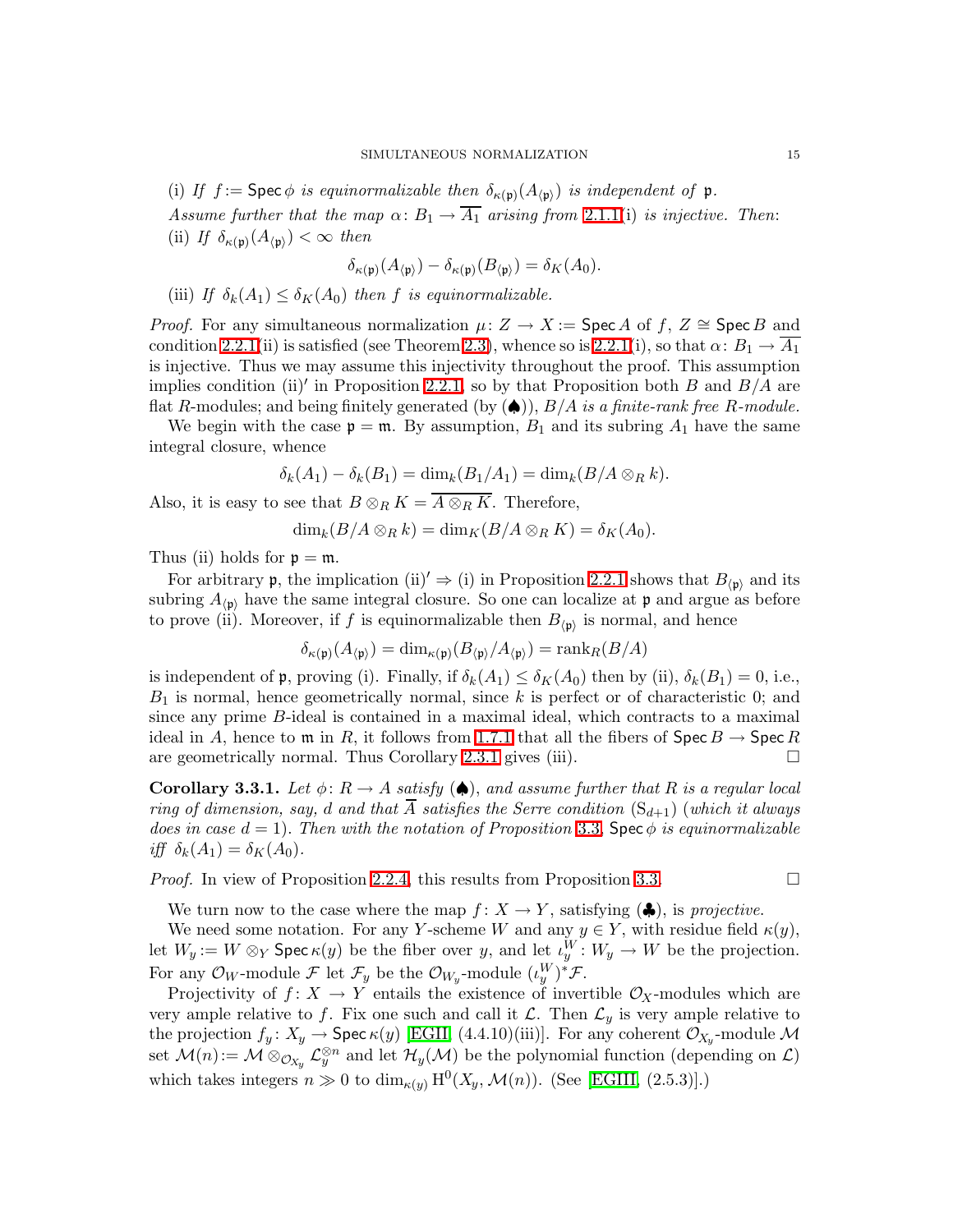**Proposition 3.4.** Let  $(R, \mathfrak{m}, k)$  be a normal local ring satisfying ff<sub>nor</sub> and such that k is either of characteristic 0 or of characteristic  $> 0$  and perfect. Let  $f: X \to Y =$  Spec R be a projective map whose fibers are all geometrically reduced and which is locally equidi-mensional [\[EGA,](#page-33-5) Err<sub>IV</sub>, 35].<sup>[11](#page-15-0)</sup> Let  $\mathcal{L}, \mathcal{H}_y$  be as above. Let  $\mu: Z \to X$  be a normalization map. Let  $y_0$  and  $y_1$  be, respectively, the closed and generic points of Y, and set  $X_i := X_{y_i}$ , resp.  $Z_i := Z_{y_i}$ . Then:

(i) If the map  $\alpha: \overline{X_1} \to Z_1$  from [2.1.1\(](#page-5-5)i) is schematically dominant (§[2.2\)](#page-8-1), and if

$$
\mathcal{H}_{y_1}(\overline{\mathcal{O}_{X_1}})=\mathcal{H}_{y_0}(\overline{\mathcal{O}_{X_0}})
$$

then f is equinormalizable.

(ii) If f is equinormalizable then  $\mathcal{H}_y(\mathcal{O}_{X_y})$  is independent of y.

<span id="page-15-1"></span>*Proof.* First of all, f satisfies  $(\clubsuit)$ . In fact:

**Lemma 3.4.1.** Let  $(R, \mathfrak{m}, k)$  be a normal local ring satisfying  $\text{ff}_{\text{nor}}$ . Let  $f: X \to \text{Spec } R$ be a finite-type scheme map whose fibers are all geometrically reduced. Then the following conditions are equivalent.

(i) f satisfies  $(\clubsuit)$ .

(ii) f is locally equidimensional.

(iii) For each  $x \in X$ ,  $\mathcal{O}_{X,x}$  is equidimensional, and f is universally open.

(iii)' For each  $x \in X$ ,  $\mathcal{O}_{X,x}$  is equidimensional, and f is open.

(iv) For each  $x \in X$ ,  $\mathcal{O}_{X,x}$  is equidimensional, and f is flat.

(v) For each  $x \in X$  and  $y = f(x)$ ,  $\mathcal{O}_{X,x}$  is equidimensional, and with  $\mathfrak{m}_y$  the maximal ideal of  $\mathcal{O}_{Y, y}$ ,

 $\dim \mathcal{O}_{X,x} = \dim \mathcal{O}_{Y,y} + \dim(\mathcal{O}_{X,x}/\mathfrak{m}_y\mathcal{O}_{X,x}).$ 

*Proof.* (i)  $\Rightarrow$  (iv). Trivial.

 $(iv) \Rightarrow (i)$ . It suffices to show that Spec R is a universally catenary Nagata scheme, since then the same will be true of X (see [1.5.2,](#page-4-1) [1.4.1\)](#page-4-3). Since R is normal  $\text{[Ma2, p. 184]}$ , Cor. (ii)], therefore R is universally catenary (see [1.6,](#page-4-5) [1.6.1\)](#page-5-0). Since R satisfies  $f_{\text{nor}}$ , therefore R is a Nagata ring (see [1.4.3\)](#page-4-0).

 $(iv) \Rightarrow (iii)$ . [\[EGA,](#page-33-5)  $(2.4.6)$ ].

 $(iii) \Rightarrow (iv).$  [\[EGA,](#page-33-5)  $(15.2.3)$ ].

(iii)  $\Leftrightarrow$  (iii)'. [\[EGA,](#page-33-5) (14.4.3)]. (Normal schemes are geometrically unibranch [EGA,  $(6.15.1)$ .

 $(iv) \Rightarrow (v)$ . [\[EGA,](#page-33-5)  $(6.1.2)$ ].  $(v)$  ⇒ (ii). [\[EGA,](#page-33-5) (13.3.6)].  $(ii) \Rightarrow (iii).$  [\[EGA,](#page-33-5)  $(14.4.4).$ ].

Now, as in the proof of Proposition [3.3,](#page-13-0) we may assume throughout that  $\alpha$  is schematically dominant.

The projective map f takes closed points of X to the closed point of Y. The assumed dominance of  $\alpha$  implies, via [2.2.1,](#page-8-0) that  $f\mu$  is flat, and so  $\overline{\mathcal{O}_X} = \mu_* \mathcal{O}_Z$  is Y-flat. Hence by [\[EGIII,](#page-33-2) 7.9.13],  $\mathcal{H}_{y}(\overline{\mathcal{O}_{X}})_{y}$  is independent of y.

<span id="page-15-0"></span> $11$ Pub. Math. I.H.E.S. 32, p. 357.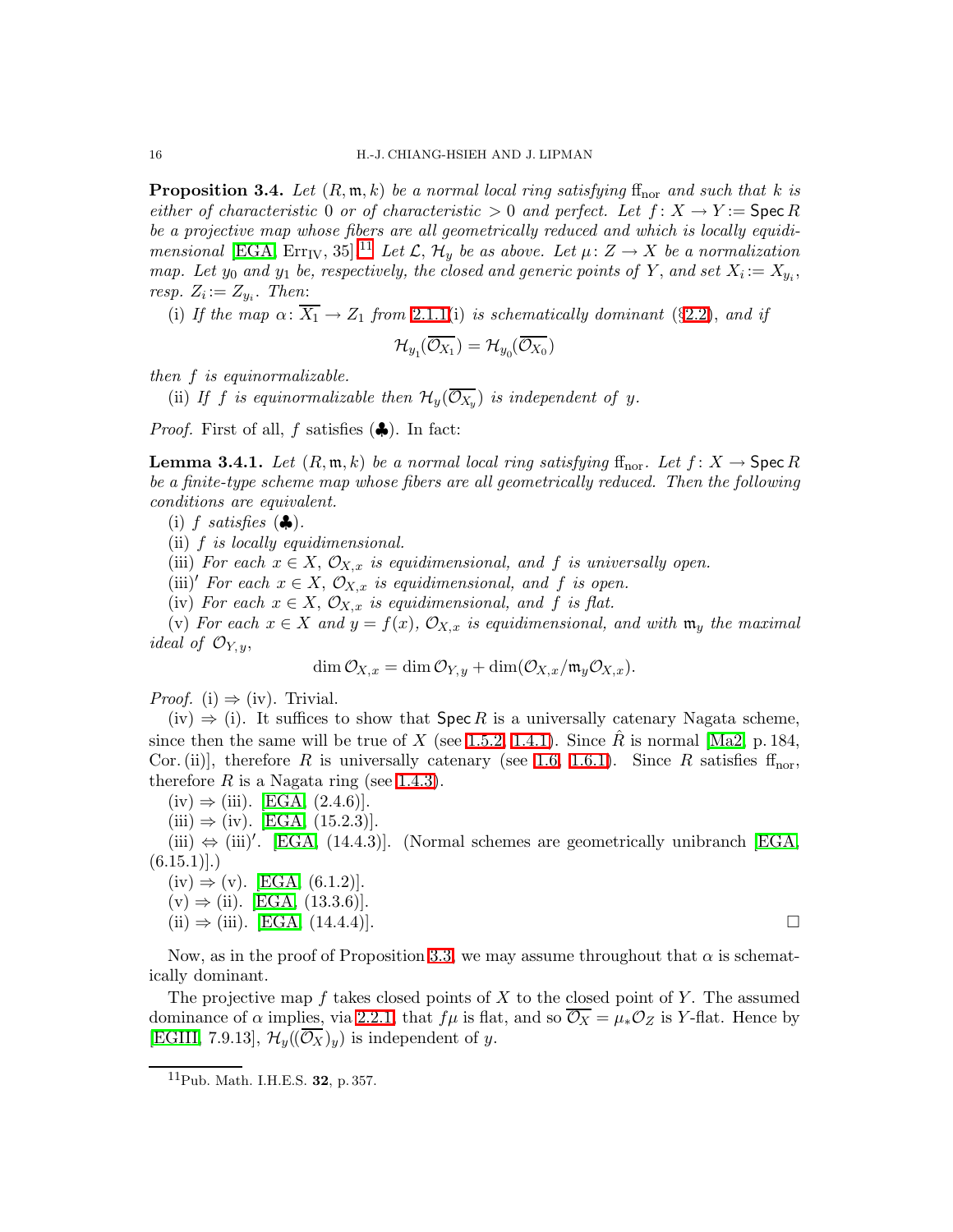If f is equinormalizable, then  $\overline{X}_y = \overline{X_y}$ , and one deduces (directly, or by [\[EGI,](#page-33-7) p. 366, (9.3.3)]) a natural isomorphism  $(\overline{\mathcal{O}_X})_y \longrightarrow \overline{\mathcal{O}_{X_y}}$ , proving (ii).

As for (i), since  $\alpha$  is schematically dominant, therefore  $\mathcal{O}_{X_1} \supset (\mathcal{O}_X)_{y_1}$ , and so

$$
\begin{aligned} \mathcal{H}_{y_1}(\overline{\mathcal{O}_{X_1}}) &= \mathcal{H}_{y_1}(\overline{\mathcal{O}_{X_1}}/(\overline{\mathcal{O}_{X}})_{y_1}) + \mathcal{H}_{y_1}((\overline{\mathcal{O}_{X}})_{y_1}) \\ &= \mathcal{H}_{y_1}(\overline{\mathcal{O}_{X_1}}/(\overline{\mathcal{O}_{X}})_{y_1}) + \mathcal{H}_{y_0}((\overline{\mathcal{O}_{X}})_{y_0}) \\ &= \mathcal{H}_{y_1}(\overline{\mathcal{O}_{X_1}}/(\overline{\mathcal{O}_{X}})_{y_1}) + \mathcal{H}_{y_0}(\overline{\mathcal{O}_{X_0}}). \end{aligned}
$$

The equality  $\mathcal{H}_{y_1}(\mathcal{O}_{X_1}) = \mathcal{H}_{y_0}(\mathcal{O}_{X_0})$  implies then that  $\mathcal{H}_{y_1}(\mathcal{O}_{X_1}/(\mathcal{O}_X)_{y_1}) = 0$ , whence  $\overline{\mathcal{O}_{X_1}} = (\overline{\mathcal{O}_X})_{y_1}$ , i.e.,  $(\overline{\mathcal{O}_X})_{y_1}$  is normal. (Indeed, for any coherent  $\mathcal{O}_{X_y}$ -module  $\mathcal{M}_y$  $\mathcal{H}_{y}(\mathcal{M}) = 0 \Leftrightarrow \mathcal{M} = 0$  because for all  $n \gg 0$ ,  $\mathcal{M}(n)$  is generated by global sections.)<br>That f is equinormalizable follows now just as in the proof of 3.3(iii). That f is equinormalizable follows now just as in the proof of  $3.3(iii)$ .

As before, Proposition [2.2.4](#page-10-0) yields:

**Corollary [3.4](#page-14-1).2.** In 3.4 assume that R is a regular local ring of dimension, say, d and that Z satisfies the Serre condition  $(S_{d+1})$  (which it always does in case  $d = 1$ ). Then  $\alpha$ has to be schematically dominant, and so  $f$  is equinormalizable iff  $\mathcal{H}_{y_1}(\overline{\mathcal{O}_{X_1}})=\mathcal{H}_{y_0}(\overline{\mathcal{O}_{X_0}}).$ 

### 4. Main Theorems.

<span id="page-16-3"></span><span id="page-16-0"></span>Here is the first main theorem, affirming that for families of curves it is not necessary in Proposition [3.3\(](#page-13-0)iii) to assume that the map  $\alpha$  is injective.

**Theorem 4.1.** Let  $\phi: (R, \mathfrak{m}, k) \to A$  satisfy  $(\spadesuit)$ . Suppose also that R and A satisfy one of the conditions in Remark [3.2.1\(](#page-13-2)a) and that  $A/\mathfrak{m}A$  has Krull dimension 1. Set  $K := K_R$ ,  $A_0 := A \otimes_R K$ ,  $A_1 := A \otimes_R k$ . If  $\delta_k(A_1) = \delta_K(A_0)$  then  $f := \mathsf{Spec} \, \phi$  is equinormalizable.

*Proof.* Set  $B := \overline{A}$ ,  $B_0 := B \otimes_R K$ ,  $B_1 := B \otimes_R k$ . By Proposition [3.3,](#page-13-0) it suffices to show that the map  $\alpha: B_1 \to \overline{A_1}$  given by [2.1.1\(](#page-5-5)i) is injective.

Recall that f satisfies ( $\clubsuit$ ) (Remark [3.2.1\(](#page-13-2)b)), so that by [2.1.1](#page-5-5) both A and A/mA are reduced, and for any minimal prime divisor  $\mathfrak P$  of  $\mathfrak m A$  the local ring  $A_{\mathfrak P}$  is normal. This being so, the proof of Lemma [2.2.2](#page-9-1) is valid in the present situation.

<span id="page-16-1"></span>**Lemma 4.1.1.** If h is as in Lemma [2.2.2](#page-9-1) then the R-module  $h^{-1}A/B$  is torsion-free.

*Proof.* Multiplication by the A-regular element h is an R-isomorphism  $h^{-1}A/B \cong A/hB$ . Note that the A-ideal hB is the integral closure of hA. As A is formally equidimensional, [\[R3,](#page-34-9) p. 189, Thm. 2.12] implies that every associated prime A-ideal  $\mathfrak Q$  of hB is minimal.

Now these  $\Omega$  are also the minimal prime divisors of hA, because  $hA \subset hB \subset \sqrt{hA}$ . Since A is R-flat and multiplication by h is an injective endomorphism of  $A/\mathfrak{m}A = A \otimes_R k$ , therefore  $\text{Tor}_{1}^{R}(A/hA, k) = 0$ ; so by [\[Ma2,](#page-33-6) p. 174, 22.3],  $A/hA$  is R-flat, hence torsionfree, and therefore  $\mathfrak{P} \cap R = 0$  for every associated prime  $\mathfrak{P}$  of hA, in particular for  $\mathfrak{P} = \mathfrak{Q}$ . Hence  $A/hB$  is R-torsion-free.  $\mathfrak{P} = \mathfrak{Q}$ . Hence  $A/hB$  is R-torsion-free.

<span id="page-16-2"></span>**Remark 4.1.2.** As just shown,  $h^{-1}A/A \cong A/hA$  is R-flat; and since  $A \subset \overline{A} \subset h^{-1}A$ , therefore  $\overline{A}/A$  is R-torsion-free.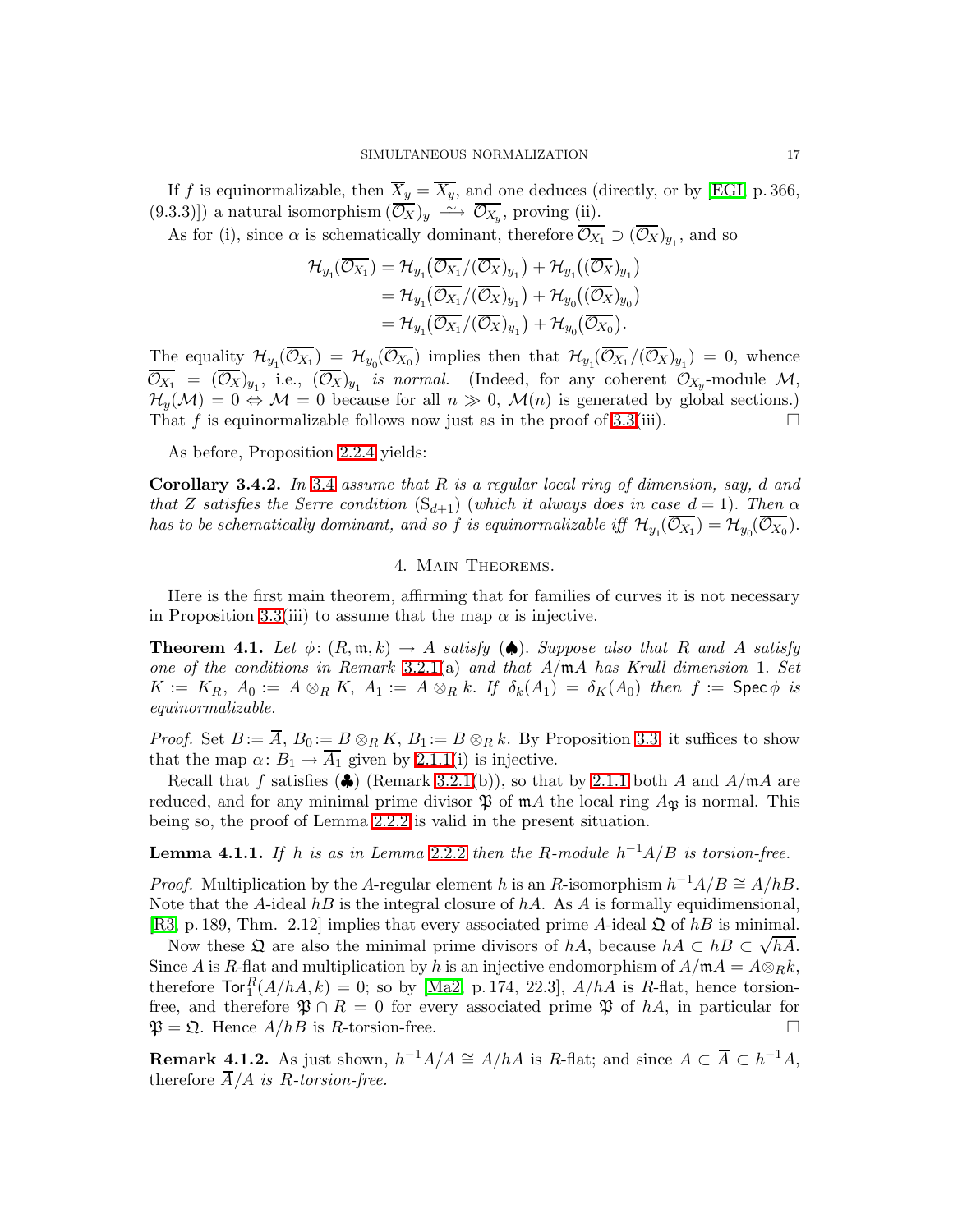Note next that the above h can be chosen so that  $A/hA$  is a finite R-module. Indeed, as in Remark [3.2.1\(](#page-13-2)a), it suffices to arrange that  $A/hA \otimes_R k$  be finite over k. Since  $A/\mathfrak{m}A$  has dimension one and h is  $A/\mathfrak{m}A$ -regular, therefore  $A/hA \otimes_R k$  is artinian, so it suffices that every maximal A-ideal  $\mathfrak{M}$  containing h satisfy  $[A/\mathfrak{M}:k]<\infty$ ; and again as in Remark [3.2.1\(](#page-13-2)a), this will be so if  $A_{\mathfrak{M}}/\mathfrak{m}A_{\mathfrak{M}}$  is not normal. Reviewing the proof of Lemma [2.2.2,](#page-9-1) one finds it enough to show that if  $A_{\mathfrak{M}}/\mathfrak{m} A_{\mathfrak{M}}$  is normal then neither  $\mathfrak{C}'$ nor  $\mathfrak C$  is contained in  $\mathfrak M$ . For  $\mathfrak C'$  this is evident; and for  $\mathfrak C$  it follows from [1.7.1—](#page-5-1)which with [\[Ma2,](#page-33-6) p. 184, Cor. (ii)] shows that  $A_{\mathfrak{M}}$  is normal, so that  $\mathfrak{C}A_{\mathfrak{M}}$ , the conductor of  $A_{\mathfrak{M}}$ , is the unit ideal.

As observed in the proof of [4.1.1,](#page-16-1)  $h^{-1}A/A \cong A/hA$  is R-flat, and hence, being finitely generated, it is R-free, of rank, say, d. For any R-module C and any R-algebra  $T$ , set  $C_T = C \otimes_R T$ . The natural exact sequence

<span id="page-17-2"></span>(4.1.3) 
$$
0 = \text{Tor}_R^1(A/hA, T) \to A_T \xrightarrow{h} A_T
$$

shows that h is  $A_T$ -regular, so that there are natural isomorphisms

<span id="page-17-3"></span>
$$
(h^{-1}A)_T \xrightarrow[h \otimes 1]{} A_T \xrightarrow[h^{-1} h^{-1}A_T \subset K_{A_T}.
$$

Assume henceforth that  $R \subset T \subset K$  and that T is normal and essentially of finite type over R. Then with  $\phi_T : T \to A_T$  the map induced by  $\phi$ , [2.1.1\(](#page-5-5)iii) shows that Spec  $\phi_T$ satisfies ( $\clubsuit$ ). Hence, by Remark [4.1.2,](#page-16-2)  $\overline{A_T}/A_T$  is T-torsion free. Consequently,

$$
(4.1.4) \t\t A_T \subset \overline{A_T} \subset h^{-1}A_T;
$$

indeed,  $A_K = A_T \otimes_T K$  and  $\overline{A_K} = \overline{A_T} \otimes_T K$ , and since  $h\overline{A} \subset A$  therefore  $h\overline{A_K} \subset A_K$ , so for any  $a \in \overline{A_T}$  there is a nonzero  $t \in T$  such that  $tha \in A_T$ , whence, by torsion-freeness of  $\overline{A_T}/A_T$ ,  $ha \in A_T$ . We denote the inclusion  $\overline{A_T} \hookrightarrow h^{-1}A_T$  by  $\iota_T$ .

With  $\delta := \delta_K(A_1) = \delta_k(A_0)$ , let  $g: G \to \text{Spec } R$  be the Grassmannian of locally free rank- $(d - \delta)$  quotients of  $h^{-1}A/A$  ([\[EGI,](#page-33-7) p. 384, (9.7.5)]). There is then a functorial bijection between R-morphisms  $\text{Spec } T \to \mathsf{G}$  and T-submodules  $L \subset h^{-1}A_T/A_T$  such that the T-module  $(h^{-1}A_T/A_T)/L$  is locally free of rank  $d-\delta$ . The map g is projective  $([EGI, p. 390, (9.8.4)]).$  $([EGI, p. 390, (9.8.4)]).$  $([EGI, p. 390, (9.8.4)]).$ 

Let  $\psi$ : Spec  $K \to G$  be the R-morphism corresponding to the  $\delta$ -dimensional K-vector space  $B_0/A_0 \subset h^{-1}A_0/A_0$ . Regarding  $\psi$  as a rational R-morphism  $\psi_T$ : Spec  $T \to G$  (see [\[EGI,](#page-33-7) p. 345, (8.1.11)]), suppose that the domain of definition  $D(\psi_T)$  is all of  $Spec T$ . Then  $\psi_T$  corresponds to a T-module  $L_1 \subset E := h^{-1} A_T / A_T$  with  $E/L_1$  locally free of rank  $(d - \delta)$ , such that  $L_1 \otimes_T K = B_0/A_0 = L_2 \otimes_T K$  where  $L_2 := \overline{A_T}/A_T$ . Since Spec  $A_T \to \text{Spec } T$  satisfies ( $\clubsuit$ ) (see Remark [3.2.1\(](#page-13-2)b) and [2.1.1\(](#page-5-5)iii)), the T-module  $E/L_2$ is torsion-free (see [4.1.1\)](#page-16-1). The following Lemma [4.1.6](#page-17-0) shows then that  $L_1 = L_2$ , so that  $h^{-1}A_T/\overline{A_T} \cong E/L_2 = E/L_1$  is locally free of rank  $d - \delta$ , and there is a split-exact sequence of T-modules

<span id="page-17-1"></span><span id="page-17-0"></span>(4.1.5) 
$$
0 \to \overline{A_T} \xrightarrow{t_T} h^{-1} A_T \to h^{-1} A_T / \overline{A_T} \to 0.
$$

**Lemma 4.1.6.** Let S be a commutative domain, E a torsion-free S-module, and  $L_1$ ,  $L_2$ S-submodules of E. If  $E/L_1$  and  $E/L_2$  are both torsion-free and if the natural images of  $L_1 \otimes_S K_S$  and  $L_2 \otimes_S K_S$  in  $E \otimes_S K_S$  coincide then  $L_1 = L_2$ .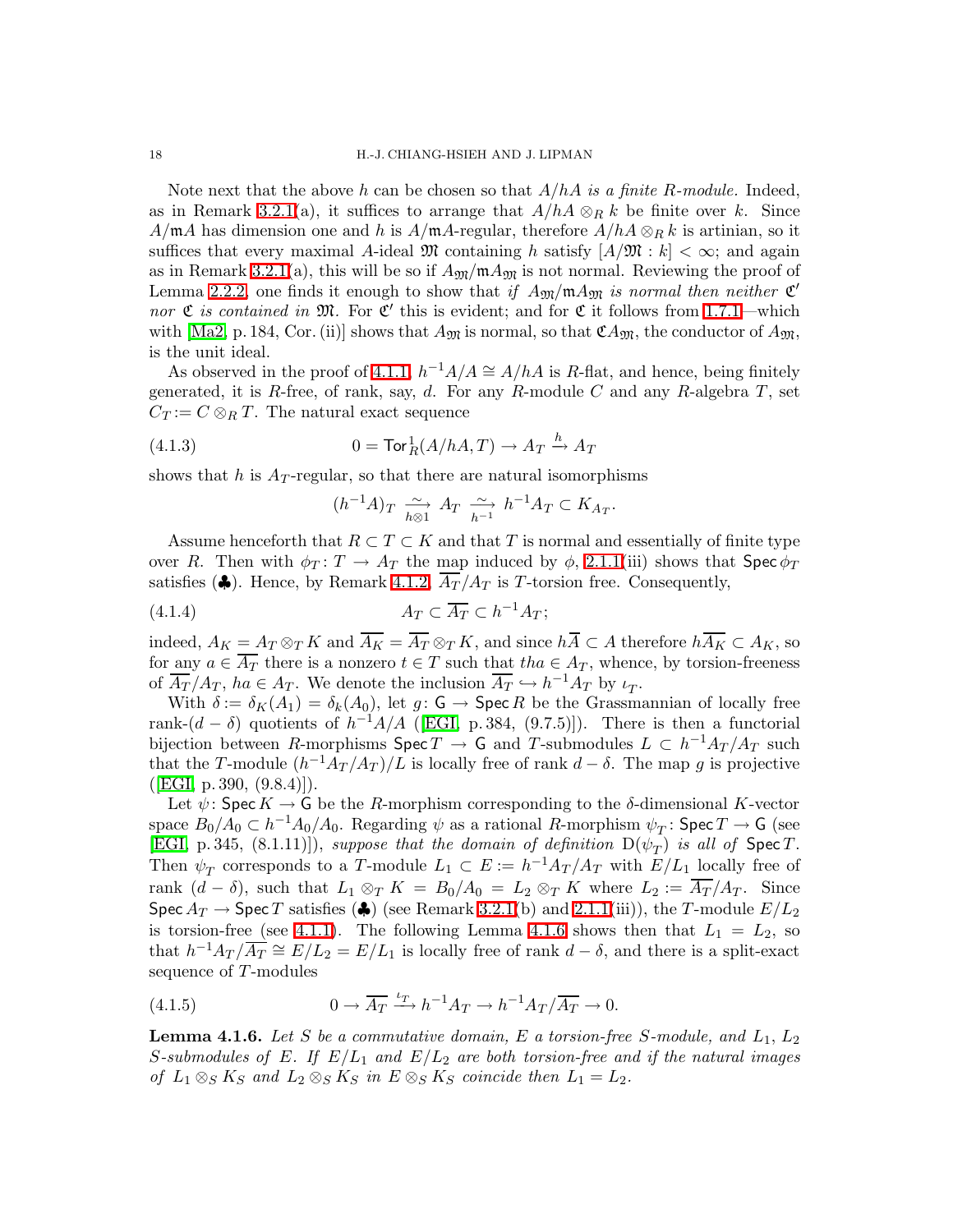*Proof.* The natural map  $\rho: E \to E \otimes_S K_S$  is injective. Since the images of  $L_1 \otimes_S K_S$  and  $L_2 \otimes_S K_S$  in  $E \otimes_S K_S$  coincide, there exists for each  $f \in L_1$  a nonzero  $s \in S$  and a  $g \in L_2$ such that  $\rho(f) = \rho(g)/s$ , i.e.,  $\rho(s) = \rho(g)$ , i.e.,  $sf = g$ . Since  $E/L_2$  is torsion-free,  $sf = g$  implies that  $f \in L_2$ , and thus  $L_1 \subset L_2$ . Similarly,  $L_2 \subset L_1$ .

Now if  $T = R$ , so that  $A_T = A$  and  $\overline{A_T} = B$ , then applying  $\otimes_R k$  to the split-exact sequence [\(4.1.5\)](#page-17-1) we get an exact sequence

$$
0 \to B_1 \xrightarrow{\alpha'} h^{-1}A_1 \to h^{-1}A_1/B_1 \to 0.
$$

As  $\overline{A_1} \subset h^{-1}A_1 \subset K_{A_1}$ , one sees that  $\alpha'(B_1) \subset \overline{A_1}$ , and that the natural composition  $A_1 \rightarrow B_1 \xrightarrow{\alpha'} \overline{A_1}$  is a normalization map, whence, by [2.1.1\(](#page-5-5)i),  $\alpha' = \iota_k \circ \alpha$ . Thus injectivity of  $\alpha'$  implies that of  $\alpha$ .

In summary: For  $\alpha$  to be injective it suffices that  $D(\psi_R)$  be all of Spec R, which we will now show to be the case.

Let Z be the schematic closure of  $\psi(\mathsf{Spec}\, K)$ , so that g induces a birational projective map  $\gamma: Z \to \mathrm{Spec} R$ . According to [\[EGI,](#page-33-7) p. 347, (8.2.7)],  $\psi$  is defined on all of Spec R if  $\gamma$  is an isomorphism, for which, since R is normal, it suffices by Zariski's Main Theorem (see e.g., [\[EGIII,](#page-33-2) (4.4.8)]) that the closed fiber  $\gamma^{-1}\{\mathfrak{m}\}\$  be zero-dimensional. We need only show then that  $\gamma^{-1}\{\mathfrak{m}\}\$  has a unique closed point.

Let z be any closed point in  $Z$ . Let S be the local ring of the generic point of a component of the closed fiber of the normalization of the blowup of the maximal ideal of  $\mathcal{O}_{Z,z}$ . Then S is a discrete valuation ring with fraction field K, essentially of finite type over R (because R is a Nagata ring, see [1.4.3\)](#page-4-0), and with residue field  $k<sub>S</sub>$  a separable extension of k.

As above (with  $T = S$ ), the natural map  $\operatorname{Spec} S \to G$  corresponds to  $L_2 := \overline{A_S}/A_S$ , which, being the kernel of the surjective map of free S-modules  $h^{-1}A_S/A_S \rightarrow h^{-1}A_S/\overline{A_S}$ of respective ranks d and  $d - \delta$ , is free of rank  $\delta$ . So

$$
\dim_{k_S}((\overline{A_S}\otimes_S k_S)/A_{k_S})=\dim_{k_S}((\overline{A_S}/A_S)\otimes_S k_S)=\delta.
$$

As  $k_S$  is separable over  $k, A_{k_S} = A_1 \otimes_k k_S$  [\[EGA,](#page-33-5) (6.14.2)]. So

$$
\dim_{k_S}(\overline{A_{k_S}}/A_{k_S}) = \dim_{k_S}((\overline{A_1}/A_1) \otimes_k k_S) = \delta_k(A_1) = \delta.
$$

Moreover, as above,  $\text{Spec } A_S \to \text{Spec } S$  satisfies  $(\clubsuit)$ , so [2.2.4](#page-10-0) gives that the natural map  $A_S \otimes_S k_S \to A_{k_S}$  is injective, whence so is the resulting map  $(A_S \otimes_S k_S)/A_{k_S} \to A_{k_S}/A_{k_S}$ . Since the source and target of this last map have the same dimension  $\delta$ , it is *bijective*, and so there are natural identifications

$$
(\overline{A_S}/A_S) \otimes_S k_S = (\overline{A_S} \otimes_S k_S)/A_{k_S} = \overline{A_{k_S}}/A_{k_S} = (\overline{A_1}/A_1) \otimes_k k_S \subset h^{-1}A_{k_S}/A_{k_S}.
$$

This means that if  $\psi_1: k \to \mathsf{G}$  corresponds to  $\overline{A_1}/A_1 \subset h^{-1}A_1/A_1$  then the following natural diagram commutes:

$$
\begin{array}{ccc}\n\text{Spec } k_S & \longrightarrow & \text{Spec } S \\
\downarrow & & \downarrow \\
\text{Spec } k & \longrightarrow & \text{G} \\
\end{array}
$$

Hence  $z = \psi_1(\text{Spec } k)$ , and so  $\gamma^{-1}\{\mathfrak{m}\}\)$  does indeed have a unique closed point.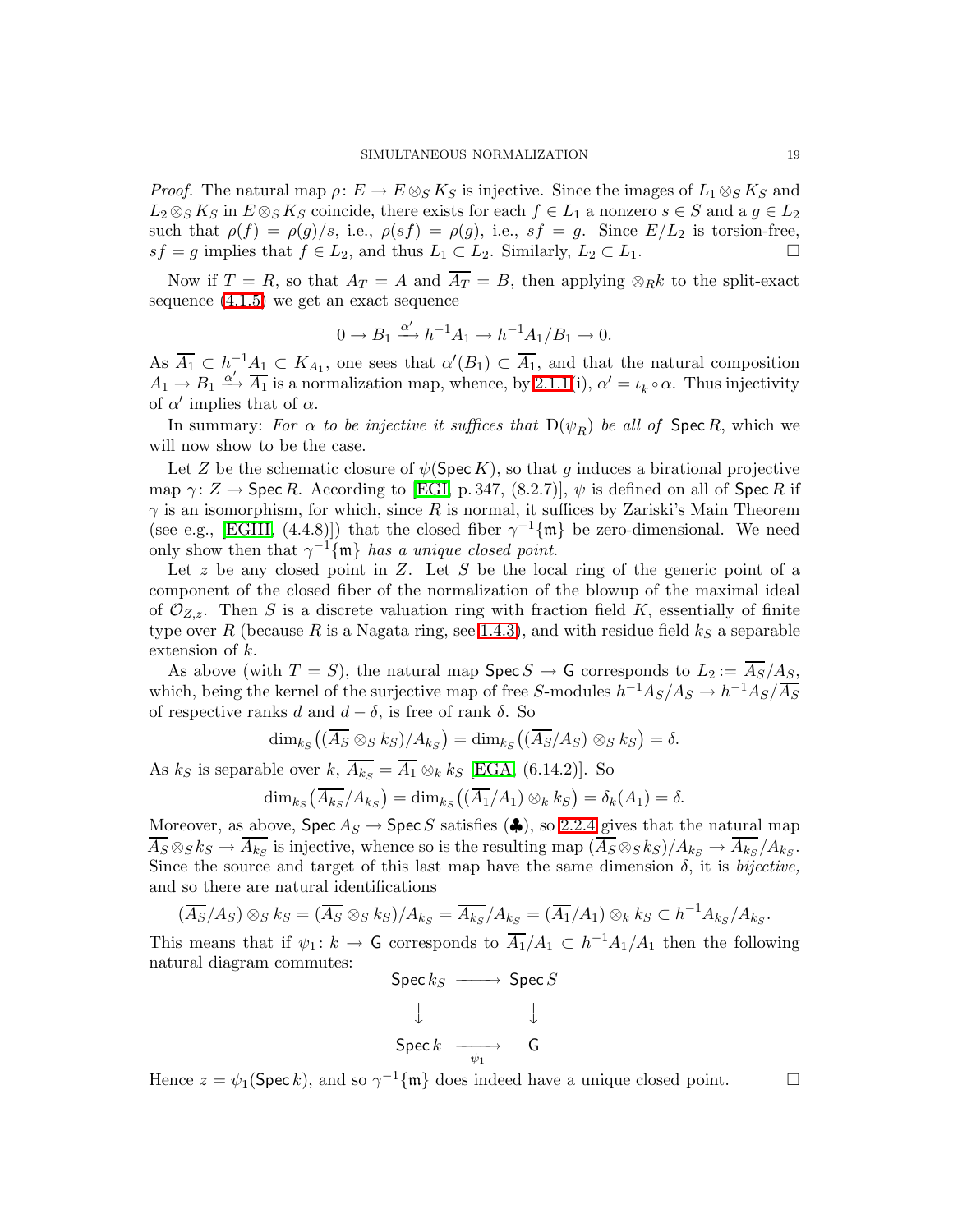<span id="page-19-0"></span>**Theorem 4.2.** Let  $(R, \mathfrak{m}, k)$  be a normal local domain satisfying f<sub>nor</sub> and such that k is either of characteristic 0 or of characteristic  $> 0$  and perfect. Let  $f: X \to Y =$  Spec R be a projective map whose fibers are all geometrically reduced and which is locally equidimensional. Let  $\mathcal L$  be an invertible  $\mathcal O_X$ -module which is very ample for f, and for  $y \in Y$ let  $\mathcal{H}_y$  denote the corresponding Hilbert polynomial on the fiber  $X_y$  (see the paragraphs preceding Proposition [3.4\)](#page-14-1). Let  $y_1$  and  $y_0$  be, respectively, the closed and generic points of Y, and set  $X_i := X_{y_i}$ . In this situation, one has:

- (i) If  $\mathcal{H}_{y_1}(\mathcal{O}_{X_1}) = \mathcal{H}_{y_0}(\mathcal{O}_{X_0})$  then f is equinormalizable.
- (ii) If f is equinormalizable then  $\mathcal{H}_y(\overline{O_{X_y}})$  is independent of y.

*Proof.* The proof is analogous to that of Theorem [4.1.](#page-16-3) Recall that f satisfies  $(\clubsuit)$ , (see [3.4.1\)](#page-15-1). In view of Proposition [3.4,](#page-14-1) we need only prove (i), for which it suffices to show, with  $Z \to X$  a normalization map and  $Z_1 := Z_{y_1}$ , that if  $\mathcal{H}_{y_1}(\mathcal{O}_{X_1}) = \mathcal{H}_{y_0}(\mathcal{O}_{X_0})$ then the map  $\alpha \colon \overline{X_1} \to Z_1$  from [2.1.1\(](#page-5-5)i) is schematically dominant.

First, some notation. Let T be an R-algebra whose only idempotents are 0 and 1 (i.e., Spec T is connected). Set  $X_T := X \otimes_R T$ . Hilbert polynomials on the fibers of the projection  $f_T: X_T \to \mathsf{Spec}\, T$  are defined via the very ample (relative to  $f_T$ ) invertible  $\mathcal{O}_{X_T}$ -module  $\mathcal{L}_T := \mathcal{L} \otimes_R T$  (cf. again, the paragraphs preceding Proposition [3.4\)](#page-14-1). If  $\mathcal{F}$  is a T-flat coherent  $\mathcal{O}_{X_T}$ -module then by [\[EGIII,](#page-33-2) (7.9.13)] the Hilbert polynomial  $\mathcal{H}_t(\mathcal{F}_t)$ is the same for all  $t \in \text{Spec } T$ . We denote that polynomial by  $\mathcal{H}_T(\mathcal{F})$ .

We will need some global object to take the place of the element  $h$  in Lemma [2.2.2.](#page-9-1) By [\[EGII,](#page-33-15) (4.4.7)] we may assume there exists a graded R-algebra  $A = R \oplus A_{11} \oplus A_{21} + \cdots$ generated by a finite R-module  $A_{[1]}$ , such that  $X = \text{Proj } A$  and  $\mathcal{L} = \mathcal{O}_X(1)$ . We may also assume that we are not in the trivial situation where  $X_1$ —and hence  $X$ —is empty. Let  $\mathcal C$ be the conductor of  $\mathcal{O}_X$ , and let  $\mathfrak C$  be a graded A-ideal whose associated  $\mathcal{O}_X$ -ideal  $\mathfrak C$  is  $\mathcal C$ (see [\[EGII,](#page-33-15) (2.7.11)(ii)]). With  $i: X_1 \hookrightarrow X$  the inclusion and  $\pi: \mathcal{O}_X \to i_* \mathcal{O}_{X_1}$  the natural map, let  $C_1$  be the conductor of  $\mathcal{O}_{X_1}$  and let  $\mathfrak{C}'$  be a graded A-ideal whose associated  $\mathcal{O}_X$ -ideal  $\mathfrak{C}'$  is  $\mathcal{C}' := \pi^{-1}i_*\mathcal{C}_1$ . Then neither  $\mathfrak{C}$  nor  $\mathfrak{C}'$  is contained in any minimal prime divisor  $\mathfrak P$  of (0) or of  $m\Lambda$ . Indeed, such a  $\mathfrak P$  is graded, and does not contain every element of positive degree in A because otherwise  $X_1 = \text{Proj } A/\text{m}A$  would be empty. For any homogeneous  $a \notin \mathfrak{P}, \mathfrak{C}_{(a)}$  is the conductor of  $A_{(a)}$  (the ring of degree-0 elements in the localization  $A_a$ ),  $\mathfrak{C}'_{(a)}$  is the inverse image in  $A_{(a)}$  of the conductor of  $A_{(a)}/mA_{(a)}$ , and  $\mathfrak{P}_{(a)}$  is a minimal prime divisor in  $A_{(a)}$  of (0) or of  $\mathfrak{m}A_{(a)}$ , as the case may be; and so either  $\mathfrak{C} \subset \mathfrak{P}$  or  $\mathfrak{C}' \subset \mathfrak{P}$  would lead to a contradiction, as in the proof of Lemma [2.2.2](#page-9-1) (with A replaced by  $A_{(a)}$ ). Since  $A_{(a)}$  and  $mA_{(a)}$  have no embedded associated primes (see [2.1.1\(](#page-5-5)i)), homogeneous prime avoidance implies then that there is a homogeneous  $h \in \mathfrak{C} \cap \mathfrak{C}'$ , of degree, say,  $n > 0$ , such that  $(0 :_A h)^\sim = (0)$  and  $(\mathfrak{m} A :_A h)^\sim = \mathfrak{m} \mathcal{O}_X$ . Thus, if  $a \in A_{[1]}$ , then the pair  $(A_{(a)}, h/a^n)$  has the same properties as the pair  $(A, h)$  in Lemma [2.2.2.](#page-9-1)

Globally, this h gives rise to a section of  $\mathcal{C}(n)$ , i.e., to a map  $\tilde{h}: \mathcal{O}_X \to \mathcal{C}(n)$ . There results a composed map

$$
\mathfrak{h}\colon\overline{\mathcal{O}_X}=\overline{\mathcal{O}_X}\otimes\mathcal{O}_X\xrightarrow{1\otimes\tilde{h}}\overline{\mathcal{O}_X}\otimes\mathcal{C}(n)\xrightarrow{\text{natural}}\mathcal{O}_X(n).
$$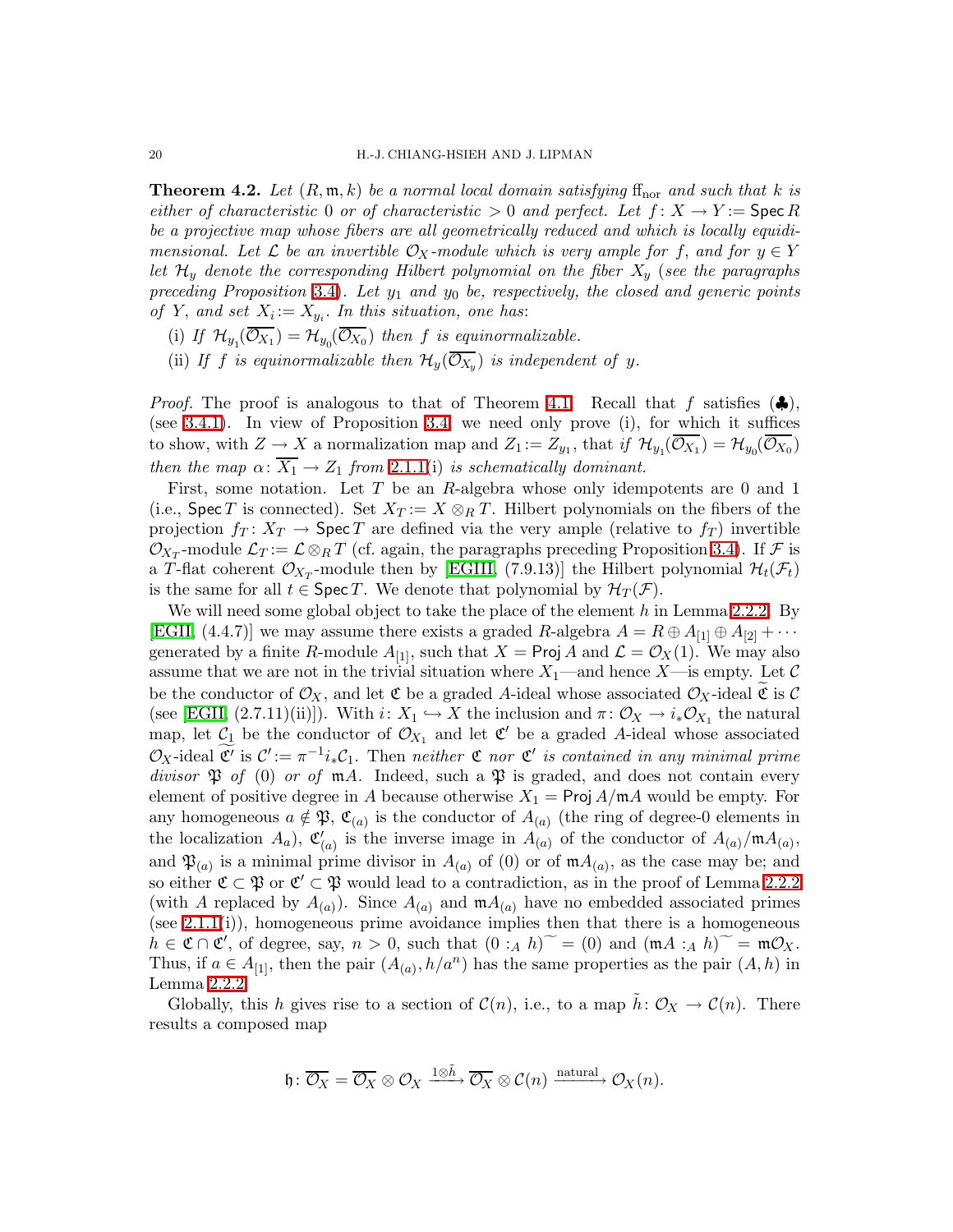An examination of the basic definitions involved shows that for any affine open subset  $X_a := \mathsf{Spec}\, A_{(a)} \subset X \ (a \in A_{[1]}), \ \Gamma(X_a, \mathfrak{h})$  is the composed  $A_{(a)}$ -homomorphism

<span id="page-20-0"></span>(4.2.1) 
$$
\Gamma(X_a, \overline{\mathcal{O}_X}) = \overline{A_{(a)}} \xrightarrow{h/a^n} A_{(a)} \xrightarrow{\sim} \Gamma(X_a, \mathcal{O}_X(n))
$$

where the first map, multiplication by the regular element  $h/a^n$  lying in the conductor of  $A_{(a)}$ , is injective, and the second map is the isomorphism taking  $1 \in A_{(a)}$  to the section defined by  $a^n \in A_{[n]}.$ 

<span id="page-20-1"></span>We are now in a position to prove properties of  $\mathfrak h$  analogous to those of h which were needed for the proof of Theorem [4.1.](#page-16-3)

**Lemma 4.2.2.** There exist  $n > 0$  and an  $\mathcal{O}_X$ -homomorphism  $\mathfrak{h}: \overline{\mathcal{O}_X} \to \mathcal{O}_X(n)$  such that if  $R \subset T \subset K$  and T is a normal essentially-finite-type R-algebra, or if T is a finite-type field extension of k, then with  $X_T := X \otimes_R T$ , the map  $\mathfrak{h} \otimes 1$  factors uniquely as

$$
\overline{\mathcal{O}_X} \otimes_R T \xrightarrow[2.1.1]{\alpha_{\bullet}} \overline{\mathcal{O}_{X_T}} \xrightarrow{\mathfrak{h}_T} \mathcal{O}_{X_T}(n) = \mathcal{O}_X(n) \otimes_R T;
$$

and  $\mathfrak{h}_T$  is injective,  $\mathcal{O}_{X_T}(n)/\mathfrak{h}_T(\mathcal{O}_{X_T})$  is  $T$ -flat, and  $\mathcal{O}_{X_T}(n)/\mathfrak{h}_T(\mathcal{O}_{X_T})$  is  $T$ -torsion-free.

*Proof.* The restriction of the previously described map h to  $\mathcal{O}_X$  corresponds to multiplication by h in A; and for any R-algebra T at all, the map

$$
\mathcal{O}_{X_T} = \mathcal{O}_X \otimes_R T \xrightarrow{\mathfrak{h} \otimes 1} \mathcal{O}_X(n) \otimes_R T = \mathcal{O}_{X_T}(n)
$$

is given by multiplication by  $h \otimes 1 \in A \otimes_R T$ . Let  $a \in A_{[1]}$ , and set  $S = S^a := A_{(a)} \otimes_R T$ . As in [\(4.2.1\)](#page-20-0), over  $\text{Spec } A_{(a)} \subset X$  the map  $\mathfrak h$  is given by multiplication by the regular element  $h/a^n$ ; and similarly, over  $\text{Spec } S \subset X_T$  the map  $\mathfrak{h} \otimes 1$  is given by multiplication by  $h_T := h/a^n \otimes 1$ —which is regular in S (see line following [\(4.1.3\)](#page-17-2)).

Let us first check uniqueness, i.e., that if  $\mathfrak{h}'_T \circ \alpha_{\bullet} = \mathfrak{h}''_T \circ \alpha_{\bullet} = \mathfrak{h} \otimes 1$ , then  $\mathfrak{h}'_T = \mathfrak{h}''_T$ . This can be done locally, say over  $\text{Spec } S$ . Set  $\alpha^a := \Gamma(\text{Spec } S, \alpha_{\bullet}), \mathfrak{h}_T^{*a} := \Gamma(\text{Spec } S, \mathfrak{h}_T^*)$ . Let  $\sigma \in S$ , and let  $g \in S$  be a regular element such that  $g\sigma \in S$ . Let  $\iota: A_{(a)} \hookrightarrow A_{(a)}$  be the inclusion map. From [2.1.1](#page-5-5) we get that  $\alpha^a \circ (\iota \otimes 1)$  is the inclusion  $S \hookrightarrow \overline{S}$ . Then

$$
g\mathfrak{h}_T'^a(\sigma) = \mathfrak{h}_T'^a(g\sigma) = \mathfrak{h}_T'^a\alpha^a(\iota\otimes 1)(g\sigma) = \mathfrak{h}_T''^a\alpha^a(\iota\otimes 1)(g\sigma) = \mathfrak{h}_T''^a(g\sigma) = g\mathfrak{h}_T''^a(\sigma);
$$

and so, g being regular,  $\mathfrak{h}'_T^a(\sigma) = \mathfrak{h}''_T^a(\sigma)$ . Thus  $\mathfrak{h}'_T^a = \mathfrak{h}''_T^a$ , and therefore  $\mathfrak{h}'_T = \mathfrak{h}''_T$ .

Given the preceding uniqueness, we need only prove existence over  $\textsf{Spec}\,S = \textsf{Spec}\,S^a$ , since then gluing gives existence in the general case. So assume  $X = \text{Spec } A_{(a)}$ . When  $R \subset T \subset K$ , [\(4.1.4\)](#page-17-3)—suitably interpreted—shows that multiplication by  $(h/a^n) \otimes 1$  maps  $\overline{S}$  into S. Call the resulting *injective* map  $\mathfrak{h}_T^a$  (see [\(4.2.1\)](#page-20-0)). The S-homomorphisms  $\mathfrak{h}^a_T \circ \alpha^a \circ (\iota \otimes 1)$  and  $\Gamma(\mathsf{Spec}\,S, \mathfrak{h} \otimes 1) \circ (\iota \otimes 1)$  are both given by multiplication by  $(h/a^n) \otimes 1$ , so the restrictions of the maps  $\mathfrak{h}_T^a \circ \alpha^a$  and  $\Gamma(\mathsf{Spec}\, S, \mathfrak{h} \otimes 1)$  to  $(\iota \otimes 1)(S) \subset \overline{A_{(a)}} \otimes T$  coincide. Since  $(h/a^n) \otimes 1$  is regular in S and  $((h/a^n) \otimes 1)(\overline{A_{(a)}} \otimes T) \subset (\iota \otimes 1)(S)$ , therefore  $\mathfrak{h}_T^a \circ \alpha^a$ and  $\Gamma(\mathsf{Spec}\,S,\mathfrak{h}\otimes 1)$  coincide on  $\overline{A_{(a)}}\otimes T$ , whence  $(\mathsf{Spec}\,\mathfrak{h}_T^a)\circ\alpha_\bullet = \mathfrak{h}\otimes 1$ , giving the asserted existence.

A similar argument holds when  $T$  is a field extension, necessarily separable, of  $k$ , except that now [\(4.1.4\)](#page-17-3) (with S in place of  $A_T$ ) holds for  $T = k$  because  $h \in \mathfrak{C}'$ , and then for any field extension  $T \supset k$  because  $\overline{S} = (\overline{A_{(a)} \otimes_R k}) \otimes_k T$  [\[EGA,](#page-33-5) (6.14.2)].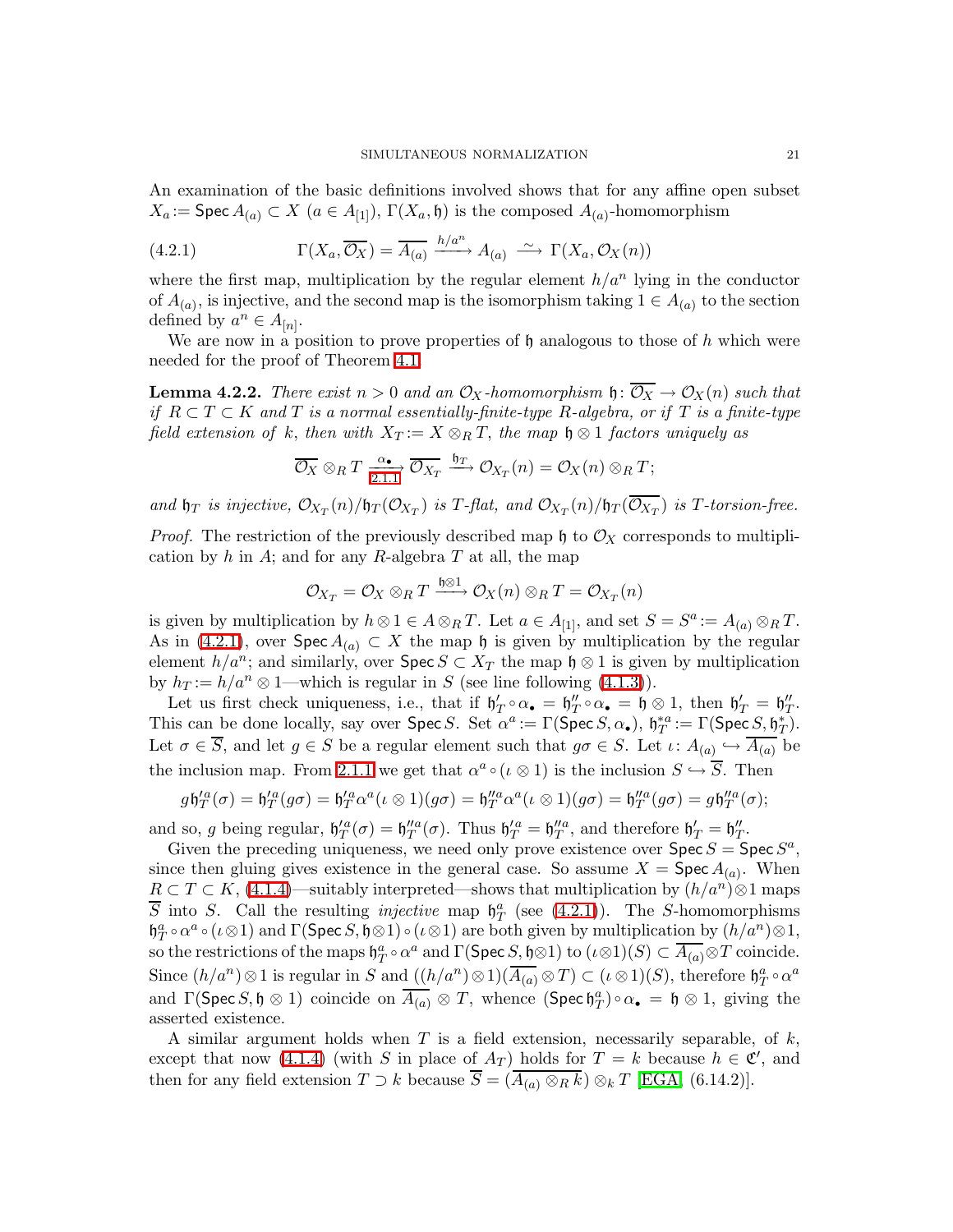The *flatness* assertion is local on  $X$ , and so in view of  $(4.2.1)$ , it is given by the fact that  $S/((h/a^n) \otimes 1)S = (A_{(a)}/(h/a^n)A_{(a)}) \otimes_R T$  is T-flat (see third line before [\(4.1.3\)](#page-17-2)). Similarly, the *torsion-freeness* assertion is given by Lemma [4.1.1.](#page-16-1)

Noting that with *n* as in [4.2.2,](#page-20-1)  $\mathcal{H}_{y_i}(\mathcal{O}_{X_i}(n)) = \mathcal{H}_R(\mathcal{O}_X(n))$ , we redefine  $g: \mathsf{G} \to \mathsf{Spec}\, R$ to be the *Quot-scheme* of R-flat quotients of  $\mathcal{O}_X(n)$  with Hilbert polynomial

$$
\mathcal{H}(n) := \mathcal{H}_{y_1}(\mathcal{O}_{X_1}(n)) - \mathcal{H}_{y_1}(\overline{\mathcal{O}_{X_1}}) = \mathcal{H}_{y_0}(\mathcal{O}_{X_0}(n)) - \mathcal{H}_{y_0}(\overline{\mathcal{O}_{X_0}}),
$$

see [\[G,](#page-33-16) p. 221-12, Thm. 3.2]. For R-algebras T and  $X_T := X \otimes_R T$  there is a functorial bijection between R-morphisms  $T \to G$  and coherent  $\mathcal{O}_{X_T}$ -submodules L of  $\mathcal{O}_{X_T}(n)$  such that  $\mathcal{O}_{X_T}(n)/L$  is T-flat and  $\mathcal{H}_T(\mathcal{O}_{X_T}(n)/L) = \mathcal{H}$ . The map g is projective.

Assume further that  $R \subset T \subset K$  and that T is normal and essentially of finite type over R. Let  $\psi$ : Spec  $K \to G$  be the R-morphism corresponding to  $\mathfrak{h}_K(\mathcal{O}_{X_0}) \subset \mathcal{O}_{X_0}(n)$ . Suppose the domain of definition  $D(\psi_T)$  of the corresponding rational R-morphism  $\psi_T: T \to G$  is all of Spec T. Then  $\psi_T$  determines a coherent  $\mathcal{O}_{X_T}$ -module  $L_1 \subset \mathcal{O}_{X_T}(n)$ with  $\mathcal{O}_{X_T}(n)/L_1$  T-flat, such that  $L_1 \otimes_T K = \mathfrak{h}_K(\mathcal{O}_{X_0}) = L_2 \otimes_T K$  where  $L_2 := \mathfrak{h}_T(\mathcal{O}_{X_T});$ and by [4.2.2,](#page-20-1)  $\mathcal{O}_{X_T}(n)/L_2$  is T-torsion-free. The assertion being local, Lemma [4.1.6](#page-17-0) shows then that  $L_1 = L_2$ , so that  $\mathcal{O}_{X_T}(n)/L_2 \cong \mathcal{O}_{X_T}(n)/L_1$  is T-flat, and there is an exact sequence of T-flat  $\mathcal{O}_{X_T}$ -modules

$$
0 \to \overline{\mathcal{O}_{X_T}} \xrightarrow{\mathfrak{h}_T} \mathcal{O}_{X_T}(n) \to \mathcal{O}_{X_T}(n)/L_2 \to 0.
$$

If  $T = R$ , so that  $\mathcal{O}_{X_T} = \mathcal{O}_X$ , then we deduce that  $\mathfrak{h} \otimes 1: \mathcal{O}_X \otimes_R k \to \mathcal{O}_{X_1}(n)$  is injective, whence, by [4.2.2,](#page-20-1) so is  $\alpha_{\bullet} : \overline{\mathcal{O}_X} \otimes_R k \to \overline{\mathcal{O}_{X_1}}$ —in other words, the schematic dominance mentioned in the first paragraph of the proof of Theorem [4.2](#page-19-0) holds.

Thus it suffices to show that if  $\mathcal{H}_{y_1}(\overline{\mathcal{O}_{X_1}}) = \mathcal{H}_{y_0}(\overline{\mathcal{O}_{X_0}})$  then  $D(\psi)$  is all of Spec R.

To do so we proceed in essentially the same way as in the corresponding part of the proof of Theorem [4.1.](#page-16-3) Let  $(S, \mathfrak{m}_S, k_S)$  be as in that proof. The natural map  $\operatorname{Spec} S \to \mathsf{G}$ , which localizes generically to  $\psi$  and hence is the same as the above  $\psi_{S}$ , corresponds to  $\mathfrak{h}_S(\mathcal{O}_{X_S})$ , which is S-flat (so that  $\mathcal{O}_{X_S}$  is S-flat); and

$$
\mathcal{H}_{\mathfrak{m}_S}(\overline{\mathcal{O}_{X_S}} \otimes_S k_S) = \mathcal{H}_S(\overline{\mathcal{O}_{X_S}}) = \mathcal{H}_S(\mathcal{O}_S(n)) - \mathcal{H}_S(\mathcal{O}_S(n)/\mathfrak{h}_S(\overline{\mathcal{O}_{X_S}}))
$$
  
= 
$$
\mathcal{H}_{y_0}(\mathcal{O}_{X_0}(n)) - \mathcal{H}(n) = \mathcal{H}_{y_0}(\overline{\mathcal{O}_{X_0}}) = \mathcal{H}_{y_1}(\overline{\mathcal{O}_{X_1}}).
$$

Since  $k<sub>S</sub>$  is separable over k, therefore (by [\[EGA,](#page-33-5) (6.14.2)]),

$$
\mathcal{H}_{\mathfrak{m}_S}(\overline{\mathcal{O}_{X_{k_S}}})=\mathcal{H}_{\mathfrak{m}_S}(\overline{\mathcal{O}_{X_1}\otimes_k k_S})=\mathcal{H}_{\mathfrak{m}_S}(\overline{\mathcal{O}_{X_1}}\otimes_k k_S)=\mathcal{H}_{y_1}(\overline{\mathcal{O}_{X_1}}).
$$

where the last equality holds because cohomology is compatible with flat base change [\[EGIII,](#page-33-2) (1.4.15)]. Moreover, by [2.2.4,](#page-10-0) the map  $\mathcal{O}_{X_S} \otimes_S k_S \to \mathcal{O}_{X_{k_S}}$  in [4.2.2](#page-20-1) (applied to  $f \otimes 1: X_S \to \mathsf{Spec}\, S$ , with  $T = k_S$ ) is injective. Since the source and target of this map have the same Hilbert polynomial, it must be an isomorphism, and so

$$
\mathfrak{h}_{k_S}(\overline{\mathcal{O}_{X_{k_S}}}) = (\mathfrak{h}_S \otimes 1)(\overline{\mathcal{O}_{X_S}} \otimes_S k_S) \subset \mathcal{O}_{k_S}(n).
$$

This signifies that the natural composition  $\text{Spec } k_S \hookrightarrow \text{Spec } S \to \text{G}$  corresponds to  $\mathfrak{h}_{k_S}(\mathcal{O}_{X_{k_S}}) \subset \mathcal{O}_{k_S}(n)$ . But  $\mathfrak{h}_{k_S}(\mathcal{O}_{X_{k_S}}) = (\mathfrak{h}_k \otimes 1)(\mathcal{O}_{X_1} \otimes_k k_S)$ .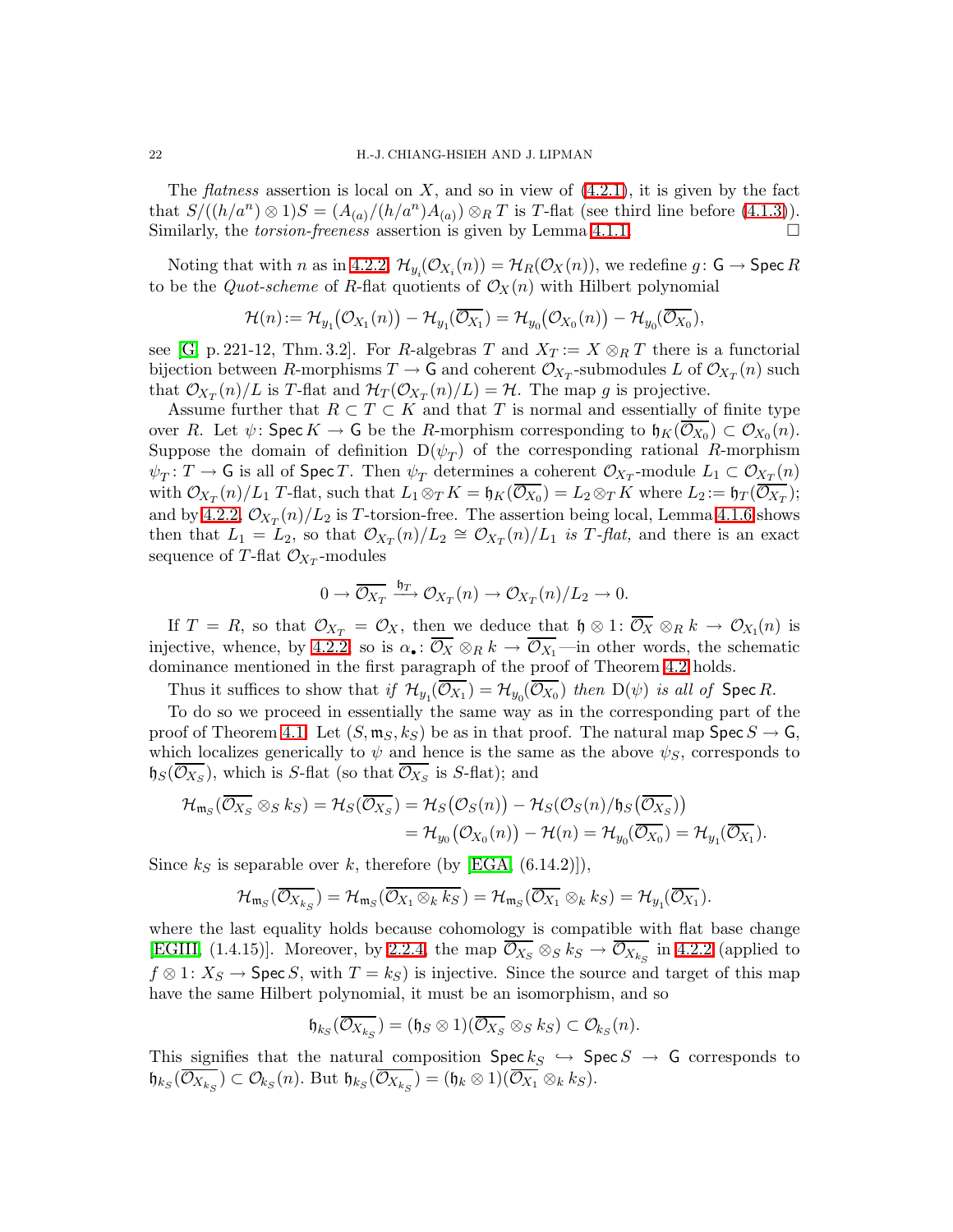Thus if  $\psi_1$ : Spec  $k \to G$  corresponds to  $\mathfrak{h}_k \mathcal{O}_{X_1} \subset \mathcal{O}_{X_1}(n)$  then the following natural diagram commutes:



As in the proof of Theorem [4.1,](#page-16-3) the desired conclusion results.  $\Box$ 

#### 5. Application to complex spaces.

In this section we translate Theorems [4.1](#page-16-3) and [4.2](#page-19-0) from algebraic into analytic geometry, that is, from the context of schemes to the context of complex spaces, see Theorems [5.6](#page-27-0) and [5.8.](#page-31-0) The treatment of these theorems comes after a few pages of preliminaries on equinormalization for maps of complex spaces.

To establish terminology and notation, referring to  $[C,$  exposes 9, 10, 13 or  $[GR]$  for details we first review a few foundational facts about complex spaces, beginning with their definition. For any  $n \geq 0$  and open  $U \subset \mathbb{C}^n$  let  $\mathcal{O}_U$  be the sheaf of holomorphic functions  $U \to \mathbb{C}$  (functions given locally by convergent power series). The local model determined by an open  $U \subset \mathbb{C}^n$  ( $n \geq 0$ ) and a finite-type  $\mathcal{O}_U$ -ideal  $\mathcal{I}$ , is the topological space  $X_{\mathcal{I}} := \text{support of } \mathcal{O}_U/\mathcal{I}$  together with the sheaf of C-algebras  $(\mathcal{O}_U/\mathcal{I})|_{X_{\mathcal{I}}}$ . A complex space is a C-ringed space—a topological space X with a sheaf  $\mathcal{O}_X$  of C-algebras—such that each point of X has an open neighborhood isomorphic as a  $\mathbb{C}\text{-ringed space to some local model.}$ 

Any open subset  $U$  of a complex space  $X$  can, and will, be viewed as a complex space, with  $\mathcal{O}_U := \mathcal{O}_X|_U$ . A subset of X will be called *analytic* if it is the underlying topological space of a closed complex subspace of X, i.e., if it is the support of  $\mathcal{O}_X/\mathcal{I}$  for some finite-type  $\mathcal{O}_X$ -ideal  $\mathcal{I}$ .

An analytic (or holomorphic) map  $f: (X, \mathcal{O}_X) \to (Y, \mathcal{O}_Y)$  of complex spaces is a continuous map  $f_0: X \to Y$  together with a homomorphism of sheaves of C-algebras  $f_1: \mathcal{O}_Y \to f_{0*} \mathcal{O}_X$ . The sheaf  $\mathcal{O}_X$  is canonically isomorphic to the sheaf of (germs of) analytic maps from  $(X, \mathcal{O}_X)$  to  $(\mathbb{C}^1, \mathcal{O}_{\mathbb{C}^1})$ , and  $f_1$  is given locally by composition of analytic maps. It is a consequence of (indeed, essentially equivalent to) Rückert's nullstellensatz that if X is reduced, i.e.,  $\mathcal{O}_X$  has no nonzero nilpotents, then f is uniquely determined by  $f_0$  [\[C,](#page-33-10) p.19-18, Cor.5]; in particular,  $\mathcal{O}_X$  is canonically isomorphic to a subsheaf of the sheaf of continuous  $\mathbb{C}\text{-value}$  functions on X.

Though principally interested here in reduced complex spaces, we must allow for the possible occurrence of nonreduced ones, for instance as fibers of morphisms  $f: X \to Y$ of reduced complex spaces. (The fiber  $X_y := f^{-1}y$   $(y \in Y)$  is by definition the complex space  $X \times_Y [y]$  where [y] is the complex subspace  $({y}, \mathbb{C}) \subset (Y, \mathcal{O}_Y)$ .

A pointed complex space is a pair  $(X, x)$  where X is a complex space and  $x \in X$ . A morphism  $(X, x) \rightarrow (Y, y)$  of pointed complex spaces, or pointed analytic map, is an analytic map  $f: X \to Y$  such that  $f(x) = y$ . The localization of the category of pointed complex spaces with respect to open immersions is the category AG of complex germs. Explicitly, the objects of AG—called germs—are the pointed complex spaces, and the morphisms  $(X, x) \rightarrow (Y, y)$  in AG—called map germs—are equivalence classes of pointed analytic maps  $(U, x) \to (Y, y)$  with domain U an open neighborhood of x in X, where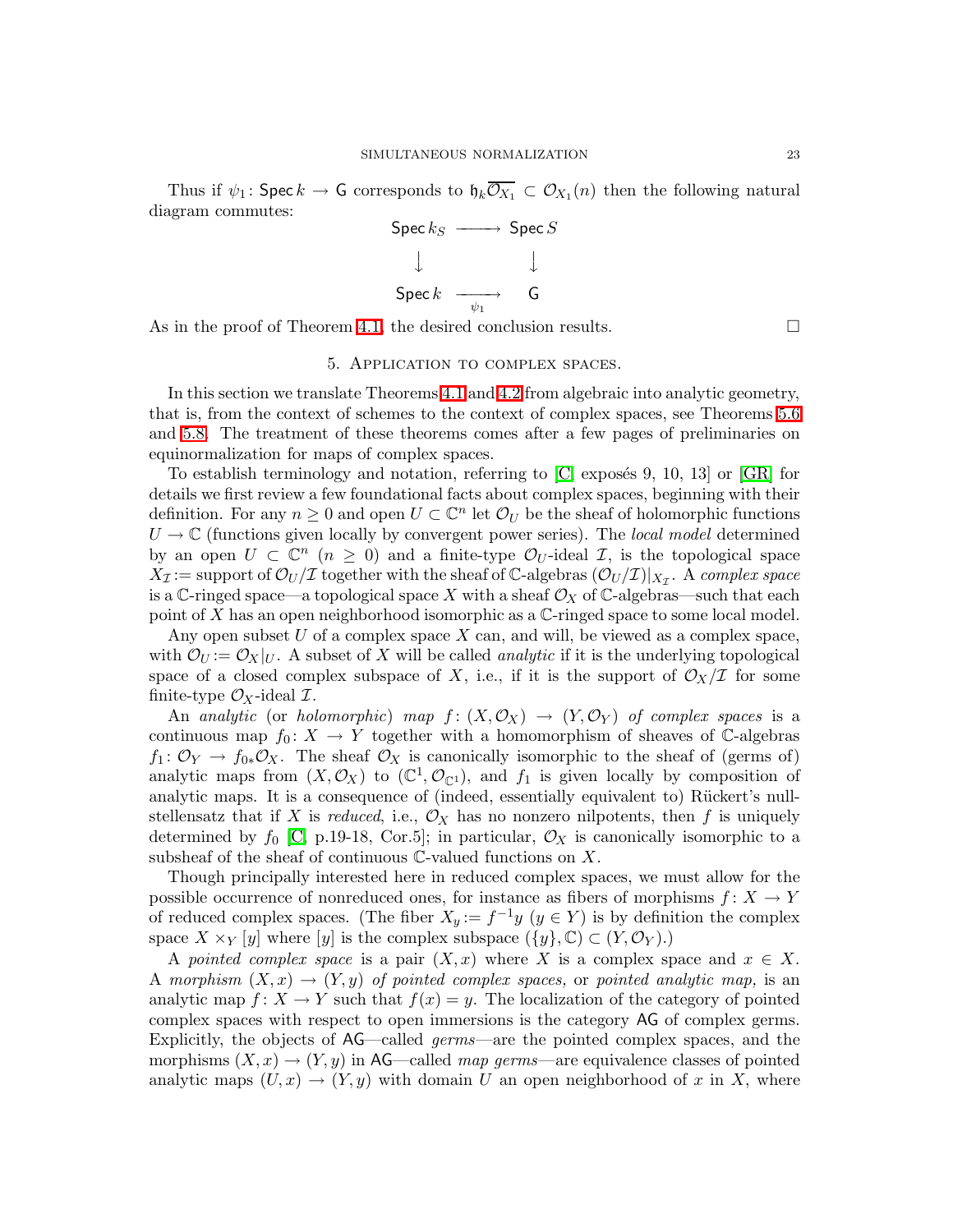two such maps are equivalent if they agree on an open neighborhood of  $x$  contained in both their domains. The composition of two map germs is defined in the obvious way. Two germs  $(X, x)$  and  $(Y, y)$  are isomorphic iff there exist open neighborhoods U and V of x and y respectively, such that the pointed spaces  $(U, x)$  and  $(V, y)$  are isomorphic.

The category  $AA$  of *analytic*  $C$ -*algebras* has as its objects homomorphic images of rings of convergent power-series with coefficients in C, and as its morphisms all C-algebra homomorphisms. Analytic C-algebras are *excellent* noetherian local rings (see footnote under Remark  $3.2.1(a)$ , and  $\mathbb{C}$ -algebra homomorphisms between them are automatically local (i.e., take nonunits to nonunits).

Associating to any germ the stalk  $\mathcal{O}_{X,x}$ , and to any map germ  $(X,x) \to (Y,y)$  the induced map  $\mathcal{O}_{Y,y} \to \mathcal{O}_{X,x}$  one gets a contravariant functor  $\mathcal{O} \colon AG \to AA$  which is in fact an *antiequivalence of categories* [\[C,](#page-33-10) p. 13-2, Thm. 1.3]. This is a fundamental link between local algebra and local analytic geometry. The connection between algebra and geometry is illustrated in the following Proposition.

<span id="page-23-0"></span>**Definition 5.1.** A map of complex spaces satisfies  $(\clubsuit)_{\text{an}}$  if

- f is flat (i.e., the induced map  $\mathcal{O}_{Y, f(x)} \to \mathcal{O}_{X, x}$  is flat for all  $x \in X$ ) and all the fibers of  $f$  are reduced.
- Y is normal (i.e.,  $\mathcal{O}_{Y,y}$  is normal for all  $y \in Y$ ).
- X is locally equidimensional (i.e., for each  $x \in X$  the irreducible components of X passing through  $x$  all have the same dimension, i.e., the connected components of X are equidimensional). Equivalently (see  $[Ma2, p.116, 15.1]$ ), the fibers of f are locally equidimensional.

With  $y := f(x)$  and  $\mathfrak{m}_y$  the maximal ideal of  $\mathcal{O}_{Y,y}$ , the local ring of x on the analytic fiber  $f^{-1}y$  is  $\mathcal{O}_{X,x}/\mathfrak{m}_y\mathcal{O}_{X,x}$  [\[C,](#page-33-10) p. 10-07]. It follows from [1.7.1](#page-5-1) and [\[Ma2,](#page-33-6) p. 184, Cor. (ii)] that if f satisfies  $(\clubsuit)_{\text{an}}$  then X is reduced.

<span id="page-23-1"></span>**Proposition 5.2.** The map  $Spec \phi$ :  $Spec R \rightarrow Spec A$  associated to a  $\mathbb{C}$ -homomorphism of analytic C-algebras  $\phi: R \to A$  satisfies  $(\clubsuit)$  iff  $\phi$  is isomorphic to  $\mathcal{O}(F)$  where F is a map germ represented by a pointed analytic map  $f: (X,x) \to (Y,y)$  satisfying  $(\clubsuit)_{\text{an}}$ .

Moreover, if  $Spec \phi$  does satisfy  $\clubsuit$  then such an f exists with X reduced and connected, Y normal and irreducible, f surjective, and all fibers of f of pure dimension  $\dim_x X - \dim_y Y$ ; and if, in addition,  $A/\mathfrak{m}A$  is normal, then there is an f with the preceding properties and also such that  $X$  is normal and all the fibers of  $f$  are normal. *Proof.* Suppose given f satisfying  $(\clubsuit)_{\text{an}}$  and  $\phi \cong \mathcal{O}(F)$ . The closed fiber of  $\text{Spec } \phi$  is isomorphic to the Spec of the local ring of x on the analytic fiber  $f^{-1}y$ , see [\[C,](#page-33-10) p. 10-07; hence  $\text{Spec } \phi$  is flat, with geometrically reduced closed fiber, see [1.1.](#page-3-3) The local ring  $R \cong \mathcal{O}_{Y,y}$  is normal, and, being excellent, satisfies f<sub>fluor</sub>. So by [1.7.1,](#page-5-1) all the fibers of Spec  $\phi$  are geometrically reduced, so that Spec  $\phi$  is reduced. The local ring  $A \cong \mathcal{O}_{X,x}$ , being excellent, is a universally catenary Nagata ring, whose equidimensionality results from [\[C,](#page-33-10) p. 20-03, Cor. 2]. Thus  $\text{Spec } \phi$  satisfies ( $\clubsuit$ ).

Conversely, suppose that  $\text{Spec } \phi$  satisfies ( $\clubsuit$ ) (resp. and in addition  $A/\mathfrak{m}A$  is normal). By the above-mentioned equivalence of categories,  $\text{Spec } \phi \cong \mathcal{O}(F)$  for some map germ F represented by a pointed analytic map  $f : (X, x) \to (Y, y)$ . For any open neighborhoods U of x and V of y with  $f(U) \subset V$ , we are free to replace f by  $f|_{U} : (U,x) \to (V,y)$ , a process referred to as "shrinking."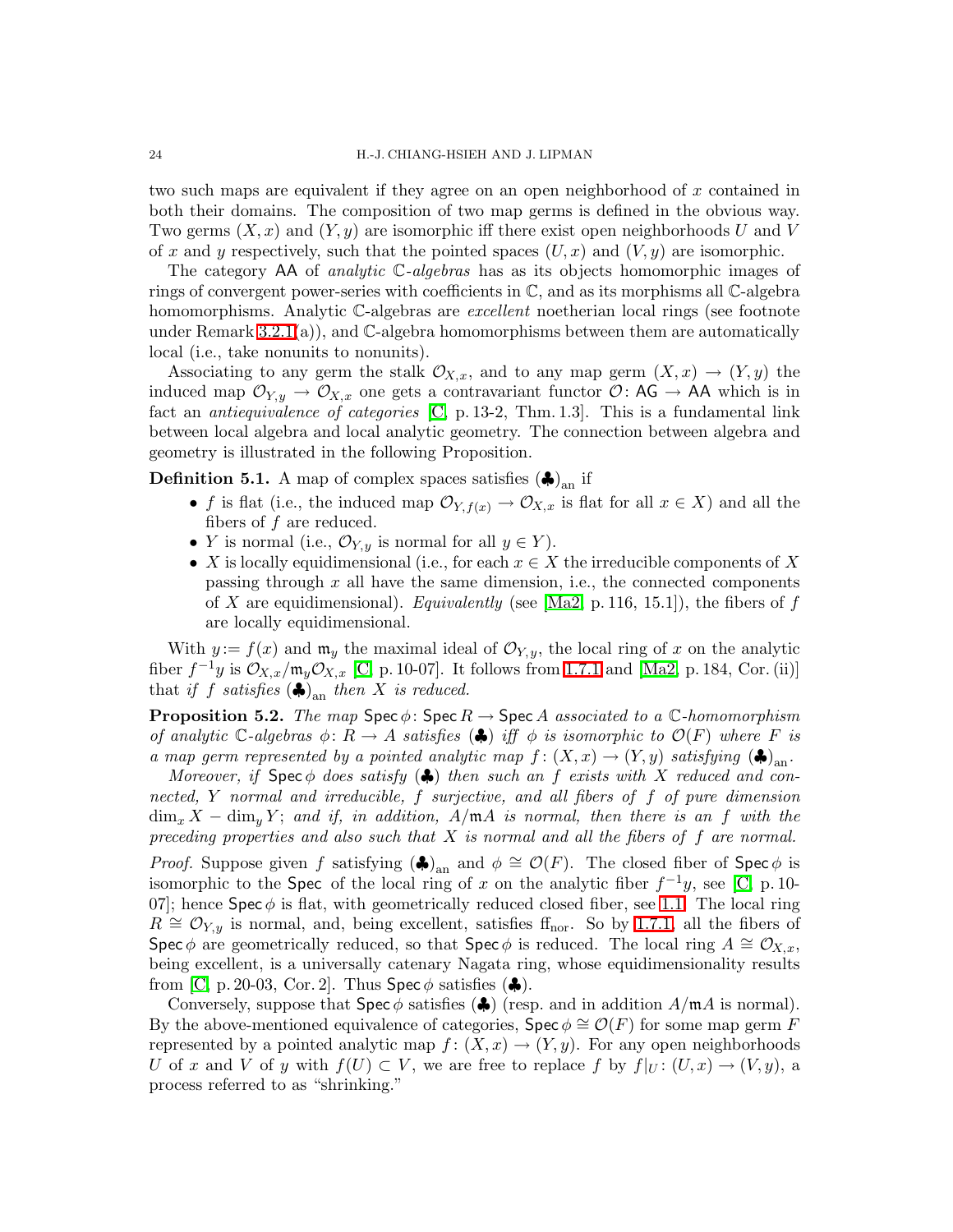Since A is equidimensional, [\[GR,](#page-33-17) Chap. 5,  $\S 4.2$ , p. 106] shows that after shrinking X if necessary, we may assume that all components of X have dimension  $d:=\dim_x X$  at each of their points. Further, Frisch's theorem [\[Fr\]](#page-33-18) allows to assume, after more shrinking, that f is flat. Still further,  $[Fi, p. 160, 3.22]$  allows us to assume that all the fibers of f are reduced (resp. normal). Then by [1.7.1](#page-5-1) and  $[Ma2, p. 184, 23.9], X$  is reduced (resp. normal). Since y is a normal point (because  $\mathcal{O}_{Y,y} \cong R$ ) and the nonnormal points of Y form an analytic subset [\[C,](#page-33-10) p. 21-09, Thm. 2], Y has a normal open neighborhood  $V$ , which may be assumed to be connected, hence irreducible and of dimension  $e:=\dim_u Y$ at each of its points. It follows from the dimension relation for flat local homomorphisms [\[Ma2,](#page-33-6) p. 116, 15.1], applied to  $\mathcal{O}_{Y, f(s)} \to \mathcal{O}_{X, s}$  ( $s \in f^{-1}V$ ), that after Y is shrunk to V and X to  $f^{-1}V$ , every fiber of f has pure dimension  $d - e$ . Since flat maps are open, [\[Fi,](#page-33-19) p. 156, 3.19], therefore f maps the connected component  $X_0$  of X containing x onto a connected open subset  $Y_0 \subset Y$ . Shrinking X to  $X_0$  and Y to  $Y_0$  finishes the proof.  $\Box$ 

Equinormalizability of a *reduced* map  $f: X \to Y$  of analytic spaces (i.e., f is flat, with reduced fibers) means, again, the existence of a simultaneous normalization, now defined as follows. Recall first that an analytic map  $\mu: Z' \to Z$  is *finite* if it is proper and has finite fibers; that  $\mu$  is *bimeromorphic* if there are analytically rare (hence nowhere dense, and conversely when X is reduced [\[Fi,](#page-33-19) pp. 38–40, §0.43]) analytic subsets  $W \subset Z$  and  $W' = \mu^{-1}(W) \subset Z'$  such that  $\mu$  induces an isomorphism from  $Z' \setminus W'$  onto  $Z \setminus W$ ; and that  $\mu$  is a normalization map, or a normalization of Z, if  $\mu$  is finite and bimeromorphic, and in addition  $Z$  is reduced and  $Z'$  is normal. For fixed  $Z$ , any two normalizations are isomorphic [\[C,](#page-33-10) p. 21-11, Cor. 3]. We will use freely properties of normalization found, e.g., in [\[GR,](#page-33-17) Chapter 8] or [\[C,](#page-33-10) Exposé 21,  $\S 4$ ].

**Definition 5.3.** A simultaneous normalization of a reduced analytic map  $f: X \to Y$  is a finite analytic map  $\nu: Z \to X$  such that such that  $f := f \circ \nu$  is normal (flat, with all nonempty fibers normal), and such that for each  $y \in f(X)$  the induced map of fibers  $\nu_y: \bar{f}^{-1}y \to f^{-1}y$  is a normalization map.

<span id="page-24-0"></span>**Proposition 5.4.** Let  $f: X \to Y$  be an analytic map satisfying  $(\clubsuit)_{an}$ . Then:

(i) Any simultaneous normalization of  $f$  is a normalization of  $X$ .

(ii) A normalization  $\nu: \overline{X} \to X$  is a simultaneous normalization of f if and only if the nonempty fibers of  $f\nu$  are all normal.

*Proof.* It suffices to prove the assertions for the restriction of f to any of the connected components of X. So we may assume that X and Y are connected. Then  $Y$ , being normal, is irreducible, and so has the same dimension, say e, at each of its points. Moreover, since X is locally equidimensional, for any  $n \geq 0$  the (locally finite) union of the *n*-dimensional irreducible components of  $X$  is an open and closed complex subspace; and hence we may assume that  $X$  has the same dimension, say  $d$ , at each of its points.

(i) It follows from [5.2](#page-23-1) that every fiber  $f^{-1}y$   $(y \in f(X))$  has pure dimension  $d - e$ . For a simultaneous normalization  $\nu: Z \to X$  the same is therefore true of  $(f\nu)^{-1}y$ , the normalization of  $f^{-1}y$  (because a proper bimeromorphic map  $\mu: W' \to W$  maps each irreducible component  $C \subset W'$  bimeromorphically onto an irreducible component of W having the same dimension as C.) The restriction of  $f\nu$  to any open subset U of Z meeting only one irreducible component C of Z is flat, so  $[Ma2, p.116, 15.1]$  implies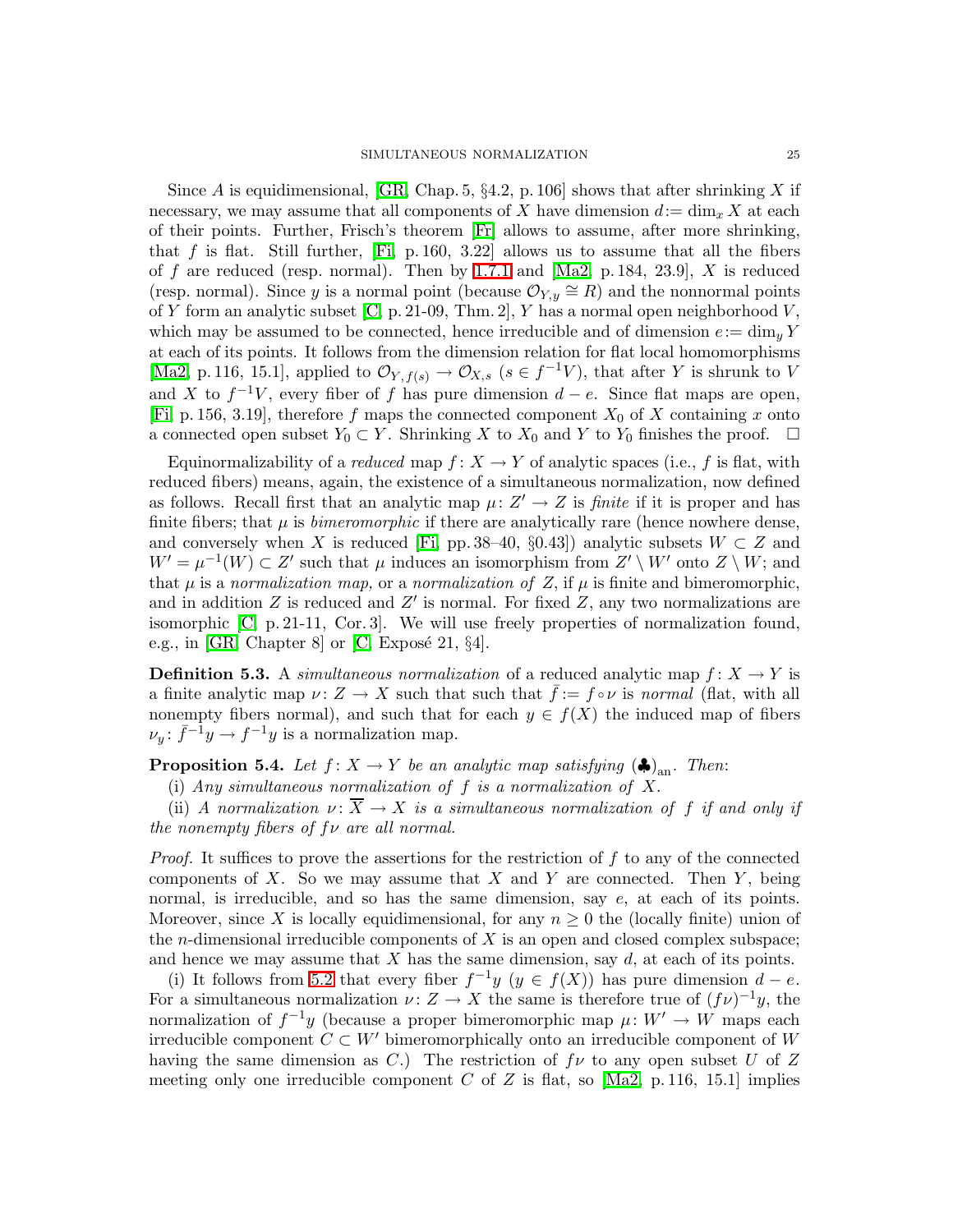that dim  $C = \dim U = e + (d - e) = d$ . Since  $\nu$  is finite, we conclude that  $\nu(C)$  is an irreducible component of X.

By [1.7.1](#page-5-1) and  $[Ma2, p. 184, Cor. (ii)], X$  is reduced and Z is normal. It remains then to show that  $\nu$  is bimeromorphic.

**Lemma 5.4.1.** For any  $x \in X$  the following conditions are equivalent.

(a) x is a normal point of  $f^{-1}f(x)$ .

(b) There is a unique  $z \in Z$  such that  $\nu(z) = x$ ; and for that z, the induced map germ  $(Z, z) \rightarrow (X, x)$  is an isomorphism.

Once the lemma is proved, then since the set of points  $W \subset X$  not satisfying (a) is analytic  $[F_i, p. 160, Proposition]$ , clearly nowhere dense (because f has reduced fibers), we see, by (b), that the restriction of  $\nu$  maps  $Z \setminus \nu^{-1}(W)$  one-to-one and locally isomorphically, hence globally isomorphically, onto  $X \setminus W$ ; and moreover,  $\nu^{-1}(W)$  is nowhere dense in Z, because  $\nu$  maps components of Z onto components of X. Thus  $\nu$  is bimero-morphic.<sup>[12](#page-25-0)</sup>

As for the proof of the lemma, the implication (b)  $\Rightarrow$  (a) is simple, because the map  $f\nu$ has normal fibers. Conversely, if (a) holds, then, by standard properties of normalization, since  $\nu$  normalizes fiberwise, there just one z with  $\nu(z) = x$ , and with m the maximal ideal of  $\mathcal{O}_{Y,f(x)}$ ,  $\nu$  induces an isomorphism  $\mathcal{O}_{X,x}/\mathfrak{m}\mathcal{O}_{X,x} \longrightarrow \mathcal{O}_{Z,z}/\mathfrak{m}\mathcal{O}_{Z,z}$ . Then, since  $\mathcal{O}_{Z,z}$  is a finite  $\mathcal{O}_{X,x}$ -module, Nakayama's lemma shows that  $\nu$  induces a surjection  $\mathcal{O}_{X,x} \to \mathcal{O}_{Z,z}$ , which must be an isomorphism, because  $\mathcal{O}_{X,x}$  is normal (see [5.2\)](#page-23-1) and, as above, dim  $\mathcal{O}_{Z,z} = \dim \mathcal{O}_{X,x} = d$ .

This completes the proof of (i).

(ii) By definition, if  $\nu$  is a simultaneous normalization then the nonempty fibers of  $f\nu$ are normal.

Suppose, conversely, that the fibers of  $f\nu$  are normal. Let  $y \in Y$  and let C be an irreducible component of  $\overline{X}_y := (f\nu)^{-1}y$ . Recall that  $\nu(C)$  can be viewed as a closed complex subspace of  $X_y := f^{-1}y$  [\[GR,](#page-33-17) p. 65, Proposition]. We claim that  $\nu(C)$  is an irreducible component of  $X_y := f^{-1}y$ . To see this, let  $z \in C$  lie on no other component of  $\overline{X}_y$  and set  $x := \nu(z)$ . Since  $\nu$  is a normalization and X is equidimensional, therefore  $\dim_{\mathbb{Z}} \overline{X} = \dim_{\mathbb{Z}} X$ . Also, by [\[Ma2,](#page-33-6) p. 116, 15.1(ii)],

 $\dim_x \nu(C) = \dim_z C = \dim_z \overline{X}_y \ge \dim_z \overline{X} - \dim_y Y = \dim_x X - \dim_y Y = \dim_x X_y,$ 

and the assertion results.

Next, let D be the dense open subset of normal points of the reduced analytic space  $X_y$ . By [1.7.1](#page-5-1) and [\[Ma2,](#page-33-6) p. 184, Cor. (ii)], every point  $w \in D$  is normal on X, and so w has an open X-neighborhood  $U_w$  such that  $\nu^{-1}(U_w) \to U_w$  is an isomorphism. Every component C of  $\overline{X}_y$  must meet  $\nu^{-1}(U_w)$  for some w, since D meets the component  $\nu(C)$  of  $X_y$ in an open dense set. It follows then from [\[C,](#page-33-10) p. 21-11, Cor. 3] that  $\nu \colon \overline{X}_y \to X_y$  is a nor-malization; and by [2.2.1\(](#page-8-0)iv),  $f\nu$  is flat. Thus  $\nu$  is a simultaneous normalization of f.  $\square$ 

<span id="page-25-1"></span>We say that an analytic map  $f: X \to Y$  is equinormalizable at  $x \in X$  if the induced scheme-map  $\mathsf{Spec}\,\mathcal{O}_{X,x}\to \mathsf{Spec}\,\mathcal{O}_{Y,f(x)}$  is equinormalizable.

<span id="page-25-0"></span><sup>12</sup>One way to avoid the referenced theorem is via differentials and ramification [\[C,](#page-33-10) p.20-12, Corollaire].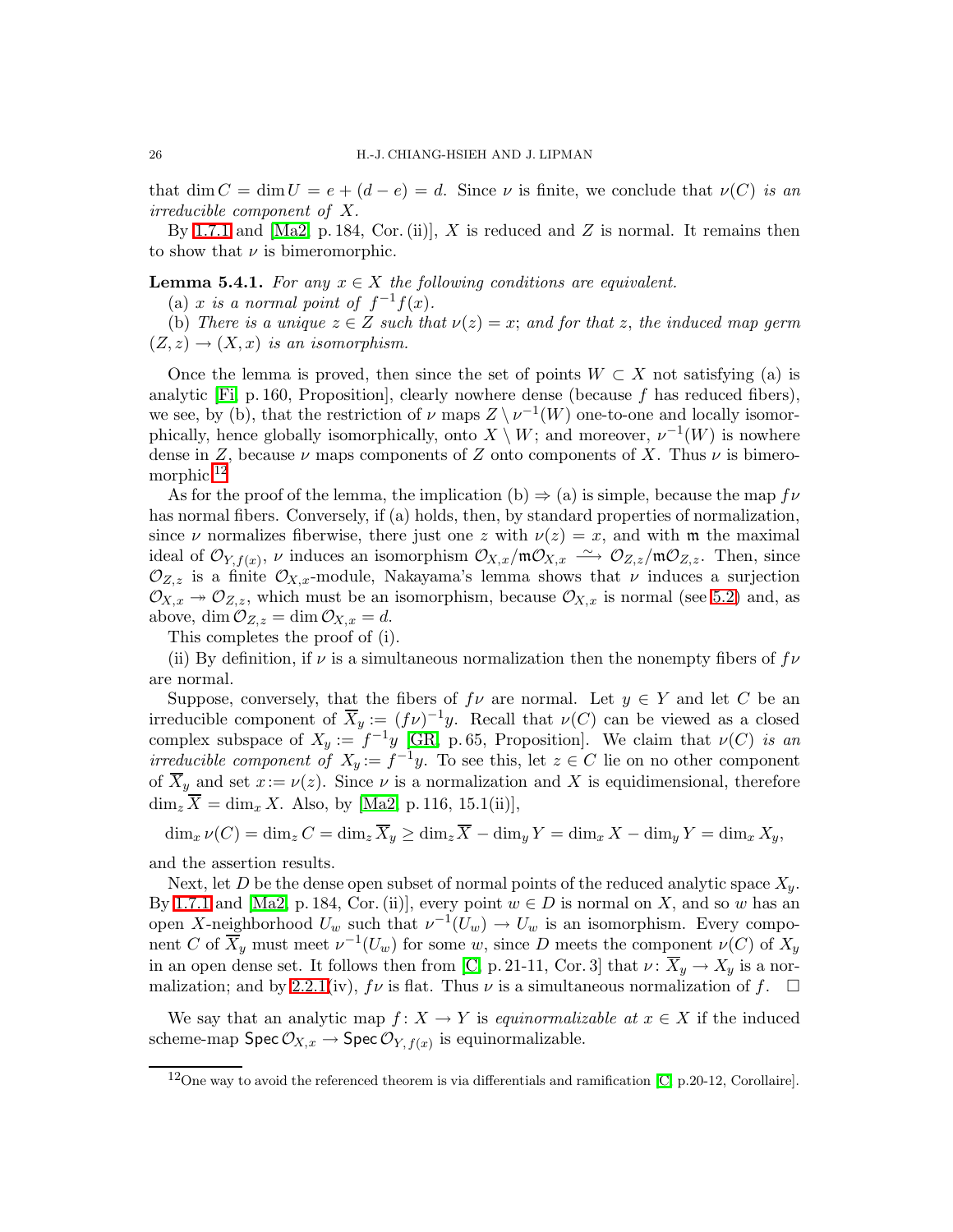**Corollary 5.4.2.** Let  $f: X \to Y$  be an analytic map satisfying  $(\clubsuit)_{\text{an}}$ .

(i) If f is equinormalizable at  $x \in X$  then the restriction of f to some neighborhood of x is equinormalizable.

(ii) f is equinormalizable iff f is equinormalizable at x for all  $x \in X$ .

*Proof.* Let  $\nu: Z \to X$  be a normalization, and let  $z_1, \ldots, z_n$  be the distinct points in  $\nu^{-1}x$ . The integral closure of  $\mathcal{O}_{X,x}$  is  $B := \prod_{i=1}^n \mathcal{O}_{Z,z_i}$ , which is equidimensional since  $\mathcal{O}_{X,x}$  is.

Let  $(R, \mathfrak{m})$  be the local ring  $\mathcal{O}_{Y, f(x)}$ . By [2.3,](#page-11-0) a simultaneous normalization of schemes is a normalization. So equinormalizability of f at x implies that B is R-flat and that  $B/\mathfrak{m}B$  is normal, whence, by [1.7.1,](#page-5-1) the natural map  $\operatorname{Spec} B \to \operatorname{Spec} R$  satisfies  $(\clubsuit)$ . By [5.2,](#page-23-1)  $f\nu$  restricted to some neighborhood V of  $\nu^{-1}x$  has normal fibers. Since  $\nu$  is finite there is a neighborhood W of x such that  $\nu^{-1}W \subset V$ . By [5.4\(](#page-24-0)ii), the restriction of f to W is equinormalizable, proving (i).

As for (ii), if f is equinormalizable at every  $x \in X$  then it results from (i) that the nonempty fibers of  $f\nu$  are normal, so that f is equinormalizable.

Conversely, if f is equinormalizable, so that the nonempty fibers of  $f\nu$  are normal, then by [5.2,](#page-23-1) [1.7.1](#page-5-1) and [2.3.1,](#page-11-1) f is equinormalizable at every  $x \in X$ .

<span id="page-26-0"></span>**Corollary 5.4.3.** If the set  $S_f := \{ x \in X \mid x \text{ not normal on } X_{f(x)} \}$  (which is analytic [\[Fi,](#page-33-19) p. 160, 3.22]) is proper over Y then there is a nowhere dense analytic subset  $T \subset Y$ such that f is equinormalizable at every  $x \notin f^{-1}T$ .

*Proof.* Let  $\nu: \overline{X} \to X$  be a normalization. Set  $S_{f\nu} := \{ z \in \overline{X} \mid z \text{ not normal on } \overline{X}_{f\nu(z)} \},$ an analytic subset of X. Then  $\nu(S_{f\nu}) \subset S_f$ —for if  $x = \nu(z)$  is normal on  $X_{f(x)}$  then x is normal on X (see [5.2\)](#page-23-1), so that for some neighborhood U of  $x, \nu$  induces an isomorphism  $\nu^{-1}U \longrightarrow U$ , whence  $z \in \nu^{-1}U$  is normal on  $\overline{X}_{f\nu(z)}$ . By [5.4\(](#page-24-0)ii), f is equinormalizable at every point outside  $\nu(S_{f\nu})$ . Since  $S_f$  is proper over Y, the set  $T := f\nu(S_{f\nu})$ , which is analytic [\[GR,](#page-33-17) p. 213], and nowhere dense in Y [\[Mn,](#page-33-20) p. 270, Thm. (I.5)], is as asserted.  $\square$ 

From now on, by curve we mean reduced one-dimensional complex space with no isolated points. An analytic family of curves is a flat map  $f: X \to Y$  of complex spaces whose fibers  $X_y$   $(y \in Y)$  are curves. If Y is normal then such an f satisfies  $(\clubsuit)_{\text{an}}$ , and X is reduced. For families of curves with Y reduced a simultaneous normalization is the same thing as a "very weak simultaneous resolution"  $[T2, p. 72, D\acute{e}fn. 2]$ .

The following theorem [5.6](#page-27-0) gives a numerical criterion of equinormalizability at a point  $x \in X$  for a family of curves  $f: X \to Y$ . Arguing as in [5.2,](#page-23-1) and with the aid of the dimension relation [\[Ma2,](#page-33-6) p. 116, 15.1], we see that a pointed analytic map  $(X, x) \rightarrow (Y, y)$ defines a map germ represented by a family of curves  $f: X \to Y$  with normal Y if and only if  $(A, \mathfrak{M}) := \mathcal{O}_{X,x}$  is flat over  $(R, \mathfrak{m}) := \mathcal{O}_{Y,y}$ ,  $A/\mathfrak{m}A$  is reduced and of pure dimension 1, and R is normal. For such a family the set  $\text{Sing}(f)$  of points on X where the fiber  $f^{-1}f(x)$  is singular is analytic [\[Fi,](#page-33-19) p. 160, 3.22], meeting each fiber in a discrete set; so we may, and will, assume that the induced map  $\text{Sing}(f) \to Y$  is finite, and that  $\text{Sing}(f) \cap f^{-1}y = \{x\}.$ 

The theorem is due to Teissier when  $Y = \mathbb{C}^1$ , and was extended to arbitrary normal Y by Raynaud (see remarks in the Introduction). Here we will deduce the theorem from its algebraic counterpart Theorem [4.1.](#page-16-3)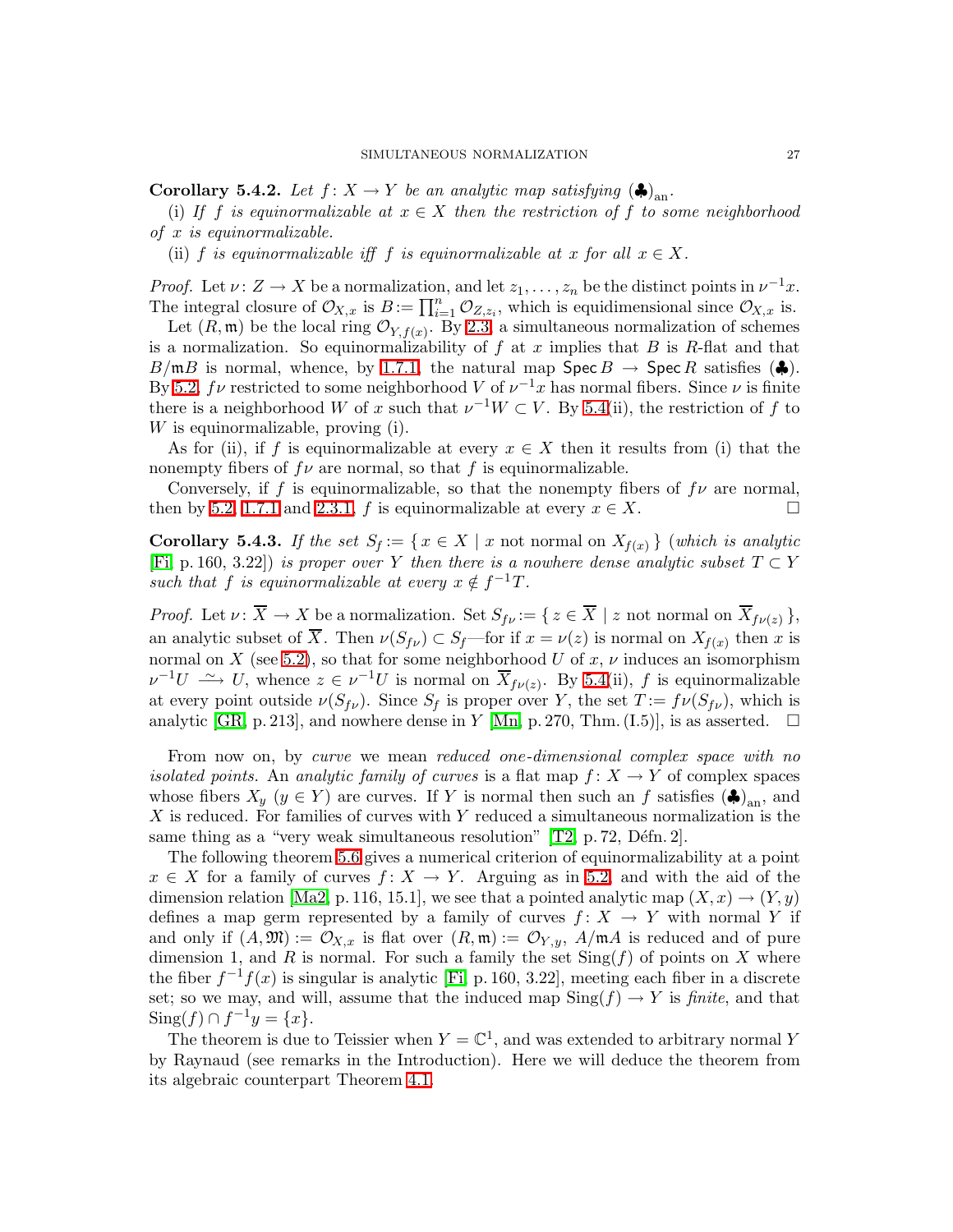**Definition 5.5.** For a curve C and  $x \in C$ , set

$$
\delta(C, x) := \dim_{\mathbb{C}}(\overline{\mathcal{O}_{C,x}}/\mathcal{O}_{C,x}).
$$

If  $C$  has only finitely many singular points, we set

$$
\delta(C) := \sum_{x \in C} \delta(C, x).
$$

<span id="page-27-0"></span>**Theorem 5.6.** Let  $f: (X, x_0) \to (Y, y_0)$  be a flat pointed analytic map, with Y normal, such that the nonempty fibers of f are curves. Assume that  $\text{Sing}(f)$  is finite over Y and that  $\text{Sing}(f) \cap f^{-1}y_0 = \{x_0\}$ . Then f is equinormalizable at  $x_0$  if and only if  $\delta(X_y)$  is the same for all  $y$  in some neighborhood of  $y_0$ .

*Proof.* As above, f satisfies  $(\clubsuit)_{\text{an}}$  and X is reduced. Since flat analytic maps are open [\[Fi,](#page-33-19) p. 156, 3.19], we may assume further that  $f$  is surjective.

Let  $\nu: \overline{X} \to X$  be a normalization, and set  $\overline{\mathcal{O}_X} := \nu_* \mathcal{O}_{\overline{X}}$ . As in [5.2](#page-23-1) we find that if  $x \in X$ is a normal point of  $f^{-1}f(x)$  then x is normal on X. Hence the support of the coherent sheaf  $\overline{\mathcal{O}_X}/\mathcal{O}_X$ —topologically the set of nonnormal points of X—is finite over Y, and the  $\mathcal{O}_Y$ -module  $f_*(\overline{\mathcal{O}_X}/\mathcal{O}_X)$  is *coherent* [\[GR,](#page-33-17) p. 64, **3**]. After shrinking we may assume that Y is irreducible and that  $f_*(\overline{\mathcal{O}_X}/\mathcal{O}_X)$  is the cokernel of a map  $\mathcal{O}_Y^m \to \mathcal{O}_Y^n$  represented by an  $n \times m$  matrix whose entries are holomorphic functions on Y. The rank  $r_y$  of this matrix when evaluated at the point  $y \in Y$  is a function on Y taking its maximum value r on a dense open subset  $U \subset Y$ , the complement of the analytic set defined by the vanishing of the  $r \times r$  subdeterminants. For any  $y \in Y$  the germs at  $\mathcal{O}_y := \mathcal{O}_{Y,y}$  of these  $r \times r$  subdeterminants are not all zero, since every neighborhood of y meets U; while the germs of the  $(r+1) \times (r+1)$  subdeterminants do vanish. Setting  $K_y :=$  the fraction field of  $\mathcal{O}_y$ , we deduce that the dimension of the K<sub>y</sub>-vector space  $f_*(\overline{\mathcal{O}_X}/\mathcal{O}_X)_y \otimes_{\mathcal{O}_y} K_y$ is  $(n - r)$ —which does not depend on y.

Since for any  $y \in Y$ ,  $f_*(\mathcal{O}_X/\mathcal{O}_X)_y = \bigoplus_{x \in f^{-1}y} (\mathcal{O}_X/\mathcal{O}_X)_x$  (where x contributes nothing to the sum unless  $x \in N$ , the nonnormal locus of X), we have

<span id="page-27-1"></span>(5.6.1) 
$$
n-r = \sum_{x \in N \cap f^{-1}y} \dim_{K_y}((\overline{\mathcal{O}_X}/\mathcal{O}_X)_x \otimes_{\mathcal{O}_y} K_y).
$$

<span id="page-27-2"></span>**Lemma 5.6.2.** If the fiber  $\overline{X}_y := (f\nu)^{-1}y$  is normal then  $x \in X_y$  is normal iff x is normal on X. Thus,

$$
\delta(X_y) = \sum_{x \in N \cap f^{-1}y} \delta(X_y, x) = \sum_{x \in N \cap f^{-1}y} \dim_{\mathbb{C}}(\overline{(\mathcal{O}_{Xy})_x}/(\mathcal{O}_{Xy})_x).
$$

*Proof.* That [x normal on  $X_y$ ] implies [x normal on X] is shown as in [5.2.](#page-23-1) Conversely, if x is normal on X, then x has a normal neighborhood V, and the normalization  $\nu$ maps  $\nu^{-1}V$  isomorphically onto  $V$ ; so  $X_y \cap V \cong \overline{X}_y \cap \nu^{-1}V$  is normal.

Now suppose  $f$  equinormalizable at  $x_0$ . By [5.4.2](#page-25-1) we may assume (after shrinking X) that f is equinormalizable for all  $x \in X$ . Then [2.2.1\(](#page-8-0)iii)' holds for  $\mu = \nu$  (see [2.3.1\)](#page-11-1), and hence, with  $k_y \cong \mathbb{C}$  the residue field of  $\mathcal{O}_{Y,y}$ ,  $(\overline{\mathcal{O}_X}/\mathcal{O}_X)_x$  is a free  $\mathcal{O}_y$ -module, of rank

$$
\dim_{K_y}\bigl((\overline{\mathcal{O}_X}/\mathcal{O}_X)_x\otimes_{\mathcal{O}_y}K_y\bigr)=\dim_{\mathbb{C}}\bigl((\overline{\mathcal{O}_X}/\mathcal{O}_X)_x\otimes_{\mathcal{O}_y}k_y\bigr)=\dim_{\mathbb{C}}\bigl(\overline{(\mathcal{O}_{Xy})_x}/(\mathcal{O}_{Xy})_x\bigr),
$$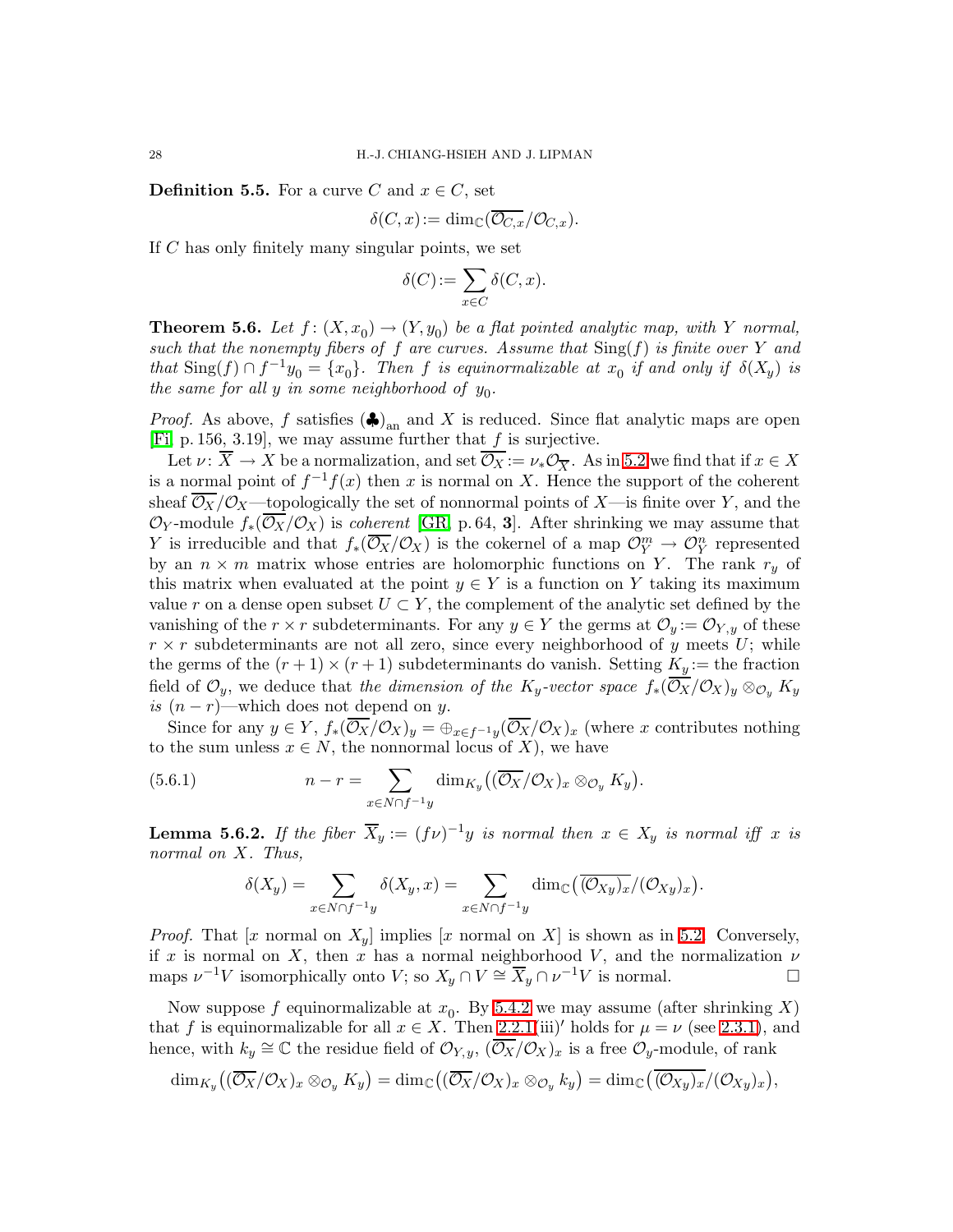where the last equality holds because by the definition of simultaneous normalization,  $(\mathcal{O}_{X_y})_x = \mathcal{O}_{X,x} \otimes_{\mathcal{O}_y} k_y$ . So by [\(5.6.1\)](#page-27-1) and [5.6.2,](#page-27-2)  $\delta(X_y) = n - r$  for all y.

Assume conversely that  $\delta(X_y)$  is constant near  $y_0$ . There exists a sequence  $y_1, y_2, y_3, \ldots$ on Y approaching  $y_0$  such that for all i,  $X_{y_i}$  is nonempty and f is equinormalizable at each  $x \in X_{y_i}$  (see [5.4.3](#page-26-0) or [\[Mn,](#page-33-20) p. 271, (I.10)]). As shown above, this implies that

$$
\delta(X_{y_i}) = n - r = \dim_{K_{y_0}}\left( (\overline{O_X}/O_X)_{x_0} \otimes_{O_{y_0}} K_{y_0} \right).
$$

Since for  $i \gg 0$ ,  $\delta(X_{y_i}) = \delta(X_{y_0})$ , we conclude that, with  $\mathcal{O}_{y_0} := \mathcal{O}_{Y, y_0}$  and  $\mathcal{O}_{x_0} := \mathcal{O}_{X, x_0}$ ,

$$
\delta_{\mathbb C}({\mathcal O}_{x_0}\otimes_{{\mathcal O}_{y_0}}k_{y_0})=\delta(X_{y_0})=\dim_{K_{y_0}}\bigl((\overline{{\mathcal O}_X}/{\mathcal O}_X)_{x_0}\otimes_{{\mathcal O}_{y_0}}K_{y_0}\bigr)=\delta_{K_{y_0}}({\mathcal O}_{x_0}\otimes_{{\mathcal O}_{y_0}}K_{y_0}).
$$

In view of Proposition [5.2,](#page-23-1) Theorem [4.1](#page-16-3) gives that f is equinormalizable at  $x_0$ .  $\Box$ 

**5.7.** Theorem [5.8](#page-31-0) below deals with a *projective* analytic map  $f: X \to Y$ , that is, a proper map such that there exists an f-ample invertible  $\mathcal{O}_X$ -module [\[BS,](#page-33-21) p. 141]. (To avoid some trivialities we assume henceforth that  $X$  is nonempty.) The theorem concerns properties which are local on  $Y$ , so no essential loss in generality results from assuming Y connected and, with  $\mathbb{P}^r$  the r-dimensional projective space over  $\mathbb C$  for some  $r > 0$ , that  $f = p \circ i$  where  $i: X \to Y \times \mathbb{P}^r$  is a closed immersion and  $p: Y \times \mathbb{P}^r \to Y$  is the projection (see [\[BS,](#page-33-21) p. 143]). Using Serre's "GAGA" comparison theorem (see e.g., [\[BS,](#page-33-21) p. 148, Thm. 2.6]) one sees that any fiber  $X_y$   $(y \in Y)$  is the complex subspace associated to a closed subscheme  $X_y^0$  of  $\mathbb{P}^r$  (Chow's theorem) and that for any coherent  $\mathcal{O}_{X_y}$ -module  $\mathcal M$ the definition of the Hilbert polynomial  $\mathcal{H}_{y}(\mathcal{M})$ —recalled just before Prop. [3.4,](#page-14-1) with  $\mathcal{L} := i^*\mathcal{O}_{Y\times \mathbb{P}^r}(1)$ —makes sense in the present context: in fact if  $\gamma: X_y \to X_y^0$  is the canonical ringed-space map then  $\mathcal{M} \cong \gamma^* \mathcal{M}^0$  for some coherent  $\mathcal{O}_{X_y^0}$ -module  $\mathcal{M}^0$ , unique up to isomorphism, and  $\mathcal{H}_y(\mathcal{M})$  (analytic) coincides with  $\mathcal{H}_y(\mathcal{M}^0)$  (algebraic)—the latter calculated with respect to the algebraic  $\mathcal{O}(1)$  on  $X_y^0 \subset \mathbb{P}^r$ .

In particular, when  $X_y$  (and hence  $X_y^0$ ) is reduced and  $\mathcal{M}^0$  is the integral closure of  $\mathcal{O}_{X_y^0}$  then by basic properties of the association of complex spaces to finite-type  $\mathbb{C}$ -schemes (clearly described in [\[SGA,](#page-33-22) Exposé XII]),  $M := \gamma^* M^0$  is the integral closure of  $\mathcal{O}_{X_y}$ . (For this fact, another argument appears in the proof of Lemma [5.7.4.](#page-30-0))

For simplicity, we assume throughout that the complex space  $Y$  is normal and irreducible. To deduce the analytic Theorem [5.8](#page-31-0) from its algebraic counterpart Theorem [4.2](#page-19-0) we will need some results on projective analytic maps analogous to ones given for schemes in [\[EGII\]](#page-33-15) and [\[EGIII\]](#page-33-2), and enabled by Grauert-Remmert's analytic version [\[Bi,](#page-33-23) p. 36, (5.11)] of Serre's "fundamental theorem of projective morphisms" [\[EGIII,](#page-33-2) Thm (2.2.1)]. In our description of these results, some details will be left implicitly to the reader.

Every finitely-presented  $\mathcal{O}_Y$ -algebra  $\mathcal{G} = \bigoplus_{n \geq 0} \mathcal{G}_n$  [\[C,](#page-33-10) p. 19-01, Défn. 1] determines an analytic map g: Projan  $\mathcal{G} \to Y$  such that for each Stein open  $U \subset Y$  whose closure  $\overline{U}$  is a Stein compactum,<sup>[13](#page-28-0)</sup> there is an  $s > 0$  such that the reduced space underlying  $g^{-1}U$  looks like the zeros in  $U \times \mathbb{P}^s$  of a set of homogeneous polynomials in  $\Gamma(\overline{U}, \mathcal{O}_Y)[T_0, T_1, \ldots, T_s]$ 

<span id="page-28-0"></span><sup>&</sup>lt;sup>13</sup>That is, a semianalytic compact set having a neighborhood basis of open Stein subspaces of  $Y$ , for example, the inverse image of a small closed ball under a local embedding of Y into some  $\mathbb{C}^n$ .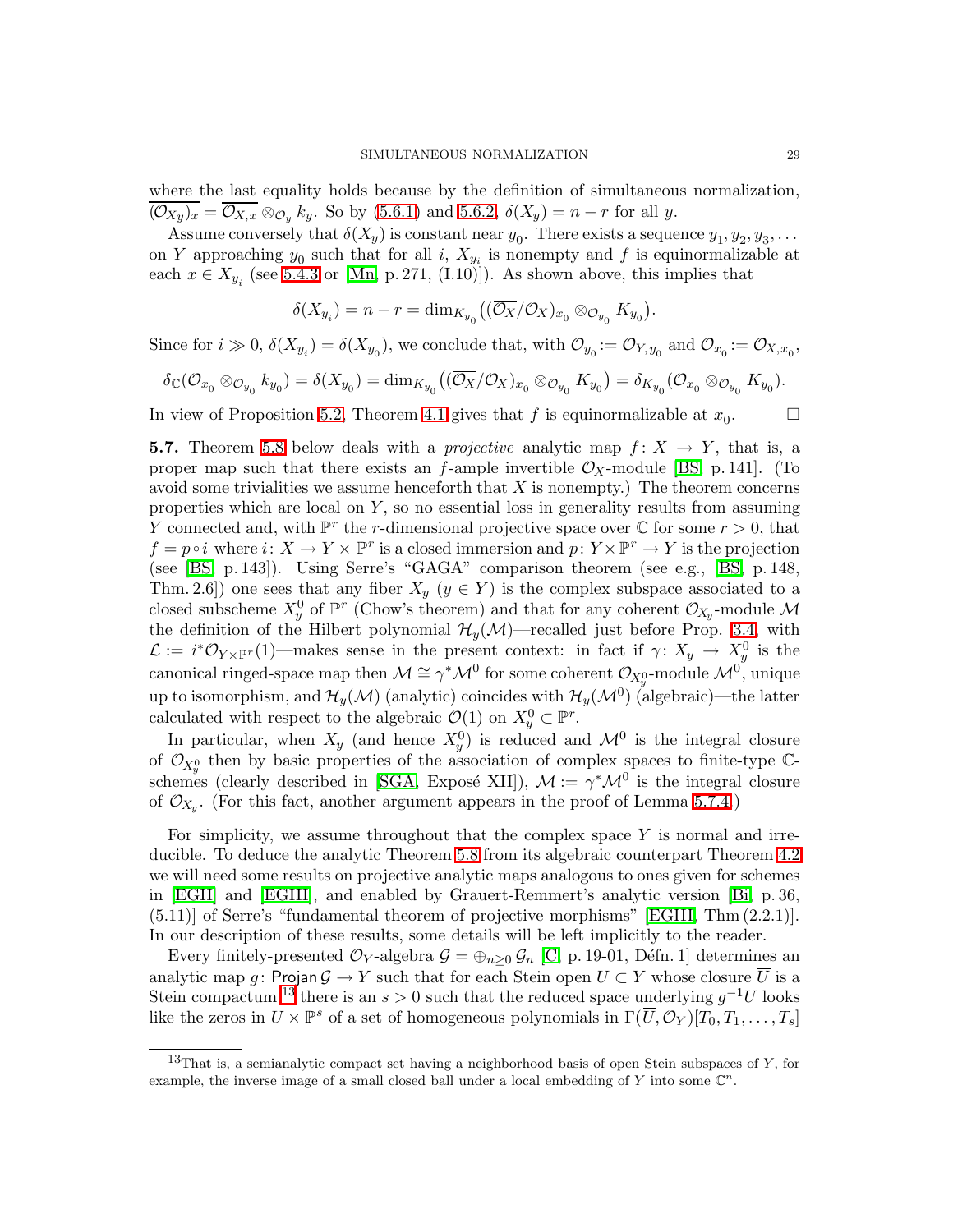generating the kernel of a surjection  $(\mathcal{O}_Y|_{\overline{U}})[T_0, T_1, \ldots, T_s] \to \mathcal{G}|_{\overline{U}}$ . (Details are in [\[Bi,](#page-33-23) p. 36].) For instance,

$$
Projan O_Y[T_0, T_1, \ldots, T_s] = Y \times \mathbb{P}^s.
$$

<span id="page-29-0"></span>If  $g: Y_1 \to Y$  is an analytic map, then there is a natural  $Y_1$ -isomorphism

(5.7.1) Projan  $g^* \mathcal{G} \stackrel{\sim}{\longrightarrow} (\text{Projan } \mathcal{G}) \times_Y Y_1$ .

To see this, restrict to a suitable Stein open subset of Y, cover Projan  $\mathcal G$  by open subspaces of the form  $\textsf{Specan}\,\mathcal{G}'$  (see [\[C,](#page-33-10) p. 19-02, Défn. 2], [\[Bi,](#page-33-23) p. 37, top], [\[EGII,](#page-33-15) (3.1.4)]) and then using that  $\text{Specan } g^* \mathcal{G}' = \text{Specan } \mathcal{G} \times_Y Y_1$  [\[C,](#page-33-10) p.19-03, Prop. 2(iv)] argue by pasting, as in [\[C,](#page-33-10) p. 10-05, Lemme 2.3].

Set  $Z := Y \times \mathbb{P}^r$  and let  $p: Z \to Y$  be the projection. If Y is a Stein space, then the calculations leading to  $[EGA, (2.1.12)]$  carry over to the analytic context, giving a natural isomorphism

$$
H^{0}(Y,\mathcal{O}_{Y})[T_{0},T_{1},\ldots,T_{r}] \stackrel{\sim}{\longrightarrow} H^{0}(Z,\bigoplus_{n\geq 0} \mathcal{O}_{Z}(n)),
$$

and hence, for general Y, a natural isomorphism of  $\mathcal{O}_Y$ -algebras

$$
\mathcal{O}_Y[T_0,T_1,\ldots,T_r] \stackrel{\sim}{\longrightarrow} \bigoplus_{n\geq 0} p_*(\mathcal{O}_Z(n)).
$$

For  $f: X \stackrel{i}{\hookrightarrow} Z \stackrel{p}{\to} Y$  as above, since  $f_*\mathcal{O}_X(n)$  is coherent, the image G of the natural graded homomorphism  $\pi: \bigoplus_{n>0} p_*(\mathcal{O}_Z(n)) \to \bigoplus_{n>0} f_*(\mathcal{O}_X(n))$  is finitely presented, see [\[TL,](#page-34-10) p. 2, Prop. 1.4]. For all  $n \gg 0$  the graded component  $\pi_n$  of  $\pi$  is *surjective*, because if I is the (coherent) kernel of the natural map  $\mathcal{O}_Z \to i_* \mathcal{O}_X$  then we have the natural exact sequence

$$
0 \to I(n) \to \mathcal{O}_Z(n) \to i_*\mathcal{O}_X(n) \to 0,
$$

and for  $n \gg 0$ ,  $R^1p_*I(n) = 0$  (by the above-mentioned theorem of Grauert-Remmert). By [\[Bi,](#page-33-23) p. 39, (5.13)(2)] we have then a Y-isomorphism  $X \longrightarrow \mathsf{Projan}\mathcal{G}$ .

For any  $y \in Y$ , the fiber  $X_y$  is Projan  $\mathcal{G}(y)$  where  $\mathcal{G}(y) := \mathcal{G}_y \otimes_{\mathcal{O}_{Y,y}} \mathbb{C}$  ( $\mathbb{C}$  being identified with the residue field of  $\mathcal{O}_{Y,y}$ , see [\(5.7.1\)](#page-29-0). The construction of Projan in [\[Bi,](#page-33-23) p. 36] shows that  $X_y$  is the complex space associated to the projective C-scheme  $X_y^0 := \text{Proj } \mathcal{G}(y)$ , the closed fiber of the natural map  $f_y$ : Proj $\mathcal{G}_y \to \text{Spec } \mathcal{O}_{Y,y}$  ( $\mathcal{G}_y$  being the stalk at y of  $\mathcal{G}$ ). So if  $X_y$  is reduced and  $y^0$  is the closed point of  $\text{Spec } \mathcal{O}_{Y,y}$  then by the above remarks the analytic and algebraic Hilbert polynomials of the integral closures of the structure sheaves on these fibers coincide:

<span id="page-29-1"></span>(5.7.2) 
$$
\mathcal{H}_y(\overline{\mathcal{O}_{X_y}}) = \mathcal{H}_{y^0}(\overline{\mathcal{O}_{X_y^0}}).
$$

Assume henceforth that f satisfies  $(\clubsuit)_{\text{an}}$ . By [1.7.1](#page-5-1) and [\[Ma2,](#page-33-6) p. 184, Cor. (ii)], X is *reduced.* Let  $\eta = \eta_y$  be the generic point of  $\text{Spec } \mathcal{O}_{Y,y}$ , and with  $K_y$  the fraction field of  $\mathcal{O}_{Y,y}$  let  $X_\eta$  be the  $K_y$ -scheme Proj  $(\mathcal{G}_y \otimes_{\mathcal{O}_{Y,y}} K_y)$ . The integral closure  $\overline{\mathcal{O}_{X_\eta}}$  of  $\mathcal{O}_{X_\eta}$ is a coherent  $\mathcal{O}_{X_{\eta}}$ -module; and as in the paragraph preceding Proposition [3.4](#page-14-1) (with  $\mathcal{L} = \mathcal{O}_{X_{\eta}}(1)$  we have the Hilbert polynomial  $\mathcal{H}_{\eta}(\mathcal{O}_{X_{\eta}})$ .

<span id="page-29-2"></span>**Lemma 5.7.3.** In the preceding circumstances,  $\mathcal{H}_y(\mathcal{O}_{Xy}) = \mathcal{H}_\eta(\mathcal{O}_{X_\eta})$  iff there is an open neighborhood U of y such that f is equinormalizable everywhere on  $f^{-1}U$ .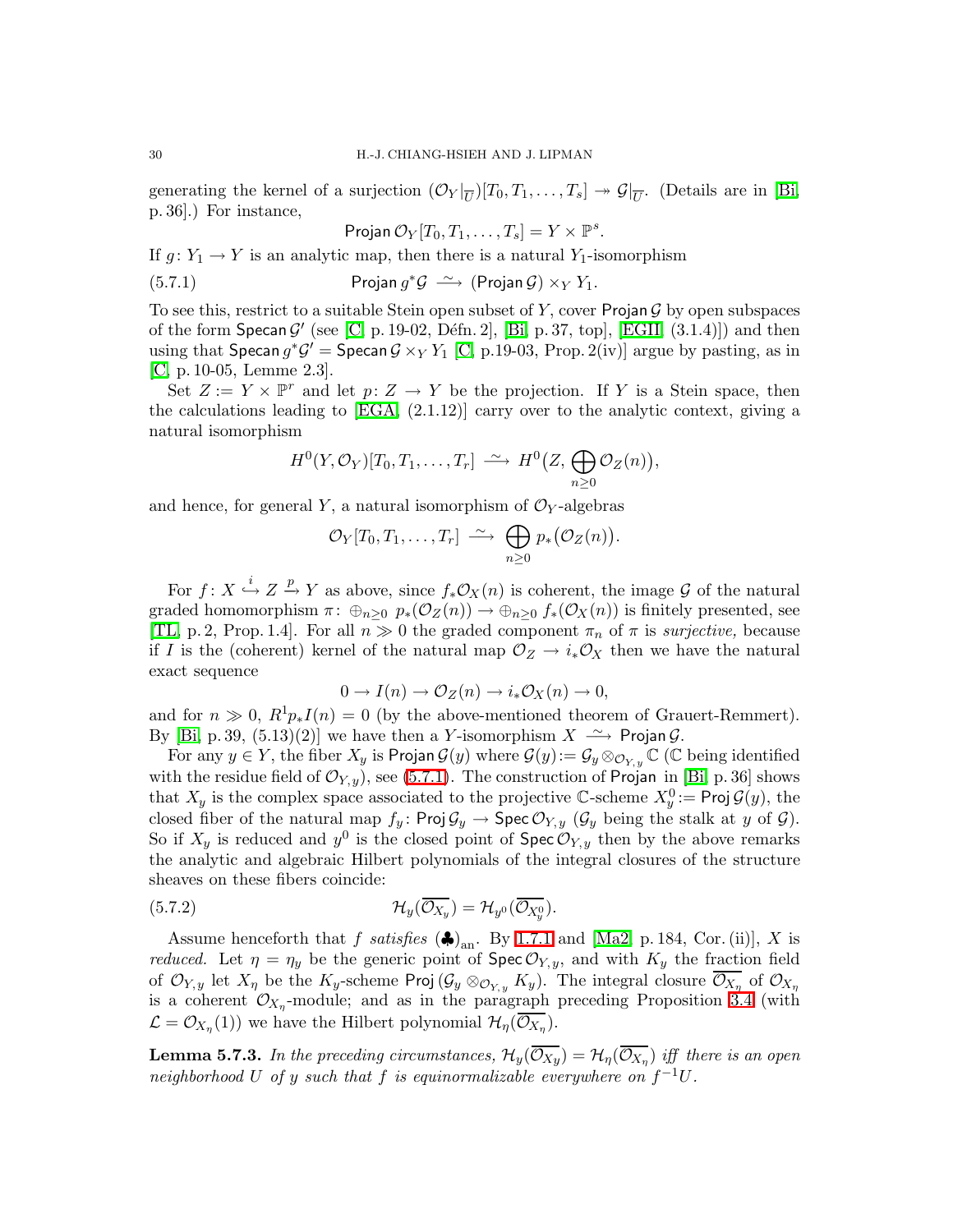Proof. We will apply Theorem [4.2.](#page-19-0) To relate the algebraic and complex-analytic setups, note first that the natural ringed-space map  $\varphi\colon X_y = \mathsf{Projan}\,\mathcal{G}(y) \to \mathsf{Proj}\,\mathcal{G}(y) = X_y^0$ maps the points of  $X_y$  bijectively to the closed points of  $X_y^0$ , and that for each  $x \in X_y$ the induced maps are isomorphisms of completions  $\hat{\varphi}_x \colon \hat{\mathcal{O}}_{X_y^0,\varphi(x)} \longrightarrow \hat{\mathcal{O}}_{X_y,x}$  (see [\[SGA,](#page-33-22) Exposé XII, Thm. 1.1]). Since  $\mathcal{O}_{X_y,x}$  is reduced (by  $(\clubsuit)_{\text{an}}$ ) and excellent, it follows that  $X_y^0$ , the closed fiber of the above map  $f_y$ : Proj $\mathcal{G}_y \to \mathsf{Spec}\,\mathcal{O}_{Y,y}$ , is reduced.

More generally, setting  $Z_y := \text{Proj } \mathcal{G}_y$  we claim that the natural map  $\mathcal{O}_{Z_y, \varphi(x)} \to \mathcal{O}_{X, x}$ induces an isomorphism of completions. This granted, it follows (since f satisfies  $(\clubsuit)_{an}$ ) that  $\mathcal{O}_{Z_y,\varphi(x)}$  is equidimensional and flat over  $\mathcal{O}_{Y,y}$ . Since the points  $\varphi(x)$  are all the closed points of  $Z_y$ , one concludes, using [1.7.1,](#page-5-1) that  $f_y$  satisfies ( $\clubsuit$ ). Then in view of [\(5.7.2\)](#page-29-1), Theorem [4.2](#page-19-0) gives that  $\mathcal{H}_y(\mathcal{O}_{X_y}) = \mathcal{H}_\eta(\mathcal{O}_{X_\eta})$  iff  $f_y$  is equinormalizable.

By [2.3.2,](#page-11-2) if  $f_y$  is equinormalizable then its completion  $\hat{f}_x \colon \mathsf{Spec}\,\widehat{\mathcal{O}_{X,x}} \to \mathsf{Spec}\,\widehat{\mathcal{O}_{Y,y}}$ is equinormalizable, for all  $x \in X_y$ . Conversely, if  $\hat{f}_x$  is equinormalizable then, with  $C := \mathcal{O}_{Z_n, \varphi(x)}$  and  $D := \overline{C}$ , one has, as in the proof of [2.3.2,](#page-11-2) that  $\hat{D}$  is  $\mathcal{O}_{Y,y}$ -flat, whence D is  $\mathcal{O}_{Y,y}$ -flat, and that the closed fiber of the obvious map  $\bar{f}_x$ : Spec  $D \to \text{Spec } \mathcal{O}_{Y,y}$  is geometrically normal, whence, by [1.7.1,](#page-5-1) all the fibers of  $\bar{f}_x$  are geometrically normal. So if  $\hat{f}_x$  is equinormalizable for all  $x \in X_y$  then it results from [2.3.1](#page-11-1) that  $f_y$  is equinormalizable. Thus  $f_y$  is equinormalizable iff  $\hat{f}_x$  is equinormalizable for all  $x \in \check{X}_y$ .

Now  $\hat{f}_x$  is equinormalizable for all  $x \in X_y$  iff f is equinormalizable at every such x. Indeed, using [1.7.1](#page-5-1) one finds as above that since f satisfies  $(\clubsuit)_{\text{an}}$  therefore the induced map Spec  $\mathcal{O}_{X,x} \to \text{Spec } \mathcal{O}_{Y,y}$  satisfies  $\langle \clubsuit \rangle$ ; and as in the preceding paragraph, we see that this map is equinormalizable—i.e., f is equinormalizable at  $x$ —if and only if its completion at x, which, by the above claim, is the same  $f_x$  as before, is equinormalizable.

In conclusion,  $\mathcal{H}_y(\mathcal{O}_{Xy}) = \mathcal{H}_\eta(\mathcal{O}_{X_\eta})$  iff f is equinormalizable at every  $x \in X_y$ , i.e., by [5.4.2,](#page-25-1) iff f is equinormalizable on some neighborhood of  $f^{-1}y$ , i.e., since f is proper, iff y has a neighborhood on whose inverse image f is equinormalizable, as asserted.

As for the the claim, let U be any Stein neighborhood of y whose closure  $\overline{U}$  is a Stein compactum, set  $A_U := \Gamma(U, \mathcal{O}_Y)$  and  $S_U := \Gamma(\overline{U}, \mathcal{G}) \otimes_{\Gamma(\overline{U}, \mathcal{O}_Y)} A_U$ , so that  $f^{-1}U$  is the complex space associated to the  $A_U$ -scheme  $X_U := \mathsf{Proj}\, S_U$ , coming with a canonical ringed-space map  $\varphi_U: f^{-1}U \to X_U$  [\[Bi,](#page-33-23) p. 36]. As  $\mathcal{G}_y = \lim_{U \to \infty} S_U$ , it follows for any  $x \in X_y$  that  $\mathcal{O}_{Z_y,\varphi(x)} = \lim_{\overline{U}} \mathcal{O}_{X_U,\varphi_U(x)}$ . With  $\mathfrak{m}_x$  (resp.  $\mathfrak{m}_U$ ) the maximal ideal of  $\mathcal{O}_{X,x}$ (resp  $\mathcal{O}_{Z_U,\varphi_U(x)}$ ),  $\varphi_U$  induces for any  $n>0$  an isomorphism  $\mathcal{O}_{X_U,\varphi_U(x)}/\mathfrak{m}_U^n \longrightarrow \mathcal{O}_{X,x}/\mathfrak{m}_x^n$ [\[Bi,](#page-33-23) p. 1, (1.1)]; taking the direct limit over U gives, with  $\mathfrak{m}$  the maximal ideal of  $\mathcal{O}_{Z_y,\varphi(x)}$ , an isomorphism  $\mathcal{O}_{Z_y,\varphi(x)}/\mathfrak{m}^n \longrightarrow \mathcal{O}_{X,x}/\mathfrak{m}_x^n$ , whence the claim.

# <span id="page-30-0"></span>**Lemma 5.7.4.** The Hilbert polynomial  $\mathcal{H}_{\eta}(\overline{\mathcal{O}_{X_{\eta}}})$  does not depend on y.

*Proof.* Let  $\overline{\mathcal{O}_X}$  be the integral closure of  $\mathcal{O}_X$ , a coherent  $\mathcal{O}_X$ -module [\[C,](#page-33-10) p. 21-09, Cor. 2]. For each  $n > 0$  the  $\mathcal{O}_Y$ -module  $\overline{\mathcal{G}}_n := f_*(\overline{\mathcal{O}_X}(n))$  is coherent, hence—as in the proof of Theorem [5.6—](#page-27-0)locally free on a dense open subset of Y, of rank, say  $r_n$ ; and for each  $y \in Y$ , and  $K_y$  the fraction field of  $\mathcal{O}_{Y,y}$ , the dimension of the  $K_y$ -vector space  $(\mathcal{G}_n)_y \otimes_{\mathcal{O}_y} K_y$  is  $r_n$ .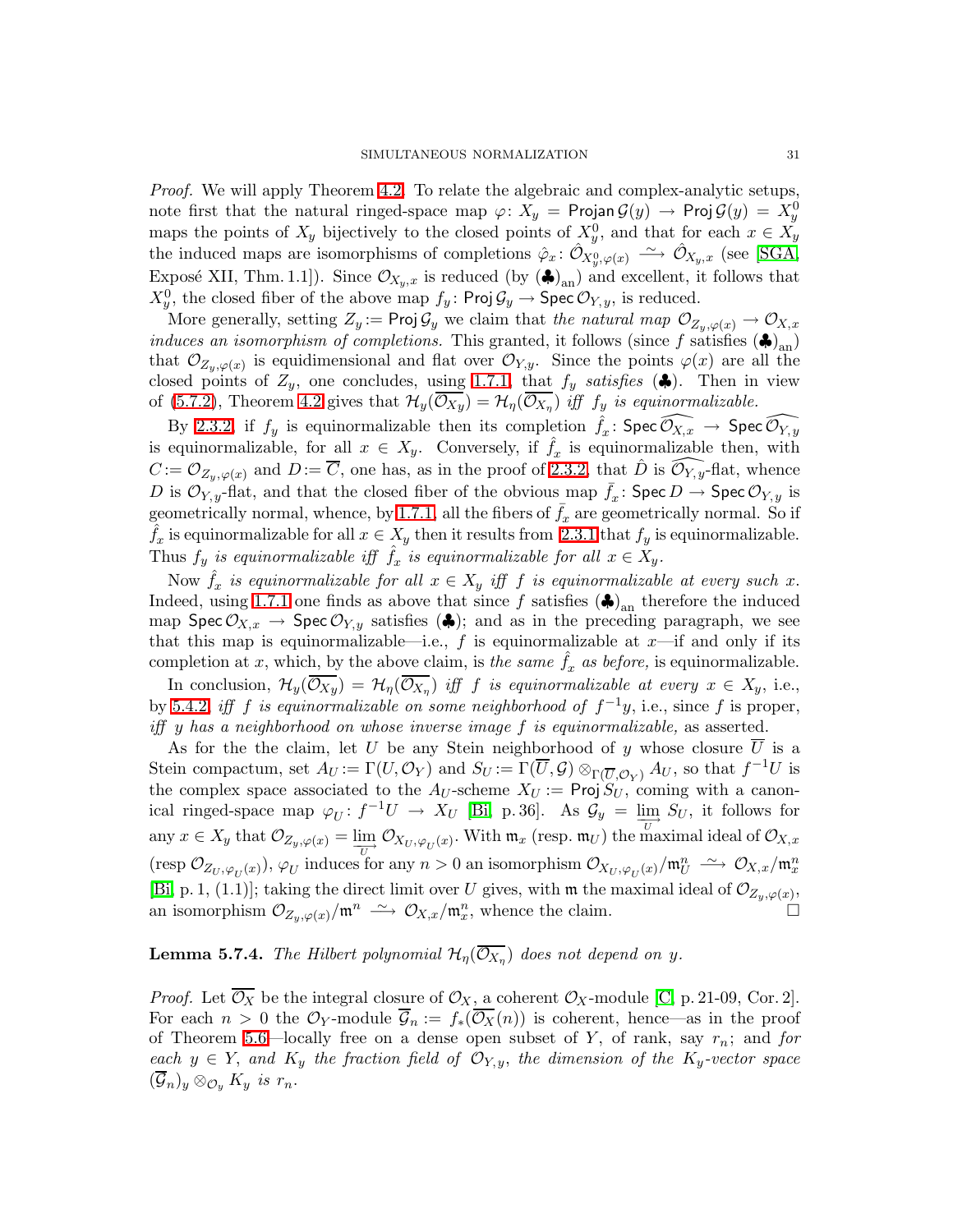Let us describe the (algebraically defined) polynomial  $\mathcal{H}_{\eta}(\mathcal{O}_{X_{\eta}})$  in terms of the (analytically defined) integers  $r_n$ —which do not depend on y. Let  $U \subset Y$  be any Stein open set whose closure  $\overline{U}$  is a Stein compactum, and let  $A_U$ , and  $\varphi_U: f^{-1}U \to X_U$  be as in the preceding proof. The canonical very ample invertible sheaves on  $X_U$  and  $f^{-1}U$  are related in the obvious way:  $\varphi_U^* \mathcal{O}_{X_U}(1) = \mathcal{O}_{X_U}(1)$ . It follows trivially from the definition [\[Bi,](#page-33-23) p. 1, Satz (1.1)] that the U-analytic space associated to Spec  $A_U$  is U itself, together with the canonical ringed-space map  $i_U: U \to \text{Spec } A_U$ .

Let  $\overline{\mathcal{O}_{X_U}}$  be the integral closure of  $\mathcal{O}_{X_U}$ . Then  $\varphi^*_{U} \overline{\mathcal{O}_{X_U}} = \overline{\mathcal{O}_{f^{-1}U}}$ : indeed, for  $x \in f^{-1}U$ the local rings  $\mathcal{O}_{X_U,\varphi_U(x)}$  and  $\mathcal{O}_{X,x}$  are excellent [\[Bi2,](#page-33-24) p. 153], of equicharacteristic zero, and have the same completion  $[Bi, p.1, Satz (1.1)],$  so the canonical map from the first to the second is regular (flat, with geometrically regular fibers) [\[EGA,](#page-33-5)  $(6.6.1)$ ]; and [\[EGA,](#page-33-5) (6.14.1)] implies the assertion. (One could also argue on the basis of various "comparison" results in [\[Bi,](#page-33-23) §§2–3].) Hence by [\[Bi,](#page-33-23) p. 16, (4.2)] ("relative GAGA"), if  $f_U: X_U \to \text{Spec } A_U$  is the projection then for all  $n \geq 0$ ,  $i_U^* f_{U*}(\overline{\mathcal{O}_{X_U}}(n)) = f_*(\overline{\mathcal{O}_{f^{-1}U}}(n)).$ 

Now  $f_{U*}(\overline{\mathcal{O}_{X_U}}(n))$  is a coherent sheaf on  $\mathsf{Spec}\, A_U$ , associated to the finitely-generated  $A_U$ -module  $\Gamma(X_U, \overline{\mathcal{O}_{X_U}}(n))$ , so its restriction to some nonempty open subscheme is locally free, necessarily of constant rank  $r_n$ , since that is the rank of the restriction of  $f_*\big(\overline{\mathcal{O}_{f^{-1}U}}(n)\big)$  to some dense open subset of U. Thus  $r_n$  is the rank of the finitely generated  $A_U$ -module  $\Gamma(X_U, \overline{\mathcal{O}_{X_U}}(n)).$ 

For any  $y \in U$  this last statement remains true under base change from  $A_U$  to  $A_y$ , where  $A_y$  is the localization of  $A_U$  at the maximal ideal  $i_U(y)$  of  $A_U$  (because  $\Gamma$  "commutes" with flat base change [\[EGI,](#page-33-7) p. 366, (9.3.3)], and integral closure is compatible with localization, or more generally, with flat base change having geometrically normal fibers [\[EGA,](#page-33-5)  $(6.14.4)$ ]). Furthermore, as before, the natural local homomorphism  $A_y \to \mathcal{O}_{Y,y}$ is regular; and therefore the statement remains true under the base change from  $A_y$ to  $\mathcal{O}_{Y,y}$ . Now, fixing  $y \in Y$ , let V be a neighborhood such that the finitely presented  $\mathcal{O}_{Y,y}$ -algebra  $\mathcal{G}_y$  is specified by generators and relations which are stalks of generators and relations of the  $A_V$ -algebra  $\Gamma(V, \mathcal{G})$ , and choose a neighborhood U as above such that  $\overline{U} \subset V$ . Then  $X_U \otimes_{A_U} \mathcal{O}_{Y,y}$  is the above scheme  $X_y$ , and  $r_n$  is the rank of the  $\mathcal{O}_{Y,y}$ -module  $\Gamma(X_y, \overline{\mathcal{O}_{X_y}}(n))$ . Hence for all  $n \gg 0$ ,

$$
\mathcal{H}_{\eta}(\overline{\mathcal{O}_{X_{\eta}}})(n) = \dim_{K_{\mathcal{Y}}} \Gamma(X_{\eta}, \overline{\mathcal{O}_{X_{\eta}}}(n)) = r_n,
$$

<span id="page-31-0"></span>which, again, does not depend on y.

**Theorem 5.8.** Let  $f: X \hookrightarrow Y \times \mathbb{P}^r \to Y$  be a projective analytic map satisfying  $(\clubsuit)_{\text{an}}$ , with Y irreducible. Then f is equinormalizable if and only if  $\mathcal{H}_y(\overline{O_{X_y}})$  is the same for all  $y \in Y$ .

*Proof.* If f is equinormalizable and  $\nu : \overline{X} \to X$  is a normalization then  $f\nu$  is flat over Y, and hence  $\overline{\mathcal{O}_X} = \nu_* \mathcal{O}_{\overline{X}}$  is Y-flat (its stalk at  $x \in X$  being the product of the stalks of  $\mathcal{O}_{\overline{X}}$  at the finitely many points in  $\nu^{-1}x$ ). So by a theorem of Grauert [\[BS,](#page-33-21) p. 134, Thm. 4.12(iii)],  $\mathcal{H}_y((\overline{\mathcal{O}_X})_y)$  is independent of y. Furthermore, the fibers of  $f\nu$  normalize those of f, and hence one gets a natural isomorphism  $(\overline{\mathcal{O}_X})_y \longrightarrow \overline{\mathcal{O}_{X_y}}$ . Thus  $\mathcal{H}_y(\overline{\mathcal{O}_{X_y}})$ is independent of y.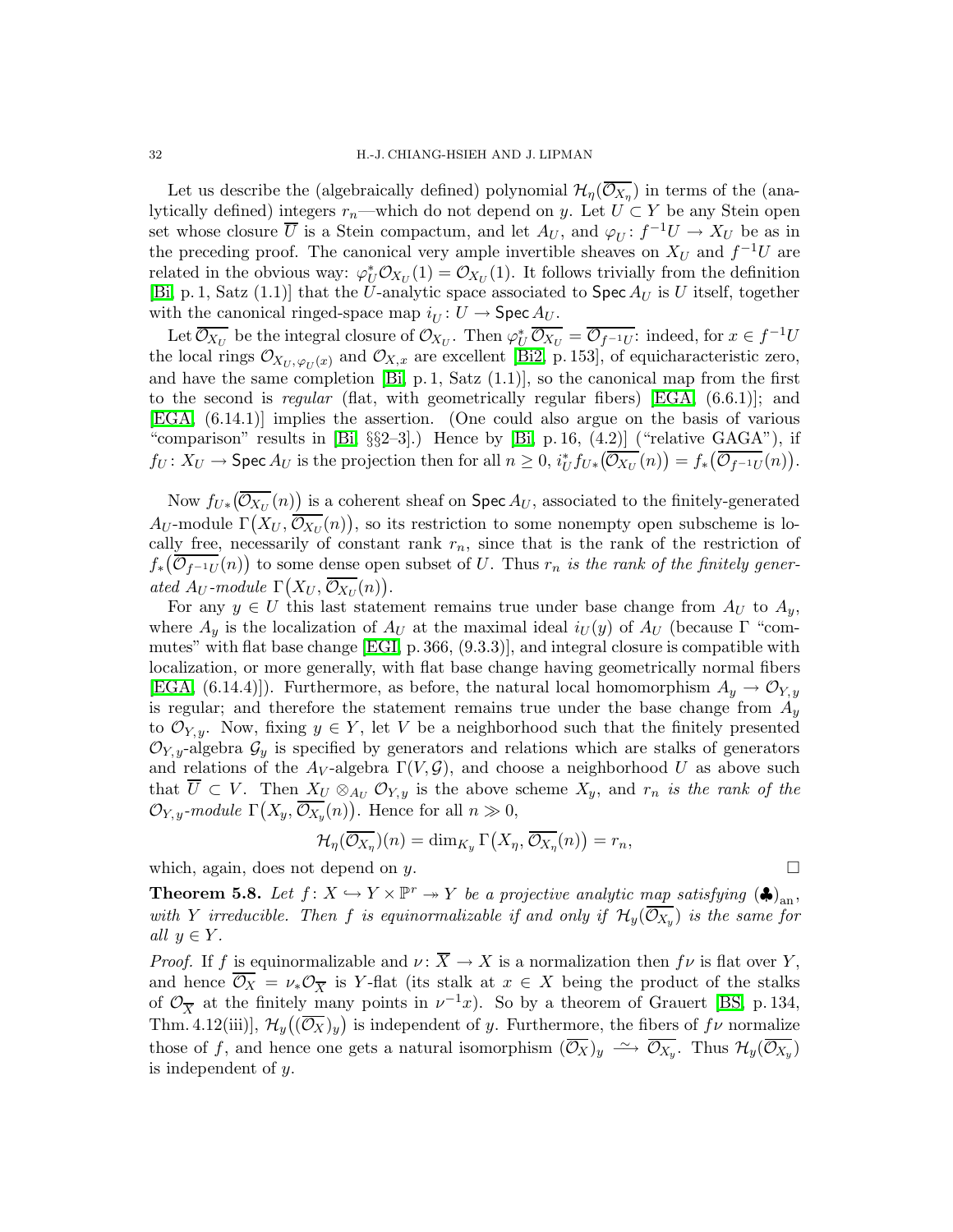Suppose conversely that  $\mathcal{H}_y(\mathcal{O}_{X_y})$  does not depend on y. By Prop. [5.4.3](#page-26-0) or [\[Mn,](#page-33-20) p. 271, (I.10)], there is a  $y_1 \in Y$  such that f is equinormalizable at each  $x \in X_{y_1}$ . For any  $y_0 \in Y$ Lemmas [5.7.3](#page-29-2) and [5.7.4](#page-30-0) give

$$
\mathcal{H}_{y_0}(\overline{\mathcal{O}_{X_{y_0}}}) = \mathcal{H}_{y_1}(\overline{\mathcal{O}_{X_{y_1}}}) = \mathcal{H}_{\eta_1}(\overline{\mathcal{O}_{X_{\eta_1}}}) = \mathcal{H}_{\eta_0}(\overline{\mathcal{O}_{X_{\eta_0}}}),
$$

and then Lemma [5.7.3](#page-29-2) shows that  $f$  is equinormalizable over a neighborhood of  $y_0$ .  $\Box$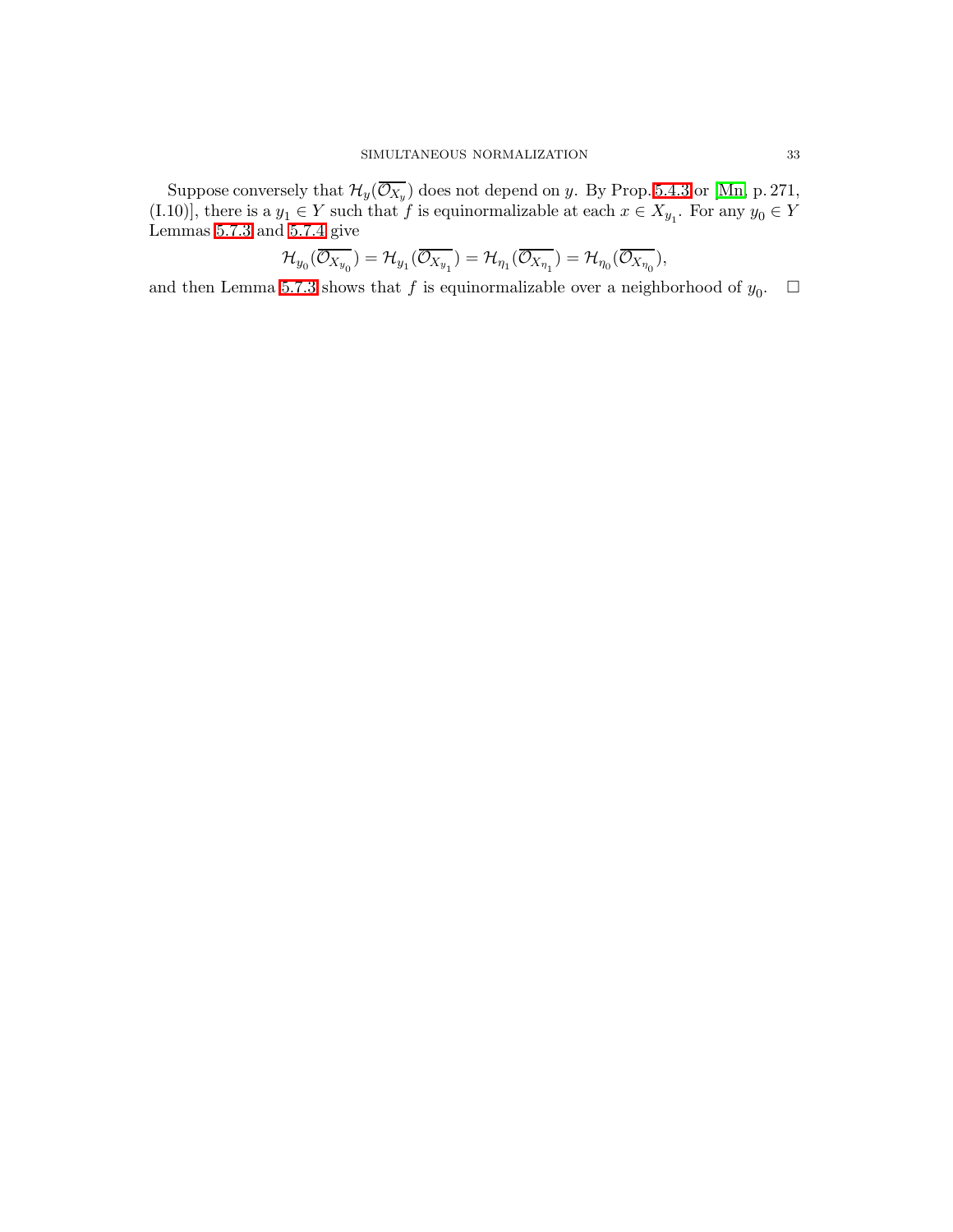#### **REFERENCES**

- <span id="page-33-4"></span><span id="page-33-1"></span>[BG] C. Brücker, G.-M. Greuel, Deformationen isolierter Kurvensingularitten mit eingebetteten Komponenten. Manuscripta Math. 70 (1990), 93–114.
- <span id="page-33-23"></span>[BGG] J. Briançon, A. Galligo, M. Granger, *Déformations équisingulières des germes de courbes gauches*  $r\acute{e}duites$ . Mém. Soc. Math. France (N.S.) 1980/81, no. 1.
- <span id="page-33-24"></span>[Bi] J. Bingener, Schemata ¨uber Steinschen Algebren. Schr. Math. Inst. Univ. M¨unster (2) Heft 10, 1976.
- <span id="page-33-12"></span>[Bi2] , Holomorph-prävollständige Resträume zu analytischen Mengen in Steinschen Räumen. J. Reine Angew. Math. 285 (1976), 149–171.
- <span id="page-33-8"></span>[BKKN] R. Berger, R. Kiehl, E. Kunz, H.-J. Nastold, Differentialrechnung in der analytischen Geometrie. Lecture Notes in Math., no. 38, Springer-Verlag, Berlin Heidelberg New York, 1967.
- <span id="page-33-9"></span>[Bo] N. Bourbaki, Algèbre Commutative, Chapitre 3. Actualiés Sci. et Ind., no. 1293, Herrmann, Paris, 1961.
- <span id="page-33-21"></span>[BR] A. Brezuleanu, C. Rotthaus, Eine Bemerkung über Ringe mit geometrisch normalen formalen Fasern. Arch. Math. 39 (1982), 19-27.
- <span id="page-33-10"></span>[BS] C. Bănică, O. Stănășilă, Algebraic methods in the global theory of complex spaces. Editura Academiei, Bucharest; John Wiley & Sons, London-New York-Sydney, 1976.
- [C] Séminaire Henri Cartan, 13ième année: 1960/61. Familles d'espaces complexes et fondements de la géométrie analytique. Fasc. 1 et 2: Exp. 1–21. 2ième édition, corrigée. École Normale Supérieure Secrétariat mathématique, Paris, 1962
- <span id="page-33-19"></span><span id="page-33-18"></span>[Fi] G. Fischer, Complex Analytic Geometry. Lecture Notes in Math., no. 538, Springer-Verlag, Berlin Heidelberg New York, 1976.
- <span id="page-33-16"></span>[Fr] J. Frisch, Points de platitude d'un morphisme d'espaces analytiques complexes. Invent. Math. 4 (1967), 118–138.
- [G] A. Grothendieck, Techniques de construction et théorèmes d'existence en géométrie algébrique. IV. Les schémas de Hilbert. Séminaire Bourbaki. Vol. 6. Année 1960/61. Exposés 205–222. Société Mathématique de France, Paris, 1995. iv $+286$  pp.
- <span id="page-33-15"></span><span id="page-33-7"></span>[EGI] A. Grothendieck, J. Dieudonné, Eléments de Géométrie Algébrique I. Springer-Verlag, New York, 1971.
- [EGII] \_\_\_\_, Éléments de Géométrie Algébrique III, Étude globale élémentaire de quelques classes de morphismes. Publications Math. I.H.E.S. 8 (1961).<sup>[†](#page-33-25)</sup>
- <span id="page-33-5"></span><span id="page-33-2"></span>[EGIII]  $\_\_\_\_\$ , Éléments de Géométrie Algébrique III, Étude cohomologique des faisceaux cohérents. Publications Math. I.H.E.S. 11 (1961), 17 (1963).†
- [EGA] , Éléments de Géométrie Algébrique IV, Étude locale des schémas et des morphismes de schémas. Publications Math. I.H.E.S. 24 (1965), 28 (1966), 32 (1967).<sup>†</sup>
- <span id="page-33-22"></span>[SGA] , Michèle Raynaud, Revêtements étales et groupe fondamental (SGA 1). Séminaire de géométrie algébrique du Bois Marie 1960–61. Updated reprint of Lecture Notes in Math., 224, Springer, Berlin. Documents Mathématiques (Paris), 3. Soc. Math de France, Paris, 2003.
- <span id="page-33-0"></span>[GrS]  $\_\_\_\_\_\_\$ , H. Seydi, Platitude d'une adhérence schématique et lemme de Hironaka généralisé. Manuscripta Math. 5 (1971), 323–339.
- <span id="page-33-17"></span><span id="page-33-14"></span>[GR] H. Grauert and R. Remmert, Coherent Analytic Sheaves. Springer-Verlag, New York, 1984.
- <span id="page-33-13"></span>[Ki] R. Kiehl, Ausgezeichnete Ringe in der nichtarchimedischen analytischen Geometrie. J. Reine Angew. Math. 234 (1969), 89–98.
- <span id="page-33-3"></span>[Ku] E. Kunz, On noetherian rings of characteristic p. Amer. J. Math. 98 (1976), 999–1013.
- <span id="page-33-11"></span>[Lp] J. Lipman, Free derivation modules on algebraic varieties. Amer. J. Math. 87 (1965), 874–898.
- <span id="page-33-6"></span>[Ma1] H. Matsumura, Commutative Algebra, second edition. W.A. Benjamin, New York, 1980.
- <span id="page-33-20"></span>[Ma2] , Commutative Ring Theory. Cambridge Studies in Adv. Math. 8, Cambridge University Press, 1989.
- <span id="page-33-25"></span>[Mn] M. Manaresi, Sard and Bertini type theorems for complex spaces. Ann. Mat. Pura Appl. (4) 131 (1982), 265–279.

<sup>†</sup>Downloadable from <http://www.numdam.org/numdam-bin/feuilleter?j=PMIHES&sl=0>.